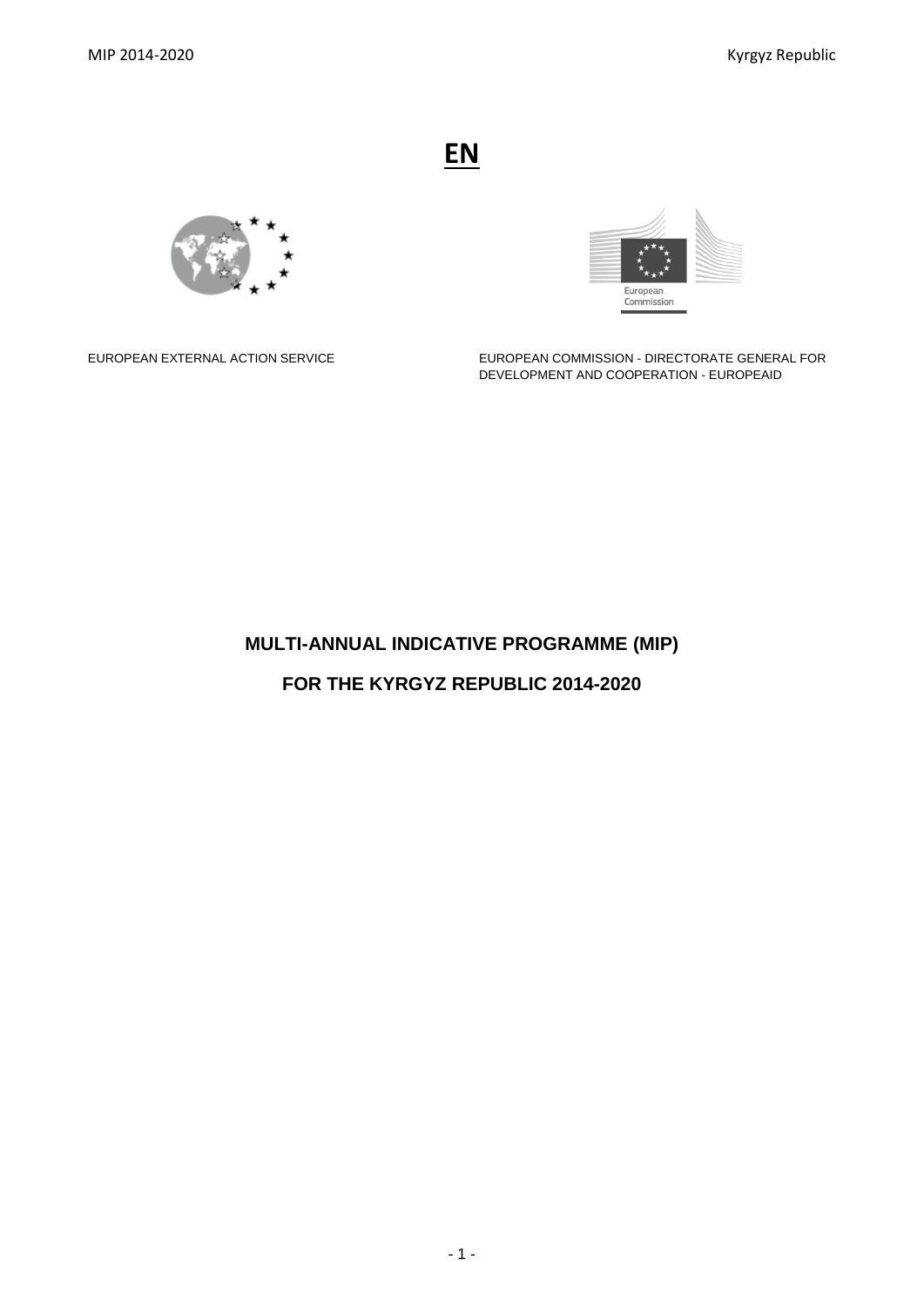# **Introduction**

Kyrgyzstan is a low income country with a population of 5.6 million people (2012) of which 72% are ethnic Kyrgyz. The population includes large minorities of ethnic Uzbeks (14%) and Russians (7%) as well as Dungans (1%), Tajiks (0.9%) and Uigurs (0.9%). The country has a GDP per capita of USD 2,260 (measured in PPP as of 2012) and ranks 125 out of the 187 countries in the UN Human Development Index.

Kyrgyzstan has a semi-parliamentary system, in which the powers of the directly elected President and the government, led by the Prime Minister, are checked by the Parliament (Jogorku Kengesh), whose members are elected through general elections for five years. Local government authorities, including some major city councils and mayors, most notably in Osh (the second largest city) have been operating with a large degree of de facto autonomy.

The regime change of 2010 (referred to as the "April Revolution") saw the ousting of President Kurmanbek Bakiev and was the second such regime change after the 2005 ousting of the first President of the independent Republic, Askar Akaev. In the October 2010 parliamentary elections five out of more than 20 competing parties made the electoral threshold. Since then there have been three coalition governments, with the Social Democratic Party in a leading role. For the last twenty years the party has been led by the current President Almazbek Atambaev, who was elected in October 2011. The appointment of the current Prime Minister, Joomart Otorbaev, leading a new government, was approved by Parliament in April 2014.

Corruption is widespread both in the public and private sectors and poses a significant challenge to the effective functioning of government and businesses in Kyrgyzstan. The country ranks 154 out of 176 in the Transparency International Corruption Perceptions Index. Fight against corruption features among top priorities on the list of the government's priorities, as reflected in strategic documents adopted in 2013.

Following the collapse of the Soviet Union, old clan structures resurfaced, including the main political fault line between Northern and Southern Kyrgyz political elites. Consequently, the present government, which is seated in the capital, Bishkek, and dominated by Northern parties, has limited influence over the mayors and municipal councils in the South, supported by opposition parties with Southern electorates.

There are continuing tensions between ethnic Kyrgyz and Uzbeks in the southern part of the country. The events of 2010 triggered violent clashes between the two communities, which resulted in the death of some 450 people, mostly Uzbeks, and thousands of internally displaced. Only limited progress has been made towards a policy of inclusion of the Uzbek minority in national political life and public institutions.

Adding to the tensions in the South are border disputes and related skirmishes between armed forces from Kyrgyzstan and neighbouring Uzbekistan and Tajikistan where long stretches of the border are still to be formally demarcated. The porous borders also pose a serious security challenge as it enables illicit trafficking and terrorist insurgency from countries further South including Afghanistan.

Poverty is widespread and meeting the population's needs is a serious challenge to the Government. This contributes to the very high emigration rates. The number of migrant workers, especially to Russia and Kazakhstan is considerable and at peak periods (e.g. during the summer) can reach 1 million. It is deemed that migrant worker remittances from Russia and Kazakhstan amount to one third of GDP.

The economy is highly dependent on a limited number of sectors of which gold mining and exports by far is the most important. Moreover, the mining is concentrated at the Kumtor gold mine, which alone accounts for about 12% of the GDP, half of the country's exports, and contributes 10% to the national budget. Recently, the mine and the terms of the concession agreement with the Canadian mining company, Centerra Gold, have been marred by political controversy. In October 2012 popular protests, which turned out violent, led to the detention of three activist parliamentarians, who were tried in the court of law where they were eventually found guilty, sentenced and stripped of their parliamentary mandates.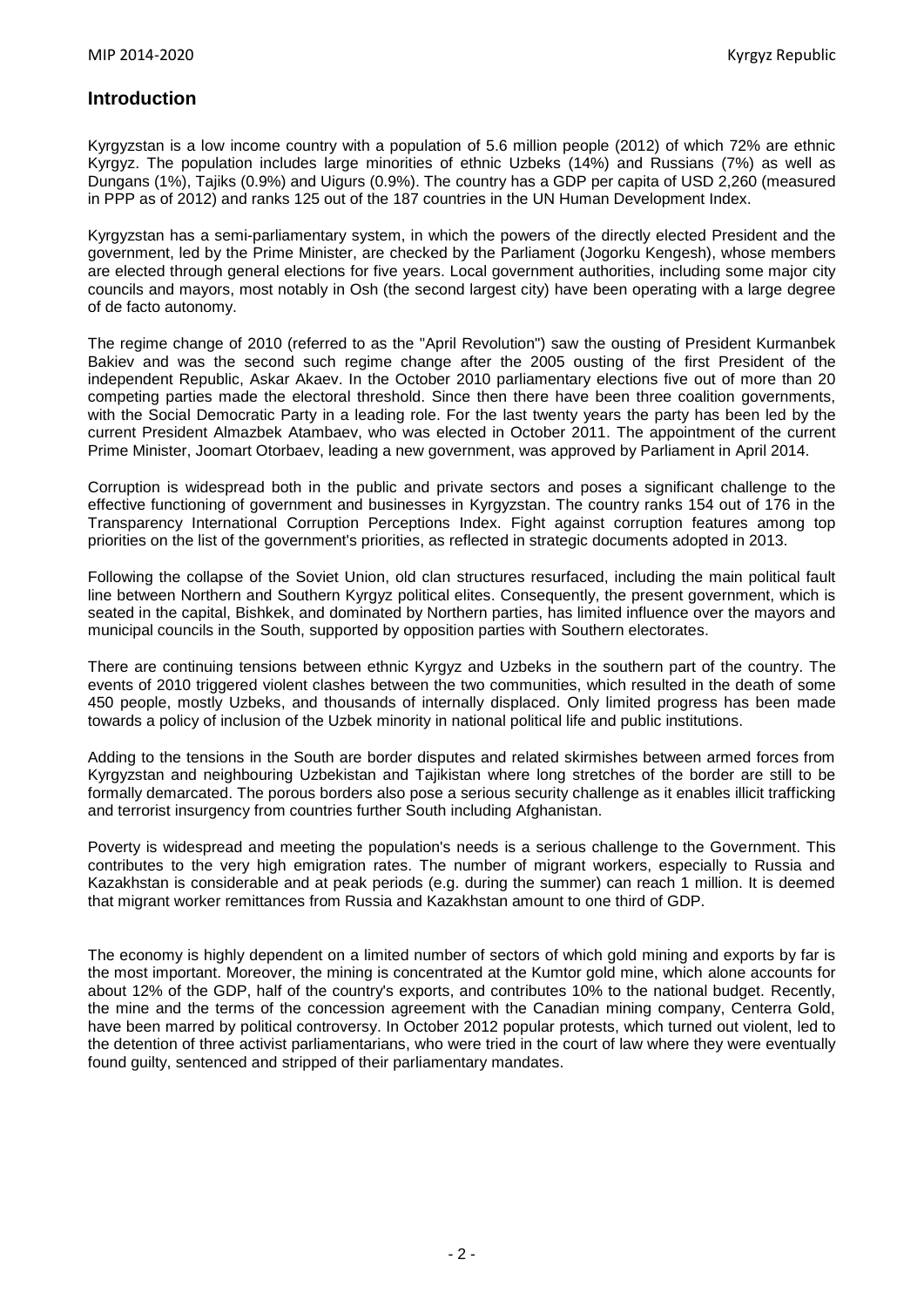# **1. EU response**

# **1.1. Strategic objectives of the EU's relationship with the partner country**

The overriding objective for the EU is to support the consolidation of democracy in the Kyrgyz Republic while helping the country to reduce poverty and achieve sustainable development and supporting national security, reconciliation and cohesion.

This MIP is fully consistent with the political objectives of the EU Strategy for Central Asia. The MIP reflects the principles and priorities of the Agenda for Change<sup>1</sup>. It applies the principle of concentration by focusing the assistance on three sectors and requires the EU and its Member States to work together, including on the programming of assistance and reporting on results. In terms of priorities, human rights, democracy and governance figure prominently in this MIP, which include support to civil society and Public Finance Management (PFM) as a mean to tackle corruption. It also takes into account the country's security challenges by duly considering the risk of incidents related to border disputes with neighbouring countries, the withdrawal of the International Security Assistance Force (ISAF) from Afghanistan and illicit cross-border traffic. The EU directly supports the Government's efforts in addressing some of these challenges through the regional programmes on Border Management in Central Asia (BOMCA) and Central Asia Drug Action Programme (CADAP) which are not covered by this country specific MIP.

From the analysis in the Country Strategy Paper, it emerges that among the main problems which hinder sustainable development and in turn negatively affect stability, are:

- The pervasive corruption, in particular in the judicial sector, which means that individuals and companies are deprived of legal recourse, undermining investor confidence and protection for human rights, among others;
- The decline in the education system since independence, reducing the supply of qualified human resources;
- The high degree of rural poverty, forcing many, especially Kyrgyz young men, to leave the country, either to look for jobs abroad, especially in Russia or Kazakhstan, but also in cities such as Bishkek and Osh. In the latter city especially, they remain a destabilizing influence, raising the risk of a repetition of the violence between groups of May-June 2010. In remote areas, poverty is also exacerbated by the effects of frequent exposure to small scale natural disasters.

The Government of Kyrgyzstan has repeatedly requested the EU Delegation to assist in these areas in the following way, continuing existing programmes with the aim of:

- Reforming State governance, judicial reform, the rule of law and fighting corruption;
- Reforming the education sector:

 $\overline{\phantom{a}}$ 

 Poverty alleviation, including social protection for the poor, increasing living standards and employment and boosting economic development in priority sectors, in particular through incomegenerating activities in rural areas.

Interventions need to ensure coherence of EU policies and complementarity both between EU-based programmes and instruments and those of other donors will be pursued in all areas of cooperation. This issue is particularly relevant for linking this MIP with the Central Asia Regional Indicative Programme.

Eight of the main donors, including the EU and the two most active EU Member States in the development co-operation with Kyrgyzstan, i.e. Germany and the UK, are members of the KRDP (Kyrgyz Republic Development Partnership), who were previously partners to the JCSS (Joint Country Support Strategy). The JCSS assigned different sectors to the different donors to support the Government's Country Development Strategy at the time. In that document, it was agreed that the UK, Germany and Switzerland would, for example, be involved in the Health Sector Wide Approach (SWAp), while the EU would take the lead in setting up an Education SWAp. This decision was also in line with Code of Conduct on Division of Labour. The KRDP partners, along with the Russian Federation, Japan and the Aga Khan Development Network,

 $<sup>1</sup>$  Communication from the Commission to the European Parliament, the Council, the European Economic</sup> and Social Committee and the Committee of the Regions: *Increasing the Impact of EU Development Policy: an Agenda for Change*, COM(2011) 637 final, 13 October 2011.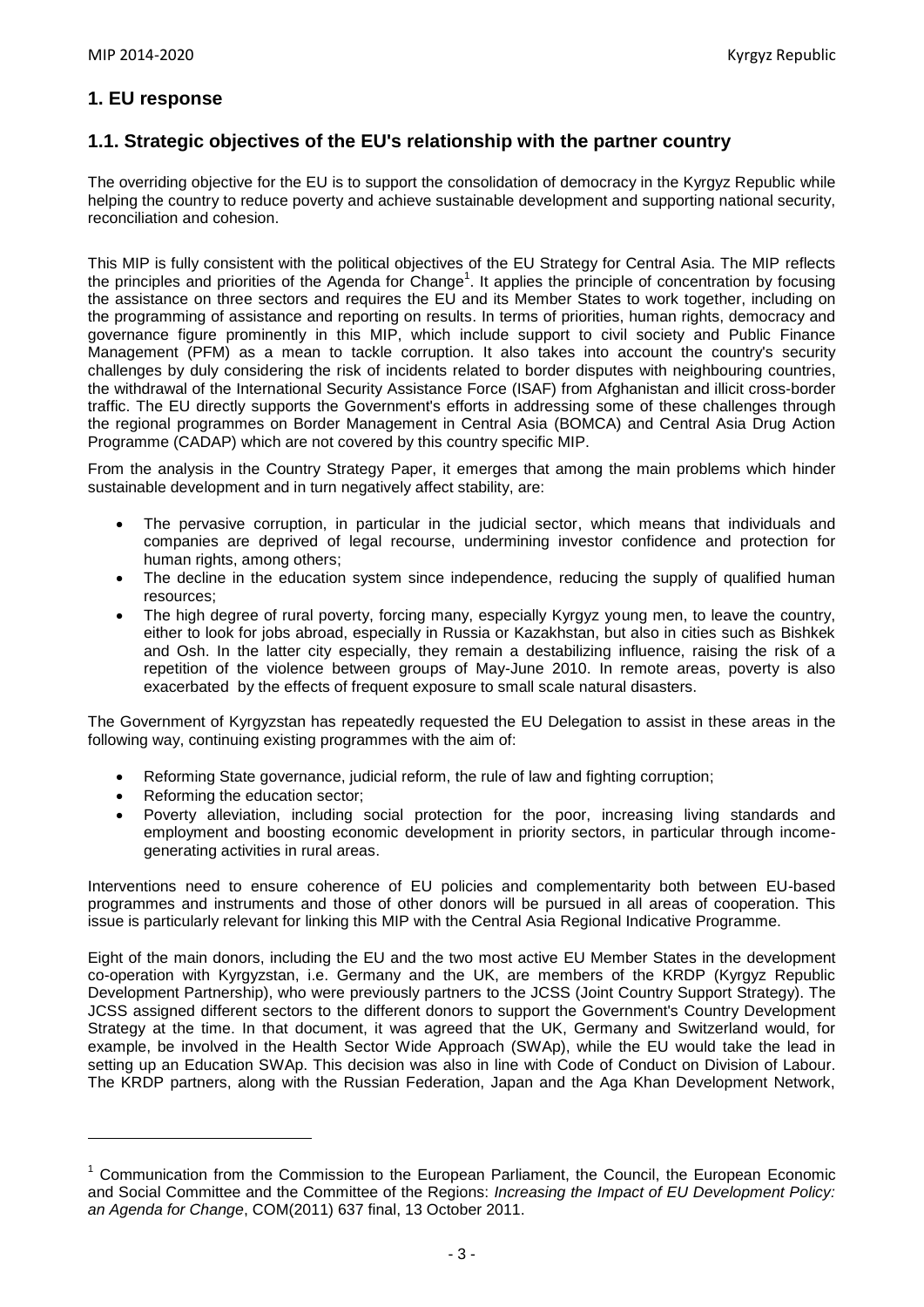signed a Joint Statement with the Government on the implementation of the Government's Medium Term Development Programme (MTDP) on 19 October 2012.

The EU will be the main donor in the field of judicial reform and has also been main donor in the field of poverty alleviation/social protection for some time. Considerable amounts of support have also been provided to rural development, including to rural infrastructure projects (e.g. for irrigation).

# **1.2. Choice of sectors**

The EU is keen to enhance its relations with Kyrgyzstan, and assist it in overcoming the challenges it is facing, with a view to achieving sustainable and prosperous development for its population, attaining the Millennium Development Goals (MDGs), and improving education and job opportunities. As part of this process, the EU will contribute to consolidating the values of democracy, the rule of law, good governance, and respect for human rights and fundamental freedoms in the country.

Partly due to the mismatch between the EU's and the Kyrgyz Government's programming periods a dedicated Country Strategy Paper for 2014-2020 was developed. Still, the focal sectors identified are fully consistent with the three "mandatory conditions" of the Kyrgyz Government's National Strategy for Sustainable Development (NSSD) 2013-2017<sup>2</sup>, which are:

- relying on own resources;
- ensuring the supremacy of law and the rule of law;
- ensuring unity of the nation

Support to the Rule of Law and education sectors has been launched fairly recently. The two sectors are deemed essential for an effective strategy to reduce poverty and consolidate democracy in the following ways:

### **Focal sector 1 - The Rule of Law**

The Rule of Law is among the priorities of the NSSD, the Mid-Term Development Programme for Kyrgyzstan 2012-2014 adopted in April 2012, as well as the Government's Programme and Plan on Transition of the Kyrgyz Republic to Sustainable Development for 2013-2017 period adopted in May 2013. The Kyrgyz authorities have consistently and systematically declared their intention to undertake further judicial and legal reform and notably enhance its fight against corruption. It is also commonly recognised that the enhancement of the rule of law greatly benefit the business climate and hence trade, investments and economic growth in the country. Continued support to rule of law and judicial reforms is therefore very much needed to strengthen democracy and protect individual rights, including human rights, as well as combating corruption.

The main EU programmes in support of the rule of law and judiciary reform in Kyrgyzstan are implemented jointly with EU Member States on a regional scale in Central Asia, in close coordination with other donors' interventions. In this regard, the EU developed a Rule of Law Initiative for Central Asia which not only addresses the specific priorities identified by each country, but also supports regional cooperation in this area. The Rule of Law initiative envisaged two kinds of actions: an EU – Central Asia Rule of Law Platform and specific long-term projects. The Platform provides European experience in reforming judiciary systems and is expected to make a significant contribution to the Kyrgyz reforms; the EU offers technical assistance through training, seminars and study visits. Specific projects implemented in Kyrgyzstan then included improvement of access to social services for vulnerable groups; support to prison reform, and democratization and stabilization projects. A fully-fledged programme "Promotion of the respect of rule of law in the Kyrgyz Republic with particular emphasis on transparency and accountability" implemented by a consortium of EU Member States and focusing on the judiciary reform and the fight against corruption is launched in 2014.

Similarly, the 2012 country report on human rights in Kyrgyzstan establishes that "the EU is committed to continue its support for consolidating democracy, strengthening the rule of law and implementing judiciary reforms".

**.** 

 $2$  Adopted by Presidential Decree in January 2013.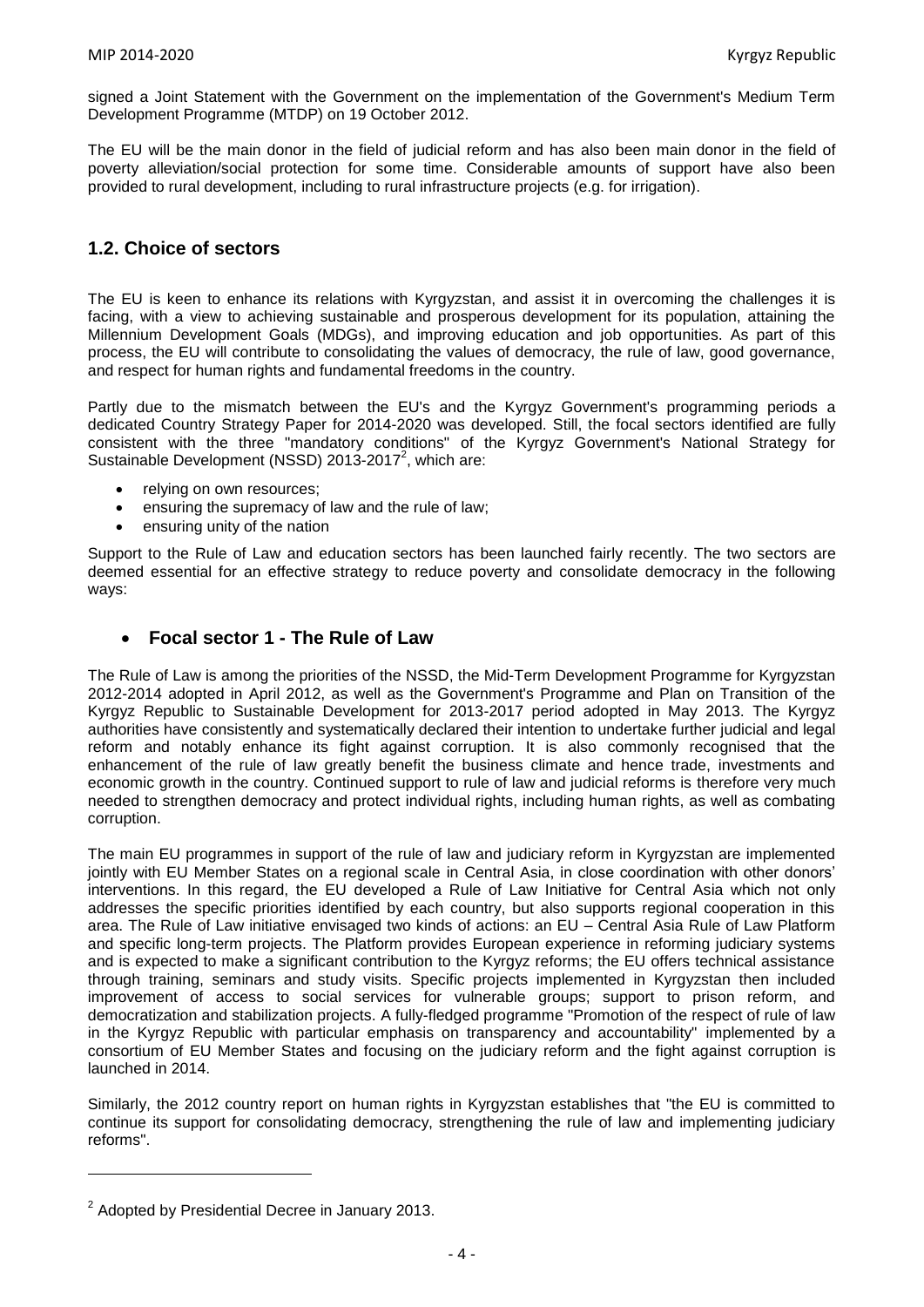**.** 

Development cooperation in the Rule of Law sector rests on the assumption that there is a legitimate Government in place, formed by an assembly of representatives elected through genuine<sup>3</sup> elections, and an elected President in office, who respects the distribution of powers as laid down in the constitution. It also assumes that the country's citizens have recourse to the law when their fundamental rights, including human rights, have been violated. It is therefore proposed that support for elections and the promotion of human rights as well as measures aiming at stabilizing the democracy enshrined in the constitution shall also be provided. Moreover, this would enable the EU to respond effectively to the recent requests from the Government and President Atambaev to assist with reforming the election framework – legislative amendments, electoral system reform, voter list and new voting technologies – in order to ensure that elections will be "fair and transparent" in the future. It would also build on the achievements and experiences gained from earlier interventions such as the Kyrgyz Election Support Project (KESP) for which the EU was the largest donor.

### **Focal sector 2 - Education**

Following the collapse of the Soviet Union, the sharp reduction in GDP and the consequent fall-off in state revenues led to a sharp deterioration in the quality of the general and vocational education systems and a critical decline in per capita state expenditures in the sector. The physical infrastructure deteriorated rapidly; pedagogic materials, equipment and textbooks were in short supply; the quality of education measured in terms of the curriculum, quality of teaching and educational attainment levels fell. As a result the educational management systems at national, regional, local and school levels came to a standstill.

During the past twenty years, the development partners have provided considerable financial support and technical assistance to the education sector, notably targeted at refurbishing school infrastructure, modernising the curricula, training and retraining teachers, and stimulating enrolments in schools, vocational education and training colleges, and higher education institutions. There have been some notable successes (for example school enrolment and completion rates show a marked improvement with 96% completing primary and 72% completing lower secondary education). A number of pilot initiatives focused upon per capita funding, the provision of pre-school facilities, revisions to the school curricula and upgrading the quality of teaching materials are yielding positive results. However, there is a growing sense that if these initiatives are to achieve measurable impact, they need to be incorporated into a wider systemic reform, one which not only addresses issues of access and quality, but which also tackles the thorny questions of **sector management and financing.**

Rationalisation of the use of resources (physical, capital and human) is a major priority, but this is unlikely to occur while the institutional and budgetary management arrangements remain unreconstructed. Support to the reform of the management and financing of the education sector will therefore constitute a core element of EU assistance to the sector during the period 2014-2020.

The Development Partners' Co-operation Council (July 2013) highlighted the need to continue the work to **improve access to education and to enhance the quality of educational provision**. This conclusion has been reinforced by a series of reports<sup>4</sup>. These reports emphasise to the need to introduce a range of interventions designed to:

- strengthen the **legal and institutional framework for accreditation** (of curricula, teachers' training, and qualifications), and **inspection and supervision** (of standards, teachers' and schools' performance etc.), and to ensure that the legal and institutional framework is consistent with and incorporated into the wider management arrangements for the sector;
- ensure a more **equitable distribution of resources** between the urban and rural areas, and

 $3$  Article 21.3 of the Universal Declaration of Human Rights states; "The will of the people shall be the basis of the authority of government; this will shall be expressed in periodic and genuine elections which shall be by universal and equal suffrage and shall be held by secret vote or by equivalent free voting procedures.", see: [http://www.un.org/en/documents/udhr/index.shtml#a21.](http://www.un.org/en/documents/udhr/index.shtml#a21)

The OSCE participating States agreed in the 19990 Copenhagen Document on what is require if an election is to be considered genuinely democratic. The key characteristics are: universal, equal, fair, secret, free, transparent, and accountable, see: [http://www.osce.org/odihr/elections/68439?download=true\)](http://www.osce.org/odihr/elections/68439?download=true)

<sup>&</sup>lt;sup>4</sup> The Saber Country Report on Early Childhood Development in the Kyrgyz Republic (2013); the World Bank's Project Appraisal Document for the Kyrgyz Early Education Project (KEEP) and the Global Partnership for Education (GPE) published in June 2013; and UNICEF's Annual Report for Kyrgyzstan 2012.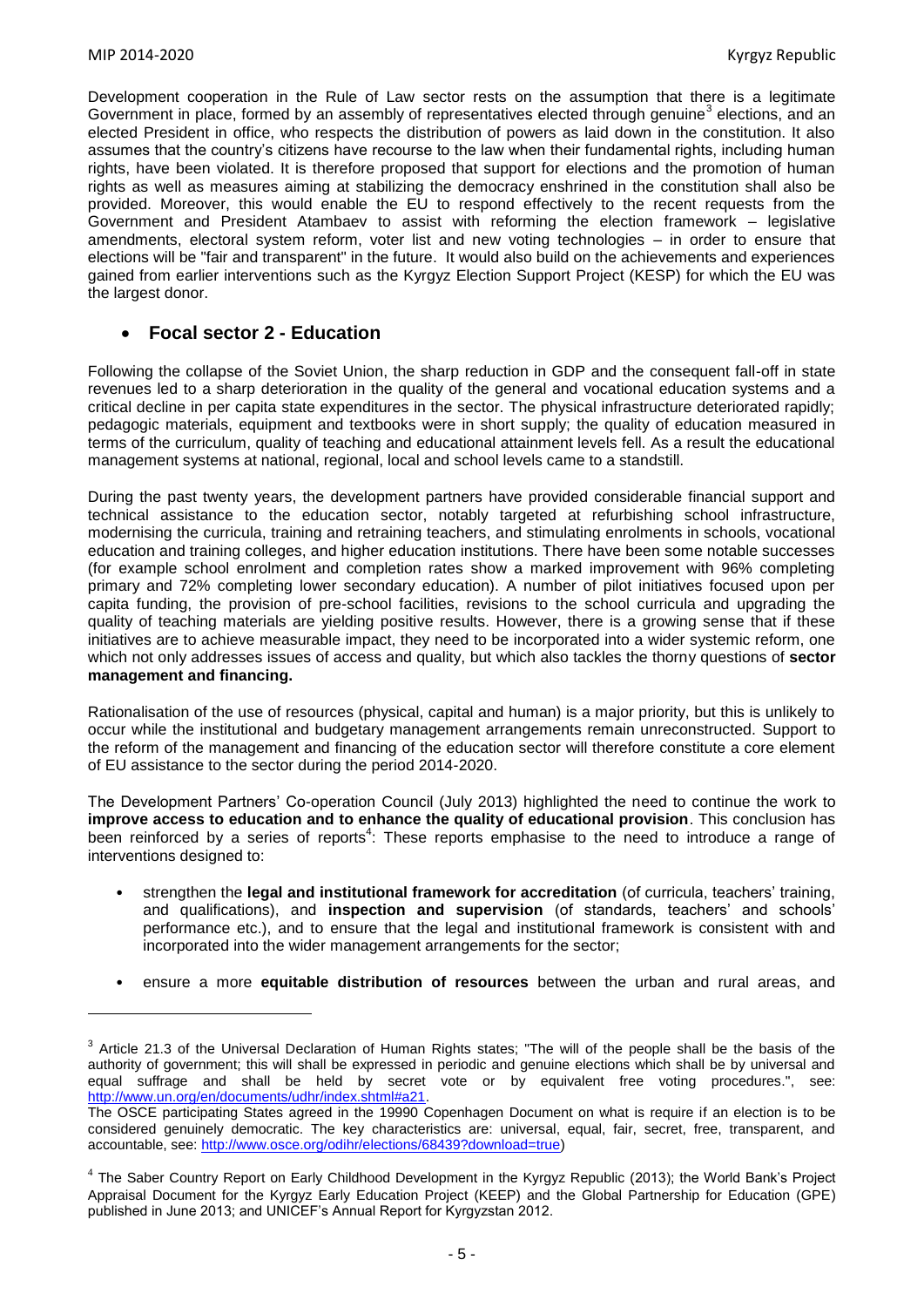1

**facilitate access for minority ethnic groups** to high-quality pedagogic materials and well-trained teachers capable of providing tuition in the native tongue;

- support early **childhood development** (increase from current 17% of pre-school enrolments 3-6 years) and ensure the equitable application of the Law on Preschool Education (2009). At present only 11% of children from the poorest quintile have access to pre-school education and only 4% of children in south and central parts of the country;
- **motivate the teaching profession** through a reduction in pupil-teacher ratios, improvements to salaries and working conditions, transparent promotion and career paths, and better preparatory and in-service training opportunities;
- enhance the **quality of the curricula** through the introduction of up-to-date content, innovative pedagogic methods and well-designed textbooks, and the utilisation of Information and Communications Technologies as learning tools;
- **stimulate pupils** to maximise the opportunities provided by the education system

The EU will work closely with the Government and the development partners to address access and quality issues during the period 2014-2020.

The NSSD recognizes the need to ensure greater synergy between the country's current and future labour market needs and the knowledge and skills being provided through the general education, the vocational education and training, and higher education systems. This will be essential if the issues of youth unemployment and long-term structural unemployment are to be addressed, and if investments in the development of human capital are to be translated into sustainable economic growth.

At present, there are very few links between the world of education and the world of work. There is a lack of accurate and detailed labour market data, no capacity to forecast labour supply and demand, and limited collaboration between public policy-makers and employers.

There is an urgent need to address structural weaknesses, notably with respect to the internal management arrangements, the financing of the VET system, and the inter-relationship between the VET system and the secondary schools and higher education systems.

EU support to the education sector during the period 2014-2020 will therefore also be aimed at stimulating the transition from education into employment and ensuring that the educational system, including the VET system, is more closely aligned with the needs of the labour market.

Along with the above, EU support will be focused on the development of the region's human capital. The EU will ensure that the right to education encompasses equal access to schools and to an education that is directed towards the full development of the human personality. The principles linked to individual rights, dignity, equity, non-discrimination and participation is fundamental to guaranteeing the right to education. Special attention will be given to the gender mainstreaming and girls' enrolment as well as to including disaster risk reduction (DRR) in education policies, strategies and plans<sup>5</sup>.

# **Focal sector 3 – Integrated Rural Development**

The poverty level in Kyrgyzstan remains one of most critical problems with a strong negative impact on the country's development and the entire society. Today, 38% of Kyrgyzstan's population lives below the poverty line, with 66% of the poor prevailing in the rural areas, mostly women and children with a very low income levels of the rural population, exacerbated by food insecurity, limited access to land, insufficient access to clean drinking water and sanitation facilities, high levels of infant and maternal mortality, severely limited access to and declining public services delivery (education, health, markets), inadequate or non-existent social safety nets and restricted access to inputs (seeds, fertilizers, irrigation water, power, machinery, agro-

 $5$  This would build upon EU funded initiatives through the DIPECHO (Disaster Preparedness ECHO) programme of the European Commission's Humanitarian aid and Civil Protection Directorate General which has supported school based disaster preparedness.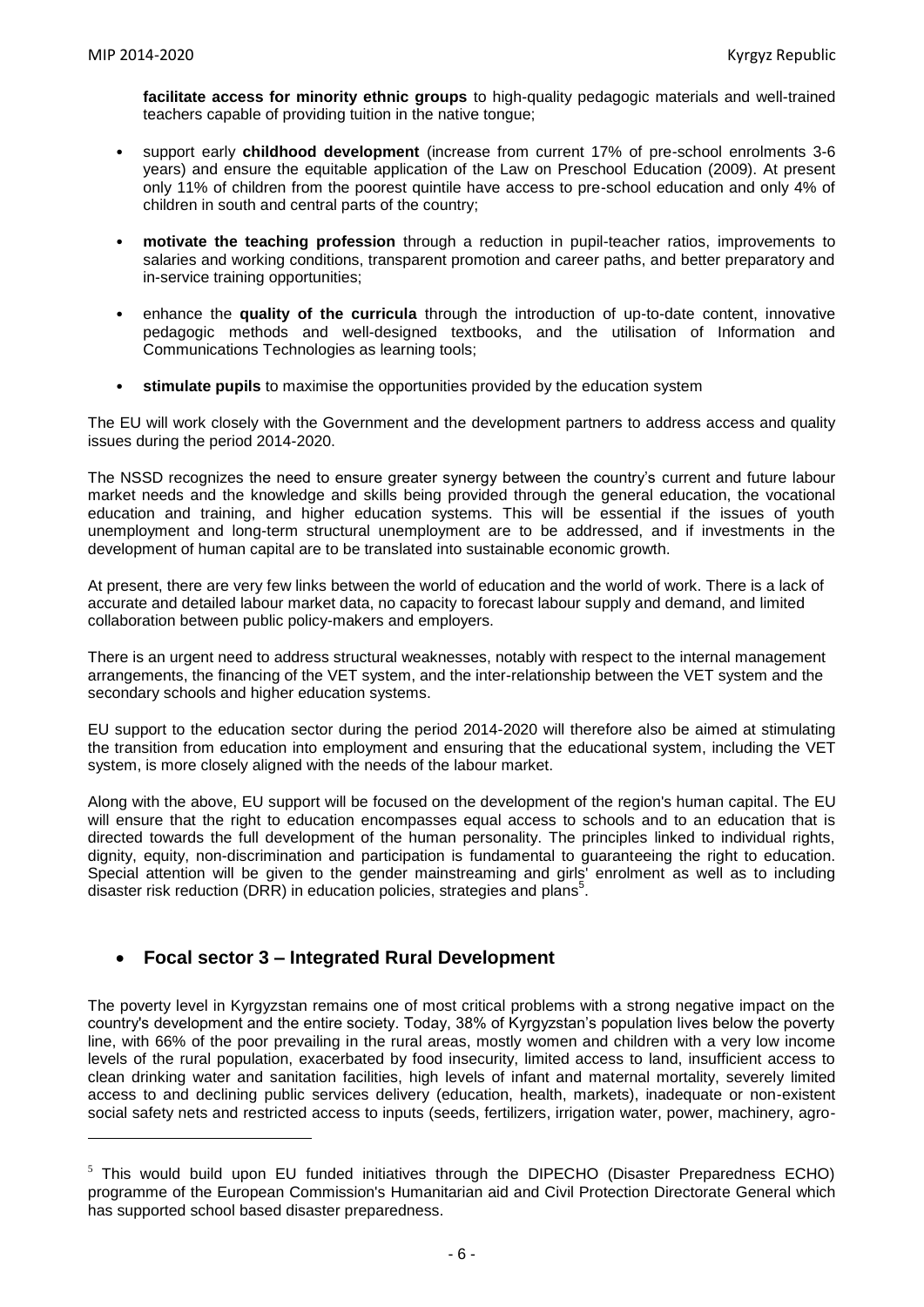food processing technologies and equipment, credit/financial services and small business, marketing and trade development support). In addition, Kyrgyzstan is prone to natural disasters which exacerbates the vulnerability of the population and increases its poverty level, overall in remote areas.

A major problem faced by rural communities is the lack of possibilities for income generation, as on- and offfarm employment opportunities are scarce. Surveys indicate that about 7% of rural households are totally marginalised and have no income, about 11.4% are dependent only on pensions and about 25% are dependent only on remittances. Women head the majority of these households. Possibilities to find employment and income-earning opportunities outside farming are today extremely limited in the rural areas. Rural non-farm activities are severely underdeveloped or entirely lacking in much of the country. Very limited productive land and declining per-capita productivity in farming, however, mean that a substantial share of the rural population needs to find employment outside agriculture if poverty is to be reduced.

There are significant voids in areas such as *infrastructure* maintenance, irrigation and drinking water provision, sanitation services, health care, child care, access to education, social facilities and the like. This also impedes the emergence of rural non-farm enterprises that could provide employment and income and ease the pressure on scarce farm land. Basic rural infrastructure, facilitative of small business and supportive of economic activities other than farming, is widely absent or in serious disrepair. The absence of small and medium enterprises (SMEs) in agribusiness is a major obstacle to increasing agricultural productivity and growth, leaving farmers with few opportunities to sell their produce. There is ample room for SME involvement in areas such as input and output marketing, small-scale processing, packaging, storage, refrigeration, transportation, machinery repair, custom service provision.

Widespread poverty (especially in southern rural areas) was one of the main factors for political and social unrests in 2005 and 2010. Due to its specific geographic location – remoteness, bordering with Tajikistan and Uzbekistan, existence of Tajik and Uzbek enclaves within its territory, and ethnic diversity (60 ethnic groups live in the southern regions (among them: Kyrgyz-74.4%, Uzbeks - 16.9% and Tajiks - 6.9%), these rural regions are more prone than any other to potential social unrest, which would immediately worsen its present situation and become a regional problem. Poverty in the rural areas is not only a social and economic problem, it is indeed a political problem.

The EU assistance in poverty reduction over the period 2014-2020 is a logical continuation of the previous EU support to poverty alleviation and rural development, and remains fully appropriate in terms of a critical need to ensure continuity of the previous assistance.

The political and social disturbances in Kyrgyzstan in 2010 have confirmed the imminent need for actions towards rural development through income generating activities, job creation and employment opportunities, as well as promotion of small business at local level.

The actions funded in the Rural Development sector will address *poverty reduction and promote incomegenerating opportunities* in rural areas at the community level. This is intended to increase social and economic opportunities for poor local communities, with particular attention to the prospects for women, to shift time and attention to more economically productive activities. Rural development will combine income generation activities with the delivery of basic social services to the population and a phasing out of EU budget support to social protection. Rural development actions may also include actions related to Sustainable Energy and Environment related actions in order to increase energy affordability and water supply as drivers for change as well as crucial factor for improving the living conditions of the rural population. Generation of significant amount of electric energy by hydro-electric power stations is about 90%. In this connection, climate change will have direct effect on hydro-energetic capacity of Kyrgyzstan and generation of electric energy. Therefore, realization of adaptive measures toward diversification of energy sources and increasing of effectiveness of its usage are the necessity allowing decreasing risks, associated with significant losses for economy and worsen of population social status. EU interventions should also pay attention to the cumulative impact of repeated natural hazards on small subsistence farmers, incorporating disaster risk reduction (DRR) where/when relevant.

The EU has been a long standing partner of Kyrgyzstan in *social protection*, with EU interventions aimed at achieving structural reforms for the most vulnerable segments of population (women, children, disabled, poor families). While this support will come to an end, it is essential to prepare an appropriate *3* year exit strategy to consolidate achievements in the field of social protection supported under earlier budget support programmes, sustaining the key reforms and ensuring their continuity providing a link for further developments in the EU integrated rural development programme. As the EU will smoothly withdraw as leading donor from this sector, the programme intends to ensure that sustainable systems for the delivery of social services and management capacities are in place.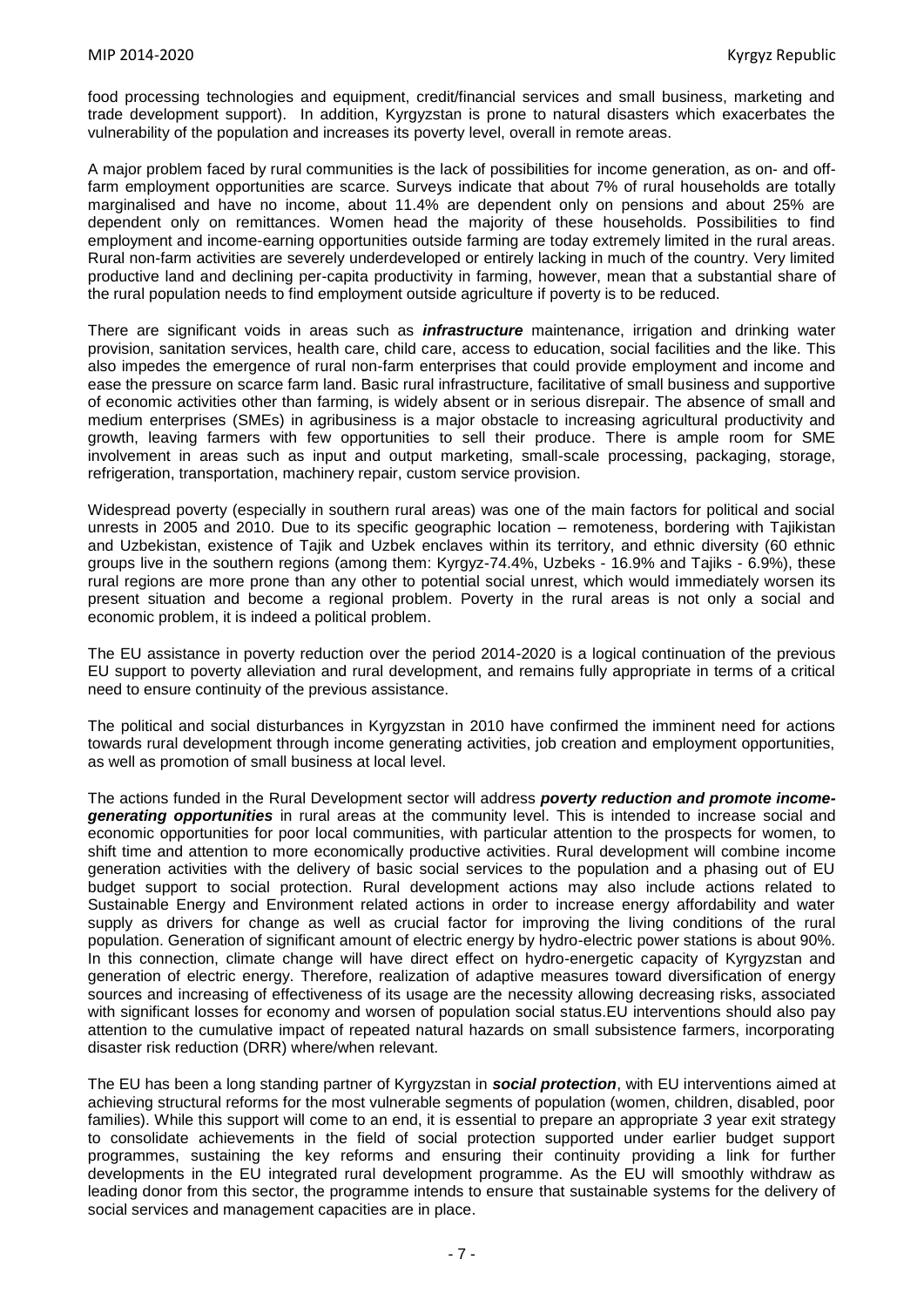The aim of the programme will be to strengthen the efficiency and effectiveness of the social protection sector, by focusing on two areas: (i) social service delivery – expanding the range and quality of social services (ii). Public finance management- improving the effectiveness of public expenditure in the social sector and ensuring better budgetary allocations, performance assessments, and enhanced monitoring through better internal audit, in line with Government's medium term reform priorities.

The improvements in *public finance management*, the continued focus on inclusivity and accountability of public policies and strengthening regional and local Government capacity to provide quality social services to the population will all be pre-conditions to the integrated development of rural and remote areas.

The roll out of social contracting with the *involvement of Civil Society Organizations (CSOs)* will generate income and will build replicable capacities for social entrepreneurship in rural areas. The increased availability of and equitable access to social services will directly impact on the capacity of vulnerable groups in particular women to pursue education and employment opportunities. The capacity development interventions foreseen in the country will energize and positively contribute to the empowerment of the local communities.

The integrated rural development programme follow on from the phasing out social protection programme, will start its intervention from the municipalities previously targeted by the social protection programme. This will guarantee that targeted municipalities will have institutional capacity and community resources to receive and make best use of the support,

As the Government of Kyrgyzstan wishes to continue to receive EU budget support for Social Protection, it will be essential to reach an agreement with the Government on a phasing out strategy.

The support to social protection will be accompanied with support from technical assistance and close coordination with the other donors active in the sector.

### **Coordination between relief, rehabilitation and development.**

Projects funded under the Instrument for Stability are still in progress in the South of the country, on mediation, small scale rural development, human rights, etc. Others which support the country's new constitution, secondary legislation, parliament and elections have recently finished.

Care has been, and should continue to be taken to ensure complementarity and continuation of the most important initiatives in this sphere.

### **Cross-cutting issues, including Public Finance Management Reform**

Support for public administration and public finance management (PFM) reform, which is a cross-cutting issue, will be an integral component of assistance programmes in the three focal sectors, with the overall objective of achieving transparent public finance management and credible budget processes. Enhancing the PFM system is considered to be an effective way to mitigate the risk of corruption. Given the general weakness of PFM, technical assistance in this domain will be a vital complement to EU budget support and the amounts allocated to it is therefore likely to increase significantly.

Specifically, technical assistance accompanying **sector** budget support programmes will include a considerable allocation available for assistance to address **general** PFM capacity building needs, e.g. of the Ministry of Finance. At the same time it is foreseen that assistance to the Chamber of Account as one of the main bodies promoting and ensuring external government accountability may be provided from the Rule of Law envelope.

Progress in PFM improvement will be evaluated in context of the general conditions to every budget support disbursement.

Crosscutting issues such as governance, human rights, gender and ethnic sensitivity, security sensitivity, environment, climate change will be mainstreamed in all sectors covered by the EU's development cooperation with the Kyrgyz Republic.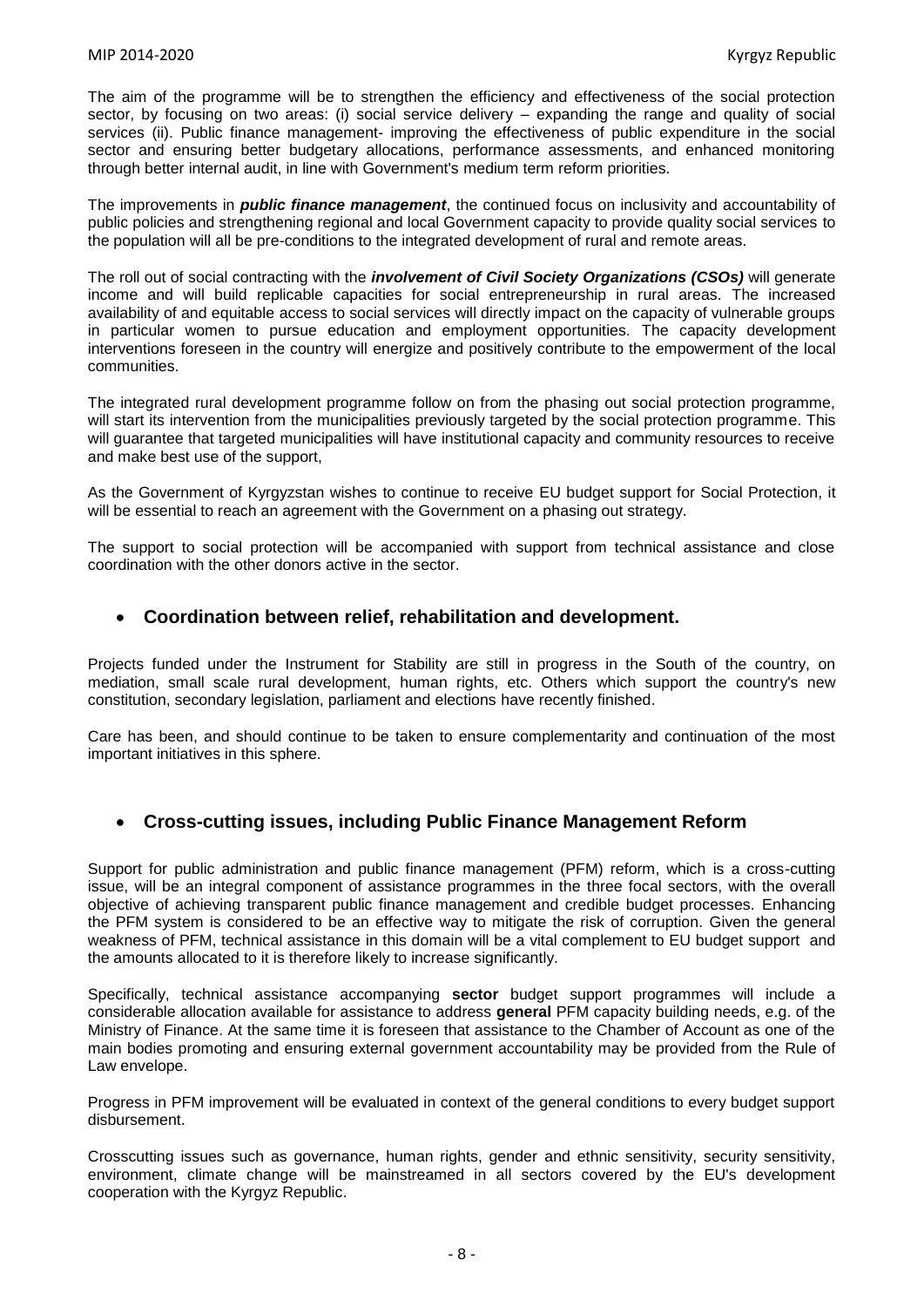#### **2. Financial overview** - indicative

| <b>Intervention area</b>        | <b>Allocation</b><br>$(\% )$ | Comment                                                                                                                                                                                                                                                                                                                                                                                                                                                                                                                                                                                                                  |
|---------------------------------|------------------------------|--------------------------------------------------------------------------------------------------------------------------------------------------------------------------------------------------------------------------------------------------------------------------------------------------------------------------------------------------------------------------------------------------------------------------------------------------------------------------------------------------------------------------------------------------------------------------------------------------------------------------|
| 1. The Rule of Law              | 20,5                         | Assistance will help to ensure effectiveness and<br>consolidation of the on-going Rule of Law<br>programme. Provided that an appropriate<br>strategic framework can be developed,<br>introduction of a sector-wide approach or<br>eventually, a sector budget support programme<br>in the second half of the programming period<br>may be considered.                                                                                                                                                                                                                                                                    |
| 2. Education                    | 39                           | Assistance will be provided primarily in the form<br>of sector budget support to education sector<br>reform in view of the continuation and<br>consolidation of earlier assistance programmes.                                                                                                                                                                                                                                                                                                                                                                                                                           |
| 3. Integrated Rural Development | 39                           | Assistance will seek to consolidate ongoing rural<br>infrastructure projects and to scale up the most<br>successful types of projects. In parallel, work will<br>be done to prepare a relevant national strategy<br>for rural development or alternatively, for the<br>water and sanitation sector in order to facilitate<br>the introduction of budget support. Blending will<br>also be considered as a possible<br>implementation modality. Budget support for<br>social protection will be phased out over two<br>years to ensure an orderly exit and support to<br>vulnerable groups, in particular in rural areas. |
| 4. Support measures             | $1,5*$                       | Support measures will cover expenditure for the<br>implementation of the sector interventions and<br>the achievement of their objectives.                                                                                                                                                                                                                                                                                                                                                                                                                                                                                |

**\***minimum 300.000 Euros per year, maximum 1 million Euros per year

# **3. EU support per sector**

# *3.1. Rule of Law (EUR 37.72 million)*

The Government's Action Plan for Implementation of the Program for Transition of the Kyrgyz Republic to Sustainable Development for 2013-2017 defines in chapter "Strengthening the rule of law of the Kyrgyz Republic for sustainable development" the specific objectives, actions, implementation periods and expected outcomes (outputs) in the sector. With respect to the Government's Strategy the following are also to be taken into account: (i) The conclusions of the donors' working group on Rule of Law; (ii) The recommendations reached at the civil society seminars; (iii) Lessons learnt from projects; (iv) Expert assessments of the EU assistance; (v) political monitoring reports; (vi) consultations conducted with state authorities, civil society and international organizations, and various experts in the area of Rule of Law, and; (vii) the so-called Sector Indicator Guidance.

The Government Action Plan includes a section on reforming public service and institutions of the executive, but nothing on elections. Within the chapter on the rule of law of the NSSD, sub-chapter 2.4 sets the objective to "ensure free democratic elections".

3.1.1 The following overall and specific **objectives** will be pursued:

The **overall sector objective** is to improve justice and rule of law through strengthening the capacity of institutions to deliver and the capacity of citizens to claim their rights, while ensuring the accountability and oversight of the state.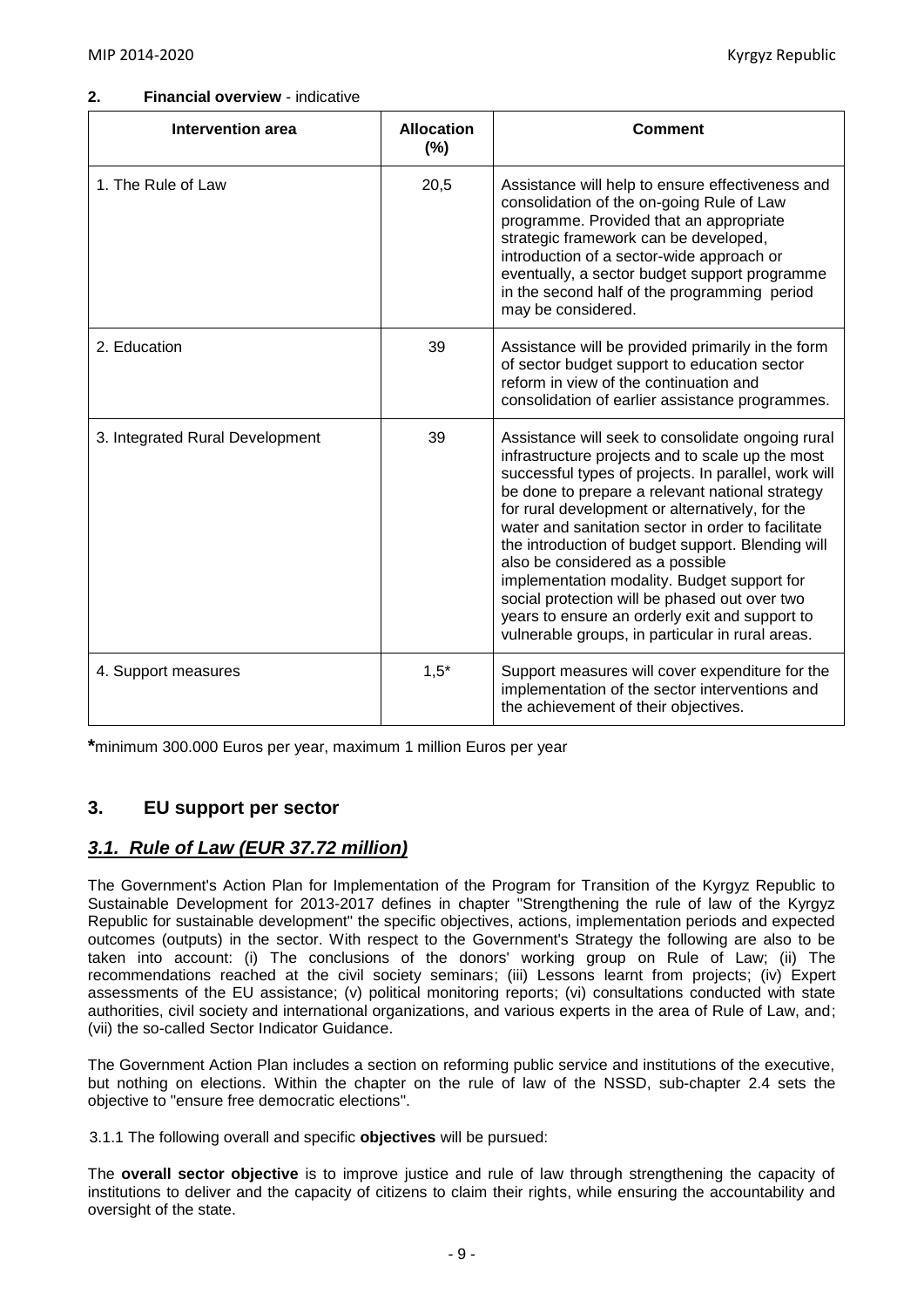The **overall objective of providing support to elections** is to promote credible, inclusive and transparent elections to ensure that the people of Kyrgyzstan can exercise their political rights and generally to strengthen democracy in the country.

In accordance with the Agenda for Change, a rights based approach encompassing all human rights shall be applied across all the priority areas, to assist partner countries in implementing their international human rights obligations and to support the right holders, with a focus on poor and vulnerable groups, in claiming their rights; recommendations adopted as a result of the ongoing Universal Periodic Review (UPR) of Human Rights of Kyrgyzstan by OHCHR shall also be properly reflected. In addition, anti-corruption and genderbased policies shall be an overarching leading principle of all assistance in Rule of Law sector; they shall properly take into account results of gender analyses and reports on corruption.

The Government's Action Plan sets out three **specific sector objectives**: (1) Modernize the legislative process with consideration for sustainable development of Kyrgyzstan; (2) Develop high-quality legislation based on the full range of human development and national economy matters, and (3) Legal education and raising public awareness of legal matters.

As for election support, Presidential decree no. 109 "On measures to improve the election system", dated 22 May 2013, specifies the general objective from the NSSD as follows: "Improving the electoral process and ensuring fair and transparent elections to the Parliament in 2015 and further elections".

Based on the Government's Action Plan and other documents and consultations as outlined above, the following specific objectives shall be set:

- Modernization and democratization of the legislative process:
- Legal education and raising public awareness of legal matters:
- Improved prosecutorial and judicial processes including access to justice;
- Improved detention conditions;
- improved efficiency and transparency of the election system;
- Improved competence of the Parliament and increased level of respect for democratic principles.

Cross-cutting objectives:

- Human-rights based approach;
- Promotion of gender-based policies;
- Fight against corruption.

#### 3.1.2. The **expected results**:

The Government's Action Plan sets out the following expected outcomes (outputs): (1) Gaps, conflicts and corrupting clauses removed from the legislation; (2) Quality of draft regulations improved; (3) Existing mechanisms to ensure and protect the rights and freedoms of individuals, governance and legal regulation improved; (4) Legal instruments adopted to improve lives of citizens and the regulation of newly emerging social relations; (6) Level of legal culture of citizens increased; (7) Awareness and level of legal knowledge among citizens increased; and (8) Professional levels of entities involved in legal advocacy for the population increased; collaboration between state agencies and local authorities on legal advocacy for the population enhanced.

Based on the Government's Action Plan and other documents and consultations as outlined above, the following expected results shall be set:

- Shortcomings in the draft laws reduced;
- Legal knowledge and awareness of the population of their rights increased;
- Quality and access to legal defence and enforcement of decisions improved; Functioning of the courts and transparency of the judicial process improved; Legislative, representative and oversight capacity of the Parliament improved;
- Prisoners receive better educational and working/ social reintegration opportunities in prisons.

Regarding electoral support, and with reference to key decisions, the ongoing national discussion and the assessment mission report, the following results shall be set:

Legislative framework for elections aligned with international standards and reformed to reflect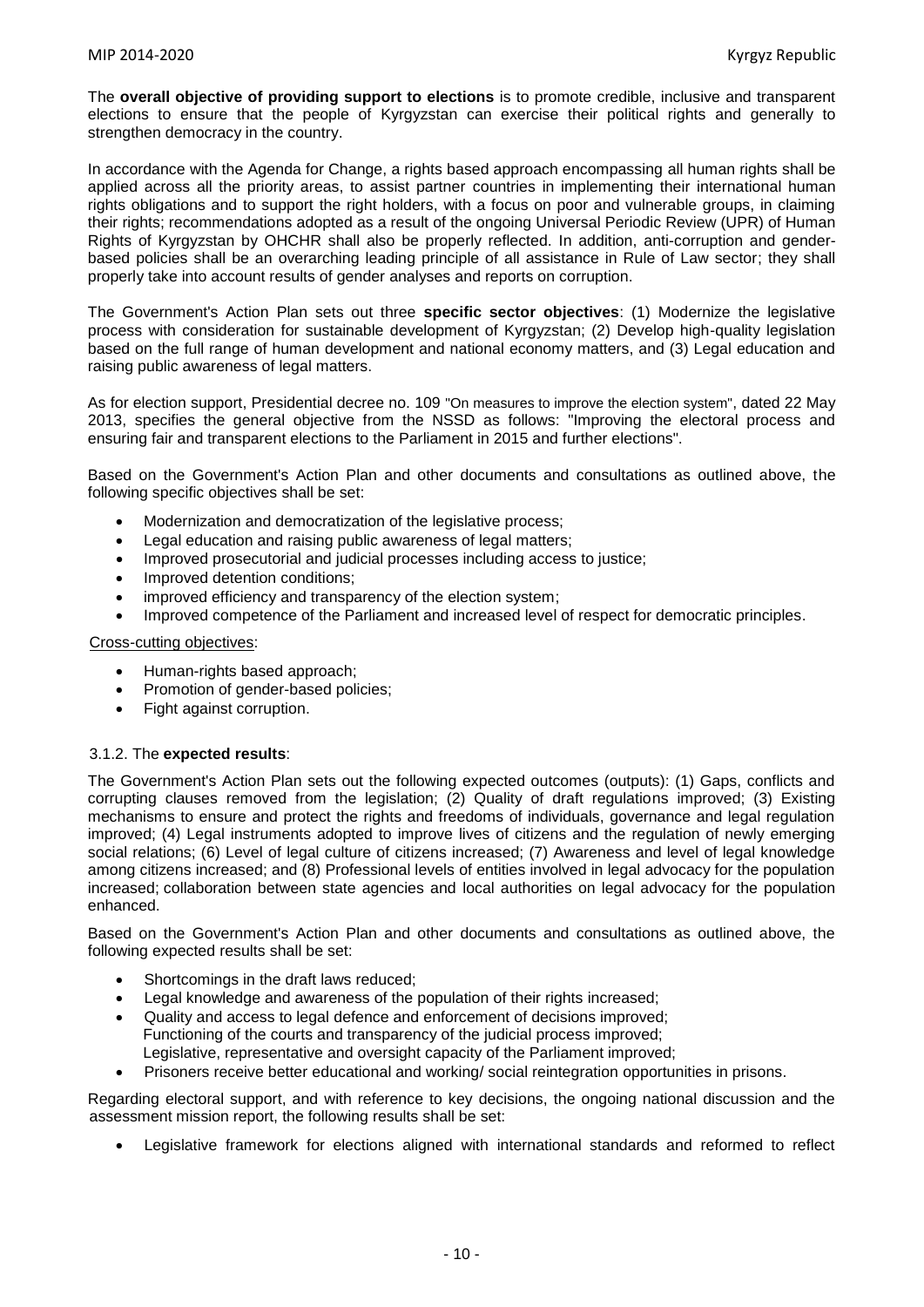OSCE-ODIHR<sup>6</sup> recommendations; the reform is publicly discussed;

- Principles for genuine elections are respected: universal, equal, fair, secret, free, transparent, and accountable;
- Programme implemented to inform voters about specificities of election system (if change in the election system regarding the Parliament) and about voter registration issues, including electoral address;
- The voter register is inclusive and updated regularly on a modernised basis; its accuracy is improved;
- More migrants participated in national elections / exercised their right to vote;
- Transparency of counting and tabulation process improved;
- New technologies for voter authentication / verification and for results management, if successfully tested, gradually introduced.

#### Cross-cutting expected results:

- Respect of human rights enhanced;
- Gender-based approach promoted;
- Anti-corruption measures adopted and implemented, accession to  $GREG<sup>7</sup>$  promoted.

Result indicators are presented in attachment 1 of the MIP. Baselines have not yet been determined but will be included in the Action Documents at the latest.

#### 3.1.3. **Donor coordination and policy dialogue** are:

On the level of Kyrgyz authorities, the coordination of the donors' programmes and projects is in general ensured by the National Coordination Unit under the Government's office and more specifically by the Ministry of Justice. Besides that, the donors' coordination is streamlined via Development Partners Coordination Council<sup>8</sup> ("DPCC") which was established with the purpose of improving multi-way flow of relevant information among donors, government agencies and civil society institutions. A working group on Rule of Law was formed under the DPCC in order to determine the main challenges, measures and the means of coordination of interventions in the justice sector; the results were then adopted at the high level donors' conference in Bishkek in July 2013.

The EU continues the policy dialogue with the Kyrgyz authorities and international donors, taking into account the strategies adopted by Kyrgyz authorities and projects implemented or envisaged by civil society and international organizations.

Currently, coordination of actions in response to the electoral assistance request is performed informally. Discussions are under way to establish a working group under the DPCC.

#### 3.1.4. The Government's **financial and policy commitments** are:

The Government's Action Plan includes budgetary forecast of a total of USD 1.37 million (EUR 992,000) for 2013 to 2017, out of which USD 734,000 (EUR 533,000) shall be available, for the three sector objectives:

(1) Modernization of the legislative process, (2) Elaboration of a high quality legislation based on the overall issues of human development and economy and (3) Legal awareness raising and education of citizens.

Budgetary financing of the courts alone steadily decreased each year from about 1% in 2008 to 0.39% in 2013 of the state budget, while spending of at least 2% should help of out the perennial crisis, as concluded by the DPCC.

Besides the National Strategy and the related Government's Programme quoted above, several other strategies were adopted, such as a new Anti-corruption strategy in 2012 or national strategy of development of penitentiary system for 2012-2016 years.

**.** 

<sup>&</sup>lt;sup>6</sup> Office for Democratic Institutions and Human Rights is a body under the Organisation for Security and Cooperation in Europe (OSCE).

<sup>7</sup> *Groupe d'Etats contre la Corruption* (Group of States against Corruption) is a Council of Europe body.

<sup>&</sup>lt;sup>8</sup> See <u>http://www.donors.kg</u>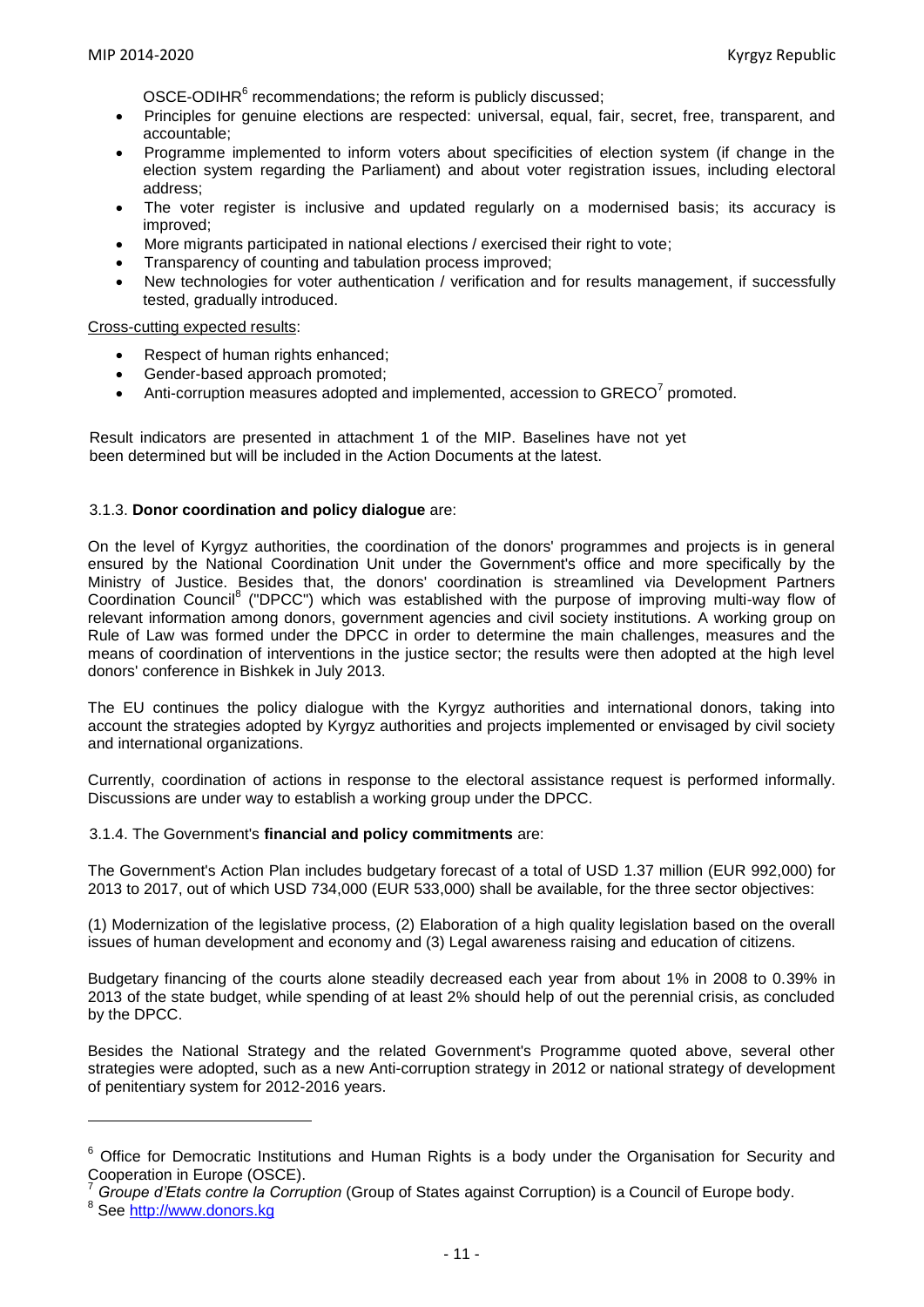#### 3.1.5. No **environmental assessment** needs to be carried out with regard to the sector.

#### 3.1.6. The overall **risk assessment**:

For the rule of law in general and judicial reform in particular the following risks have been identified:

- The implementation of the EU support depends on further commitment by the Kyrgyz authorities to apply the Rule of Law, and specifically progress with reforms in the police, prosecution, judiciary and penitentiary sectors;
- The Government's Action Plan for strengthening the Rule of Law was not ratified by the Parliament yet;
- The wide-spread corruption, and particularly in the justice sector, will continue to weaken the effects of the reforms and projects implemented by the EU;
- The state budget risks not allocating enough to make the reforms happen properly. The allocation to the judiciary may not be increased to the critical 2% of the overall state budget.

For election support in particular the following risks where identified:

- Electoral assistance is highly political. The EU and other donors may be accused of being aligned with a specific group;
- The initiative to reform the electoral system might be blocked by the Parliament;
- The widespread belief that modern election equipment (e-voting) will prevent fraudulent practices might be wrong.

The EU delegation will closely monitor and react to mitigate the occurence of the above mentioned risks, by, inter alia, allocating human, financial, technical and diplomatic resources.

#### 3.1.7. The **principal assumptions** are:

- The EU and other donors will be able to maintain their close dialogue with the Kyrgyz authorities;
- The Government Action Plan will eventually be ratified or in some other way obtain the required political endorsement to become effective;
- Anti-corruption measures will be a part of the EU programmes and the EU will closely monitor the implementation of the National Anti-corruption Strategy and the UN Convention against Corruption and surveys of corruption in the justice sector;
- That sufficient resources, including human resources will be allocated by the Government to allow the reform process to move forward;
- That the EU will continue to be perceived as a neutral party and that reforms of the electoral system will not be blocked by Parliament;
- That any decision to introduce electronic voting will be based on a proper needs assessment.

# *3.2 Education (EUR 71.76 million)*

3.2.1 The Government of Kyrgyzstan adopted its Education Development Strategy (EDS) 2020 in March 2012<sup>9</sup>. The Strategy targets all levels of education and constitutes the guiding document for the work of the Ministry of Education and Science (MoES) and the Ministry of Labour, Migration and Youth (MoLMY). The implementation of EDS 2020 is translated into a comprehensive, rolling Action Plan (APED) covering the period 2012-2014, 2015-2017 and 2018-2020. The APED is a comprehensive document which is costed and incorporated into the Mid-term Budgetary Framework (MTBF). Secondly, the APED contains a number of indicators identified per each measure.

3.2.1. The **overall objective** is to support the Government to implement structural reforms in the Education Sector in line with the EDS and the APED in order to enhance the quality of human capital, alleviate poverty, stimulate socio-economic development, and improve the quality of life of the citizens of Kyrgyzstan.

#### The **specific objectives** are:

**.** 

- To strengthen the capacities of the national and local authorities to formulate, implement and monitor educational policy, and to ensure sound and effective financial management and resource allocation;
- To ensure equitable access to high-quality education and training;
- To ensure greater synergy between the needs of the labour market and the skills and qualifications

 $9^9$  Government Decision Nº 201, 23<sup>rd</sup> March 2012.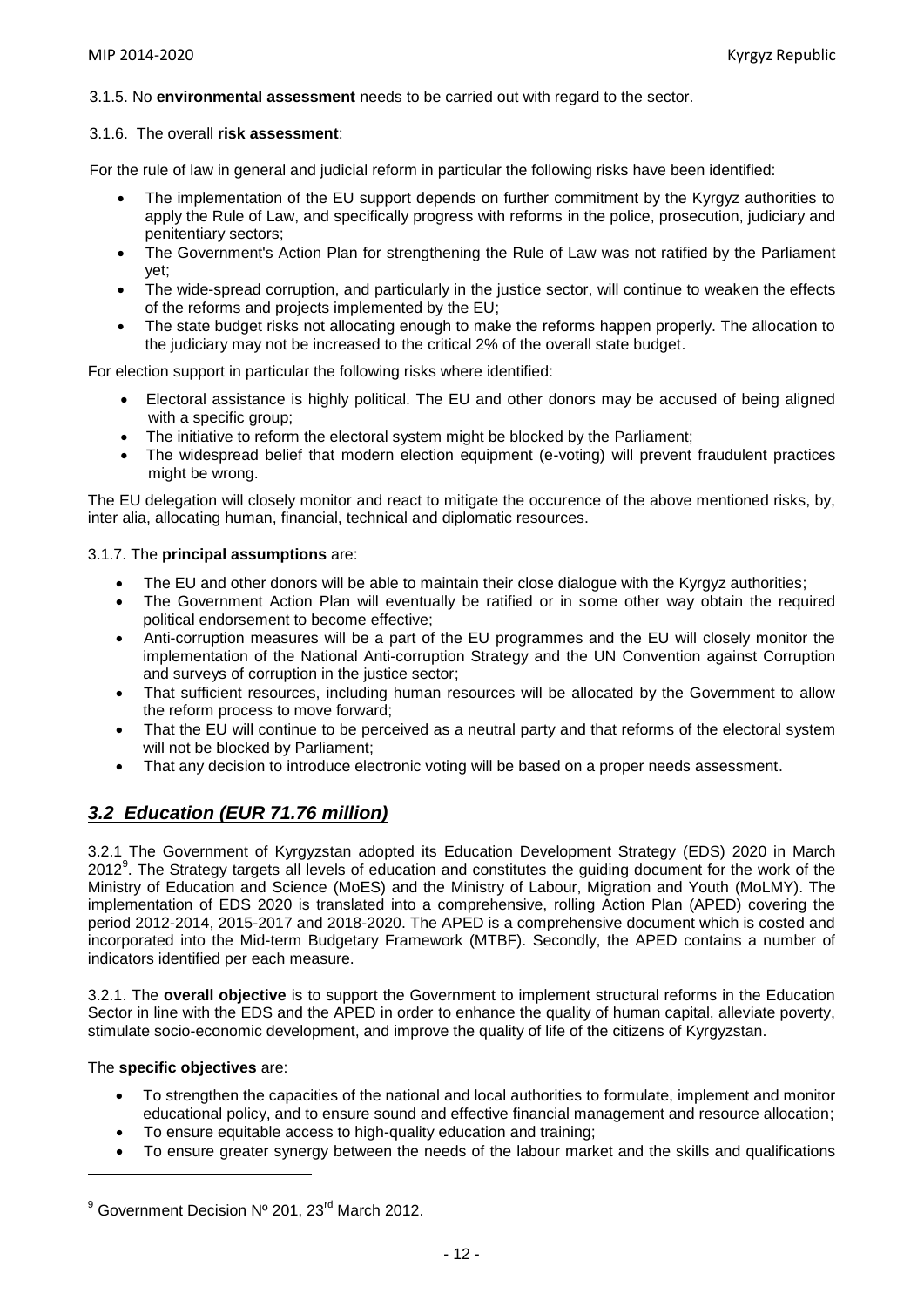offered by the general and vocational education and training systems;

 $\bullet$ 

#### 3.2.2 **The main expected results**:

- A division of labour between national and local authorities has been introduced, which permits a more coherent, uniform and rational allocation of responsibilities with respect to the formulation, implementation and monitoring of education policy;
- The MoES and the MoLMY have introduced a results-oriented management approach;
- The MoES and MoLMY have established and applied financial management and monitoring procedures consistent with international principles and practises of sound public finance management;
- Equitable access to all levels of education, (pre-school, primary, secondary, Vocational Education and Training and Higher Education) is guaranteed in law and practise, irrespective of gender, social class, region or nationality;
- There are marked improvements in the quality of the education and training provided and access to high quality curricula and pedagogic materials, well-qualified and motivated teachers, and educational institutions fit for purpose;
- The institutional arrangements for the management and financing of VET have been up-graded and the system is able to deliver high quality education and training and is sufficiently flexible to be responsive to the changing needs of the labour market;

Result indicators are presented in attachment 1 of the MIP. Baselines have not yet been determined but will be included in the Action Documents at the latest.

#### *3.2.3. Donor coordination and policy dialogue are:*

Coordination of donor activities and harmonisation of external assistance to the Kyrgyz Republic is effected through a Development Partners' Coordination Council (DPCC) in Bishkek. The meetings of DPCC are held monthly. Meetings of sub-committees, for coordination and information sharing at the technical level also take place in a number of sectors, at different frequencies depending on the theme. *Ad hoc* meetings of donors are convened as required, inter alia in the framework of the Kyrgyz Republic Development Partners (KRDP), launched by the donors in partnership with the Government in 2008.

Due to active donor co-ordination in specific sectors the efforts are usually well focused. The co-operation is specifically advanced in the health sector, where a Sector Wide Approach (SWAp) is applied. A similar arrangement has been prepared for the education sector, under the EU's and UNICEF's leadership. Since 2011, the donor partners (DP) have held active consultations with the Government of the Kyrgyz Republic for setting up the main principles and terms of the partnership for coordinating technical and financial support to education sector. As a result in March 2013, the Government of Kyrgyz Republic endorsed the Joint statement of the Kyrgyz Government and Development Partners (WB, ADB, EU, UNICEF, Soros Foundation, USAID, Aga Khan Foundation) on the subject of Sector Wide Approach in Education (SWAp) which was countersigned by the DPs in April 2013.

This Joint Statement sets out the key values, principles and terms for the partnership and development of the Action Plan for Education Development implementation, between the Government, represented by the Ministry of Education, the Ministry of Youth, Labour and Migration and the Ministry of Finance, and the signatory Development Partners.

During the course of the development and consultations on the Joint Statement the donor partners and the government of Kyrgyz Republic identified the following priority areas to be supported by the external aid: (i) Management and Administration (Focus: Better management, monitoring, reporting and evaluation of the education system); (ii) Early Childhood Development and Pre-School Education (Focus: Pre-school education); (iii) School education (grade 1-4, grade 5-9, grade 10-11) (Focus: Better curricula, better teachers, better learning materials and schools fit for purpose (the whole school approach); (iv) VET (Focus: Employable and life skills based on standards, assessment and certification within a qualifications framework); (v) Secondary Professional Education (Focus: Employable and life skills based on standards, assessment and certification within a qualifications framework); (vi) Higher Education (Focus: Support integration with the Bologna process and development of PhD education, short cycle within the 1st level of Bologna framework); (vii) Adult Education (Focus: 2nd change education, entrepreneurship and life skills); (viii) Cross cutting themes (Focus: ICT in education, quality in education, innovation in education, equity, inclusive education, gender, safety, multilingual education, etc).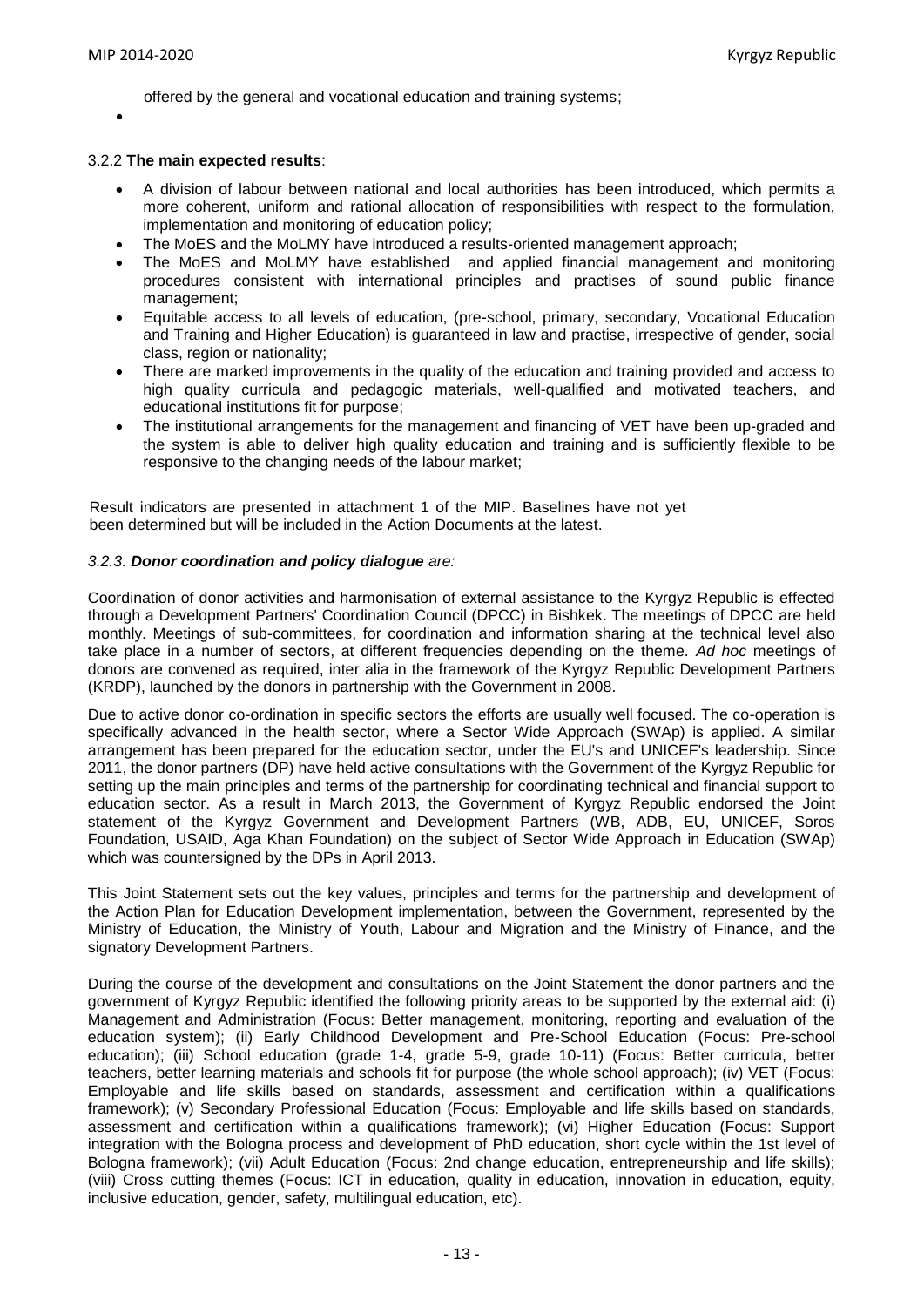#### 3.2.4. The Government's **financial and policy commitments** are:

A Policy Working Group within the Ministry of Education and Science (including representatives from other line Ministries and State Agencies), which is to consider revisions to the EDS and prepare an updated APED was established in August 2013. Attaching costs to actions will be considered a priority since this is the basis upon which the donors, on whom the Kyrgyz authorities are heavily dependent for financing the Action Plan, can make informed decisions regarding allocations and the timing of disbursements. Similarly, it would be sensible to re-examine and re-formulate the indicators in the Action Plan, in order to make them more outcome/result oriented.

Since 2011, the donor partners (DP) held active consultations with the Government of the Kyrgyz Republic for setting up the main principles and terms of the partnership for coordinating the technical and financial support to education sector. As a result, in spring 2013 the Government of the Kyrgyz Republic endorsed the Joint statement of the Government and Development partners on the subject of Sector Wide Approach in Education (SWAp). This will serve as a common basis for coordination of external aid in the education sector for supporting the implementation of the Action Plan for Education Development (APED).

3.2.5. When needed, the appropriate type of **environmental assessment** (Strategic Environmental Assessment or Environmental Impact Assessment) will be carried out.

3.2.6 The overall **risk assessment** of the sector intervention:

- Political and economic instability within the country and/or within the region disrupts the implementation of the Education Development Strategy;
- The Government's socio-economic priorities fluctuate as a result of declining revenue streams;
- Ineffective implementation capacity: insufficient human, institutional, and technical capacity to design education policy measures and, once enacted, to carry them out; and limited ability to build consensus and coordinate action across the key economic and education agencies and ministries.

The EU Delegation will closely monitor and react to mitigate the occurrence of any of the above-mentioned risks, by, *inter alia*, allocating human, financial, technical and diplomatic resources.

#### 3.2.7. The **principal assumptions** are:

- The Government of the Kyrgyz Republic, the European Union, and Development Partners continue to support the strategic goals of the Country Sustainable Development Strategy as they relate to the Education Sector.
- The macro-economic situation in the country stabilises and the forecasts contained in the Medium Term Budget Framework and the Medium Term Expenditure Framework for the Education Sector are realized.
- The Government of the Kyrgyz Republic remains committed to the implementation of reforms targeted at the introduction of the principles of good governance and the reform of the Education Sector.
- Civil Society Organisations are prepared to play a constructive role in the policy dialogue.

# *3.3 Integrated Rural Development (EUR 71.76 million)*

Support for rural development will be aimed at reducing poverty, especially among women, children and the most vulnerable segments of the population, e.g. through increasing social and economic opportunities and the promotion of income generating activities, for poor local communities. Rural development actions may also include pilot actions introducing modern technologies, support to irrigation and water supply infrastructure, livestock development, sustainable energy and environment related actions with the aim of increasing energy efficiency and affordability. Where appropriate, synergies with activities in the Rule of Law and education focal sectors will be established.

The main activities need to be geared towards economic and social development of targeted rural areas, and include activities likely to have a direct impact on facilitating local development and growth as well as social infrastructure. Priority will be given to improve the prospects for women to shift time and attention to incomegenerating activities.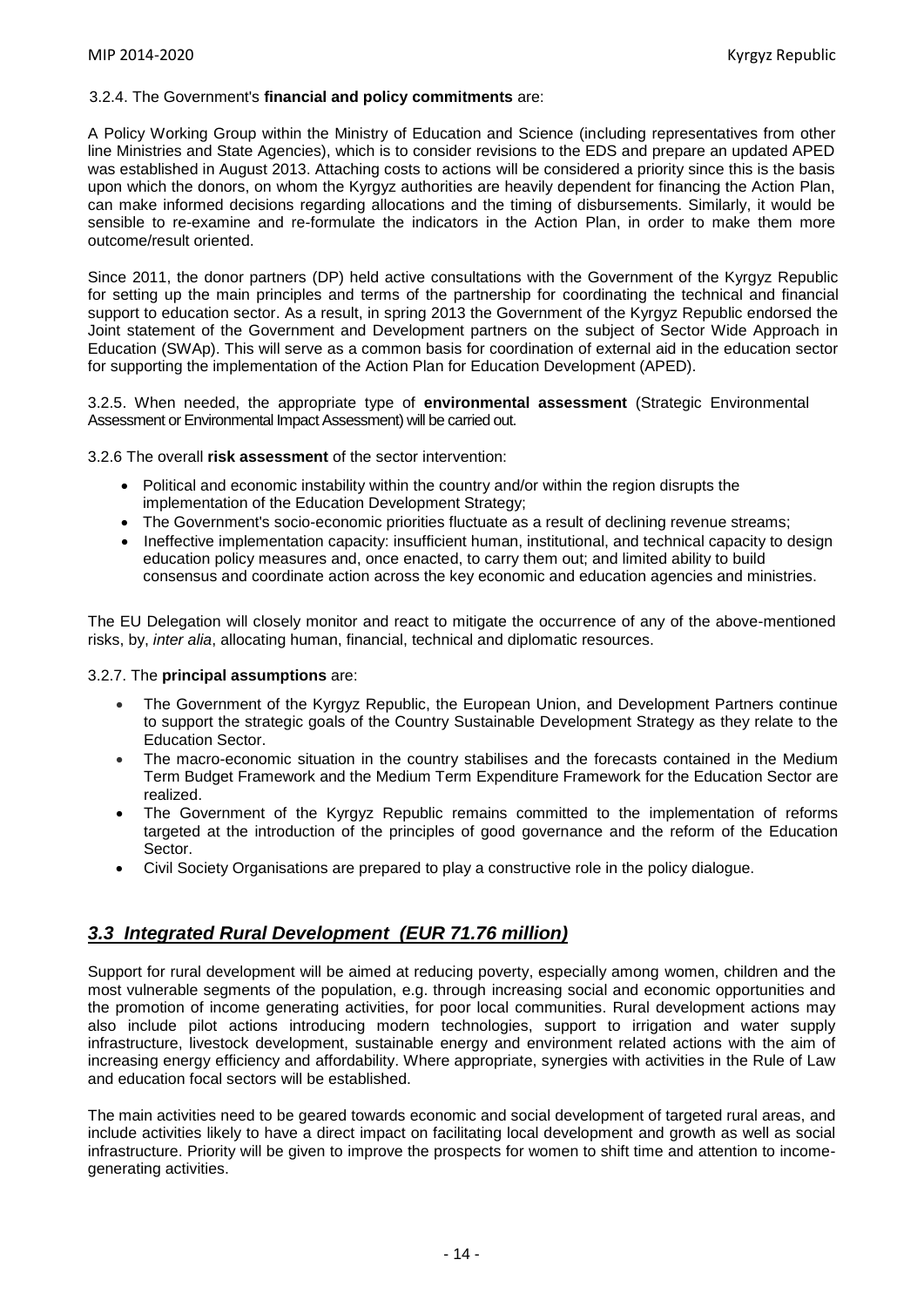Specifically, interventions will be targeted towards low income communities and households. This will ensure that social benefits are multiplied by economic gains brought about by the local income/business generation mechanisms that involve appropriate technologies which not only improve farming conditions, but can also offer alternative access to basic services and provide business opportunities to rural population.

Being a potentially powerful vehicle for improving people's livelihood, local authorities play a crucial role in implementing development programmes in the provinces, especially in the poorest rural areas (Jalal-Abad, Naryn, Osh, Batken regions). Priority will therefore also be given to further increase the capacity of the local authorities, to develop further the policy dialogue between local self-government, local authorities, regional and central government, civil society organizations and donors, and to ensure that the related reform process continues.

Interventions must be designed to respect local conditions, in particular the mix of different ethnic groups in the region, representing sources of potential inter-ethnic conflicts caused by various social reasons (rural poverty, scarcity of resources such as irrigation water, land and pastures etc). Therefore, activities seek to integrate in the best possible way the needs of various ethnic groups (within regional development plans) and measures designed to reduce social conflict.

For phasing out support for social protection the continuation of the sector approach through budget support seems suitable as it builds on the use of partner country systems and provides a recognized platform for policy dialogue between the EU and the Government. Budget support can help integrating social protection mechanisms into national budget and planning processes in a framework of government accountability to parliament and people. Moreover, the phase-out programme will consolidate the ongoing sector budget support to the Government to implement its "Social Protection Development Strategy 2012-2014" (being updated and scheduled for endorsement by the end of 2014) and the "Optimisation Plan for the Management and Financing of Childcare Institutions for 2014-2016*"*. In order to contribute to the building of a sustainable social system beyond the lifetime of the programme, the conditions included in the last budget support programme which is in the process of formulation will to a great extent focus on raising and enforcement of standards and rules. In addition, the phasing out programme will seek to enhance capacities such as to ensure permanent improvements in the social protection sector as well as within PFM. The EU's experience with policy dialogue in the sector, its added value for reinforcing a human rights based approach to social and child protection, and coherence with the other human dimensions of development, will increase the prospects of achieving the desired results.

#### 3.3.1 The following **objectives** will be pursued:

The **overall objective** for the assistance to rural development is to support poverty alleviation in rural areas of Kyrgyzstan through local economic and social development. For social protection it is to support the Government in the development, implementation and monitoring of effective poverty reduction policies, improving living standards and ensuring access to social services for vulnerable sectors of the population.

The **specific objectives** of providing assistance are to:

- Improve livelihoods for people living in rural areas;
- Improve availability and access to quality<sup>10</sup> social services for vulnerable groups;
- Strengthening management capacity to implement effective and efficient social and child protection reforms across the system, at national, regional and community level.

#### 3.3.2. The **main expected results** are:

 $\overline{\phantom{a}}$ 

- Improved livelihood for people living in rural communities through income generating activities, increased employment and improved infrastructure (including for irrigation and sustainable energy);
- Strengthened local authorities in their socio-economic development capacities for better decentralised rural development;
- Strengthened Civil Society Organizations (including community based organisations) in their local level decision-making and development processes;
- Increased availability and access of quality social services for vulnerable population;
- Procedures and regulations for case management of vulnerable people are adhered to;
- Child care in institutional settings is in compliance with national legislation, the Child Code and

 $10$  Quality is defined as "in compliance with International Human Rights Conventions and practices such as UN Guidelines for the alternative care of children; UN convention on the rights of persons with disabilities and recommendations from the Council of Europe.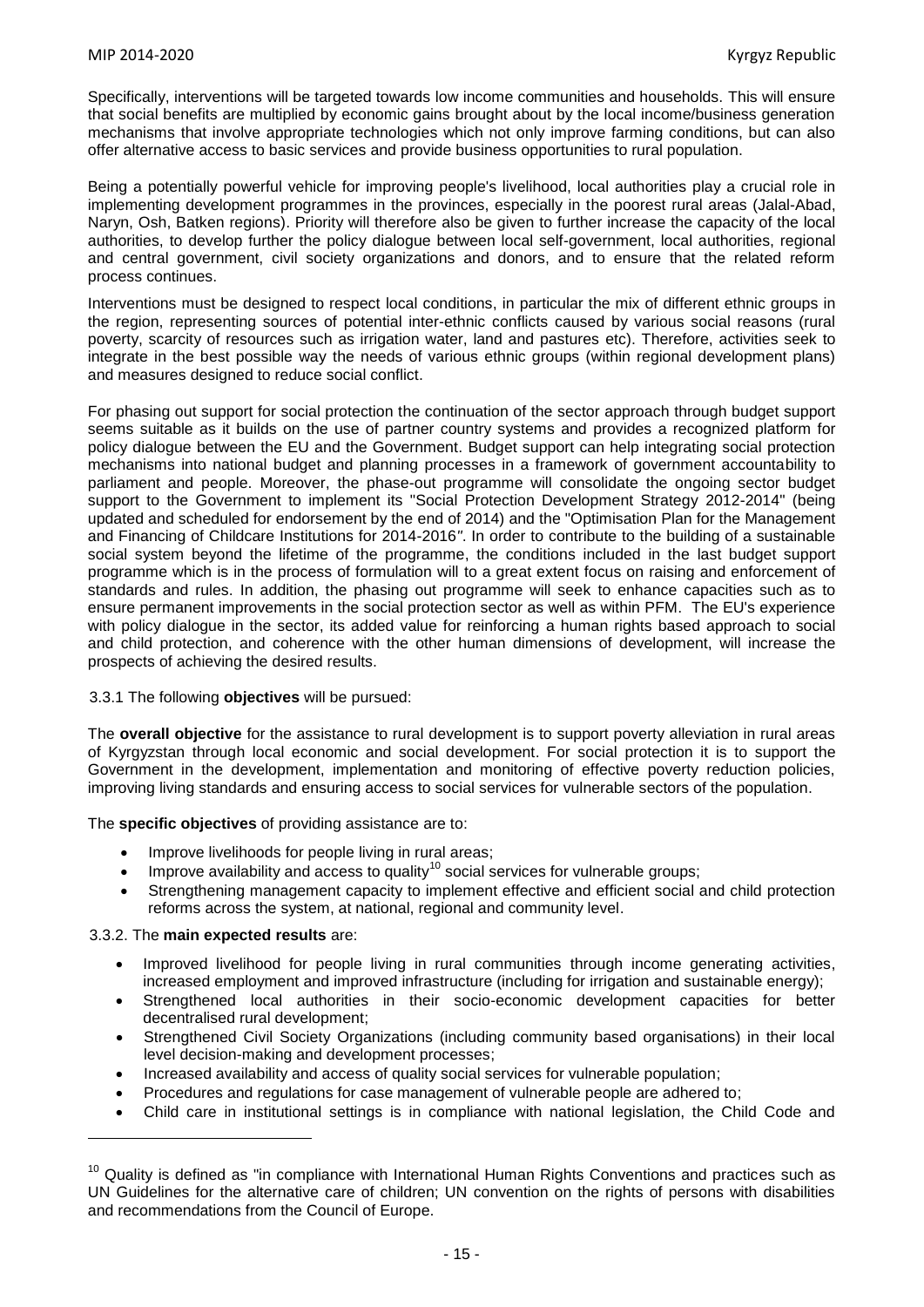respects international standards;

 Public finance management in social and child protection is in compliance with international standards.

Result indicators are presented in attachment 1 of the MIP. Baselines have not yet been determined but will be included in the Action Documents at the latest.

The two following **cross-cutting issues** are particularly important in this focal sector:

Gender: Due to the high labour migration by men, there are a significant number of female farmers and women-headed households. The empowerment of women and practical opportunities given within the programme will increase their capacities for active involvement in management of the income generating schemes, as well as improved active participation in the local development process.

Environment: sustainable management of natural resources and agricultural production by effective agricultural practice, land and soil management will be addressed throughout the programme. There are concerns on environmental problems associated with the already high number of inhabitants in the region and competition over natural resources. Due to the climate change, the nature-climatic emergency situations (mudflows, floods, landslides, snow avalanche, erosion) will lead to the loss of productive lands which can cause significant economical expenses and victims among population, The population with low income level is mostly exposed to risks from emergency situations consequences. Dependency of beneficiaries on these common resources will be taken into consideration to avoid unintended consequences on the natural environment.

#### 3.3.3. **Donor coordination and policy dialogue**:

For rural development regular donors' meetings in the framework of the Development Partners Coordination Council (DPCC) and their thematic working groups will be used to exchange information on activities/programmes and represent an instrument to ensure proper coordination of European Union funded projects with the initiatives financed by other donors. The meetings of DPCC are held monthly. Meetings of the thematic working groups, for coordination and information sharing at technical level take place regularly depending on the theme.

For the social protection component coordination will be ensured by the Coordinating Council of the Social Protection Strategy and its Secretariat, which has contributed to the advancement of reforms in the social and child protection sector. Accordingly, since 2010 the Government has hosted at least annual coordination meetings with all donors and civil society to report on progress and plan actions for the subsequent year. In addition, a Donor Partner Coordination Council Working Group (DPCC WG) on Social and Child Protection is in place. The EU Delegation chairs the working group together with UNICEF. Coordination meetings on social protection issues take place at least twice a year. Policy dialogue with the Government and line ministries is regularly undertaken by the Delegation primarily around the current SPSP, in the form of ad hoc meetings and at least twice a year during the programme Steering Committee meetings.

#### 3.3.4. The Government's **financial and policy commitments:**

Whether focus is on a global or rural context poverty alleviation is a multi-sectoral issue. As the Kyrgyz Republic is dedicated to fulfilling its commitments towards the Millennium Development Goals (MDGs), poverty alleviation is to be mainstreamed into all major economic and social policies.

The Government of the Kyrgyz Republic, which adopted the Country Development Strategy (CDS) 2013- 2017, acknowledges the crucial role of actions towards poverty alleviation, and in particular rural development as an instrument of poverty reduction, as well as economic growth. The CDS prioritises development of the regions as the most important task for the country development, as the economic and social stability of the regions ensure stability of the country as a whole. The CDS states that the development of each region will be connected to national projects, creation of effective economic zones – especially in agriculture, that will take into account particulars of regional diversification of the nation's economy. Improvements in the overall business climate, trade infrastructure, irrigation, road network, expansion of the authority of local governments in terms of budgets and taxes, will fuel development of small and medium enterprises in the region, improve the quality of life and increase pace of economic growth in the region, ensuring further growth in retail sales and the volume of market services provided to the population.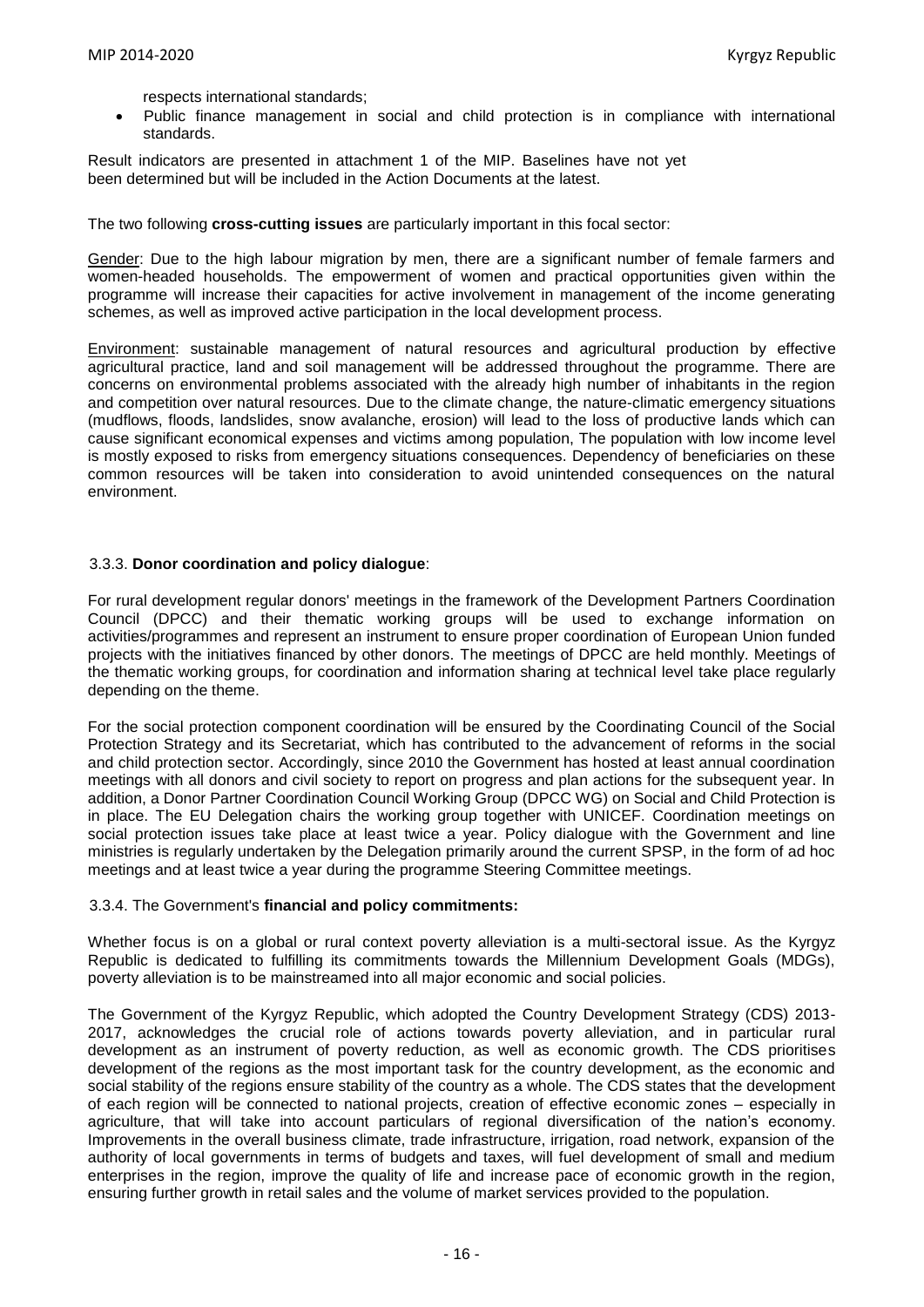The EU assistance to rural development is fully in line with the objectives of the Country Development Strategy, addressing development of rural areas with the main aim of poverty reduction by promoting social and economic opportunities for poor local communities, meeting their basic needs, improving the quality of life and reinforcing their development capacities which, in general, will lead to economic recovery in the country.

With respect to social protection the Government of Kyrgyzstan adopted the Strategy of Social Development in December 2011. The strategy is relevant and targets key priority issues. The Strategy remains the guiding document for the work of the Ministry of Social Development. The implementation of the Strategy is translated into a comprehensive Action Plan covering the period 2012-2014. The Action Plan is costed and incorporated into the Mid-term Budgetary Framework (MTBF), and it contains a number of indicators identified per each measure.

The implementation of the Strategy is regularly assessed by the Co-ordination Council on Social Protection (a multi stakeholder group led by the Deputy Prime Minister office in charge of the social sector) based on detailed studies on the ground.

The Council found that as of 1 September 2013, of the 111 activities listed in the Action Plan, around 60 % of the activities were under implementation. The Council identified as the main problem the limited financial resources available for implementation of activities and implementation of the Strategy. By Government Resolution of 12 April 2013 the Government has established a Working Group of the Ministries of Finance, Social Development and Economy to revise the Action Plan of the Strategy in light of fiscal realities. The inter-ministerial working group was also tasked with extending the timeline of the social protection strategy.

3.3.5. When needed, the appropriate type of **environmental assessment** (Strategic Environmental Assessment or Environmental Impact Assessment) will be carried out.

3.3.6. The overall **risk assessment** identified the following overall risks as the most important:

- Political and social instability in the Kyrgyz Republic;
- The Government and Parliament are not functional and stable;
- Staff turnover at central and regional level that would lead to discontinuity of the activities initiated;
- A lack of political will to continue the reform of the Social and Child Protection Sector;
- Insufficient institutional, human, financial, technical capacity to implement and monitor social protection reform policies and to enforce the Child Code;
- Constrained revenues hinder Government efforts to allocate sufficient resources to improve social protection spending.

#### 3.3.7. The **principal assumptions** are:

- The EU keeps the principles of equity, social protection and children rights high on the EU-Kyrgyzstan political and policy dialogue;
- The Government of the Kyrgyz Republic, the European Union, and Development Partners continue to support the strategic goals of the Country Sustainable Development Strategy as they relate to the Social and Child Protection Sector;
- The Government of the Kyrgyz Republic remains committed to the allocation of adequate resources to rural development and social protection in particular;
- The macro-economic situation in the country stabilises and the forecasts contained in the Medium Term Budget Framework are realized;
- Civil Society Organisations are able and willing to play a constructive role in policy dialogue for rural development and social protection.

The EU Delegation will closely monitor and react to mitigate the occurrence of any of the above-mentioned risks, by, *inter alia*, allocating human, financial, technical and diplomatic resources.

# **4. Support Measures (EUR 2.76 million)**

In addition to the above-mentioned focal sectors, an allocation for support measures is foreseen, covering expenditure for the implementation of the sector interventions and the achievement of their objectives.

Support measures may cover: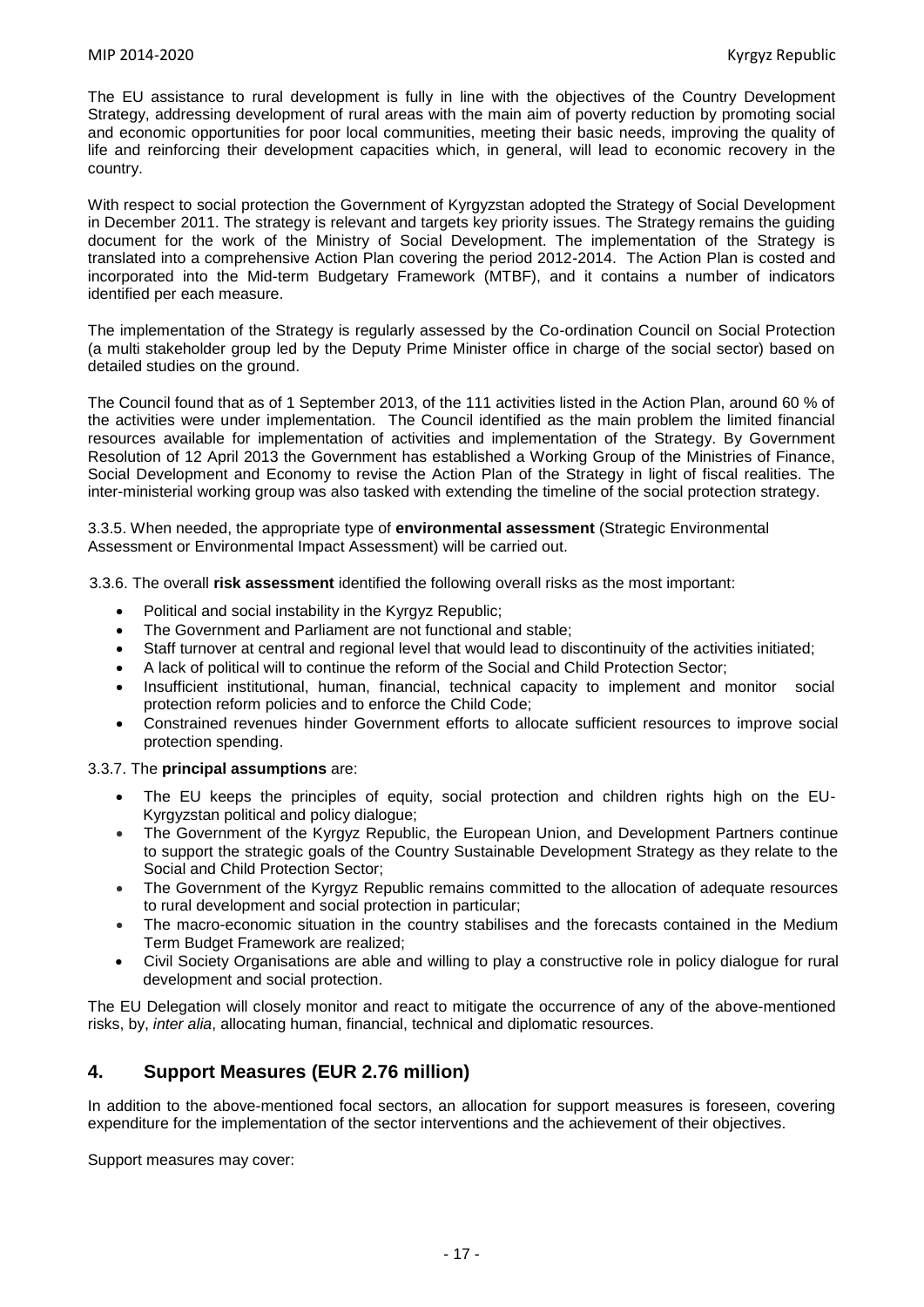- 1. studies, meetings, information, awareness-raising, training, preparation and exchange of lessons learnt and best practices, publication activities and any other administrative or technical assistance expenditure necessary for the management of actions;
- 2. research activities and studies on relevant issues and the dissemination thereof;
- 3. expenditure related to the provision of information and communication actions, including the development of communication strategies and corporate communication of the political priorities of the European Union.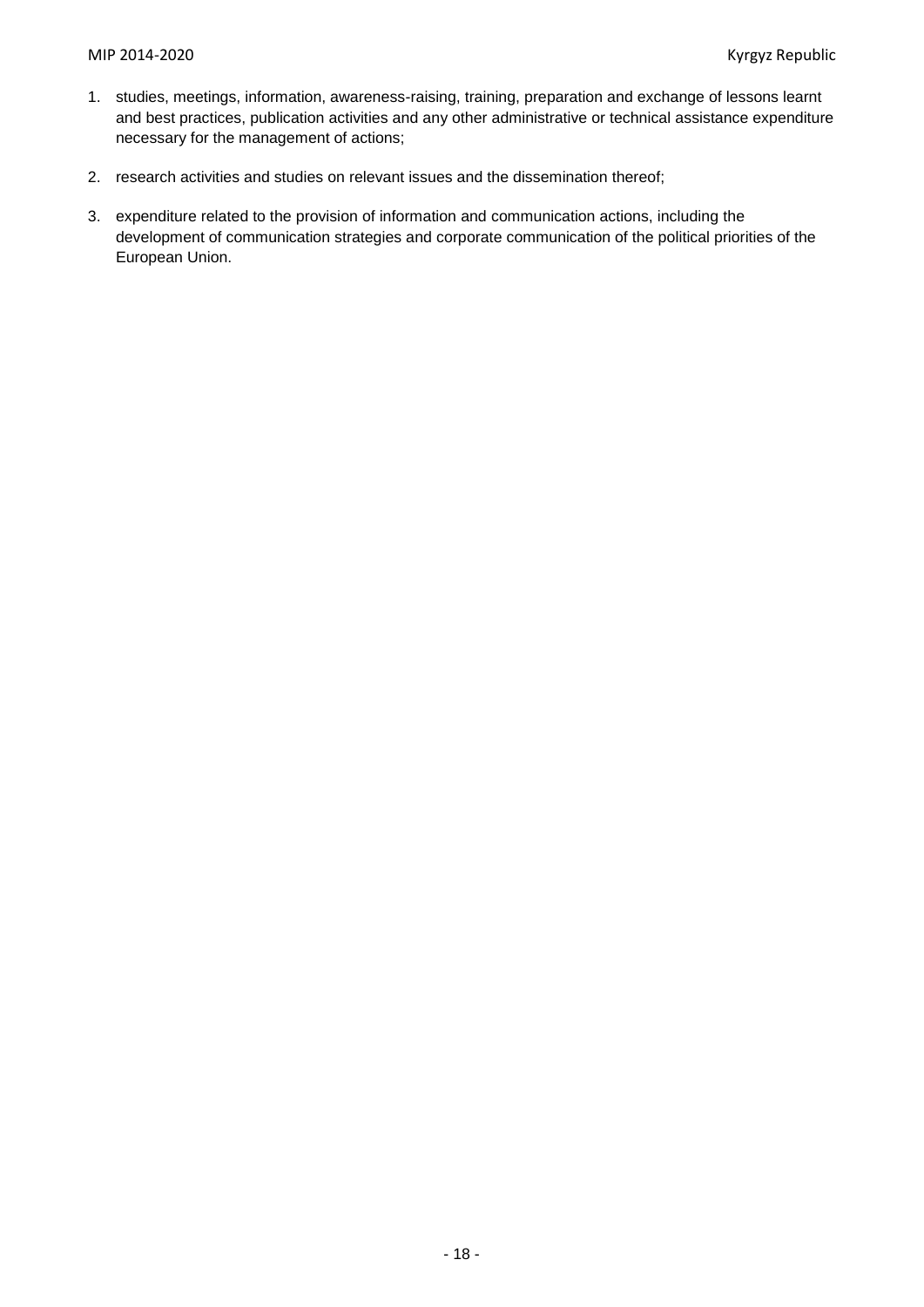# **Attachments**

- 1. Sector intervention framework and performance indicators
- 2. Indicative timetable for commitment of funds
- 3. Donor matrix showing the indicative allocations per sector (EU and non-EU)
- 4. Country at a Glance (i.e. macro-economic indicators and indicators derived from the MDGs)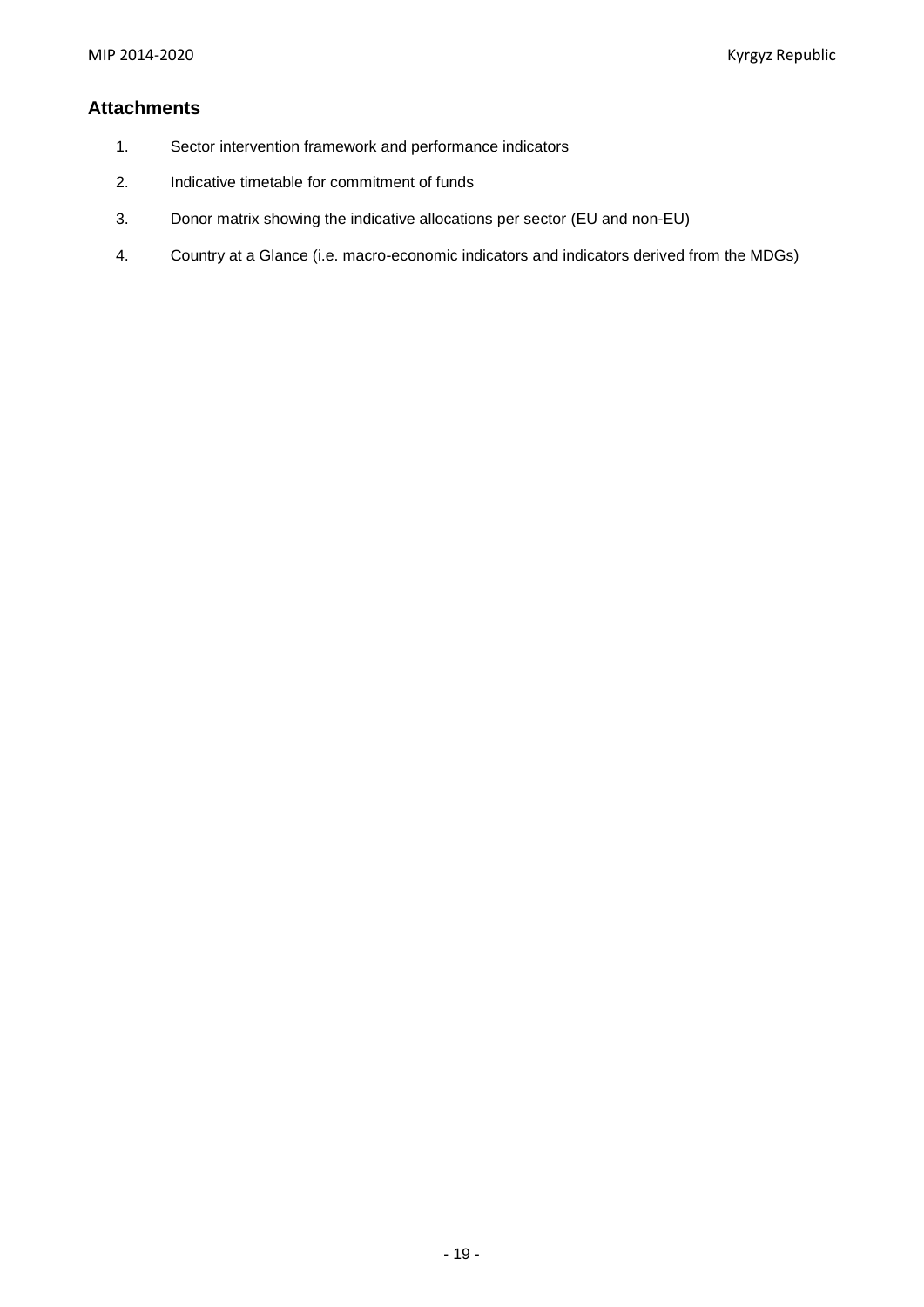# **Attachment 1. Sector intervention framework**

Baselines will be included in the Action documents at the latest.

# **Focal sector 1 – The Rule of Law**

| Specific objectives 1: Modernise and democratise the legislative process            |                                                                                                                    |                                                                                                                                                                                 |  |  |  |  |  |  |  |  |  |
|-------------------------------------------------------------------------------------|--------------------------------------------------------------------------------------------------------------------|---------------------------------------------------------------------------------------------------------------------------------------------------------------------------------|--|--|--|--|--|--|--|--|--|
| <b>Indicators</b><br><b>Means of verification</b><br><b>Expected Results</b>        |                                                                                                                    |                                                                                                                                                                                 |  |  |  |  |  |  |  |  |  |
| Shortcomings in the draft laws<br>reduced                                           | Number of draft laws that<br>passed through legal, human<br>rights, gender and anti-<br>corruption expertise       | Indicators matrix attached to the<br>Government's Action Plan                                                                                                                   |  |  |  |  |  |  |  |  |  |
| Specific objective 2: Legal education and raising public awareness of legal matters |                                                                                                                    |                                                                                                                                                                                 |  |  |  |  |  |  |  |  |  |
| Legal knowledge and<br>awareness of the population<br>of their rights increased     | Percentage of people<br>sufficiently aware of procedures<br>before police, prosecutor and<br>judiciary authorities | Surveys should be conducted                                                                                                                                                     |  |  |  |  |  |  |  |  |  |
| Specific objective 3: Improve access to justice                                     |                                                                                                                    |                                                                                                                                                                                 |  |  |  |  |  |  |  |  |  |
| Quality of and access to legal<br>defense and enforcement of<br>decisions improved  | Extent to which bar<br>association(s) are competent<br>and fully operational                                       | Possible Adoption of Law on Single<br>Bar Association and revision of its<br>competences and capacities;<br>Revision of competences and<br>capacities of the judicial executors |  |  |  |  |  |  |  |  |  |
| Specific objective 4: Improve detention conditions                                  |                                                                                                                    |                                                                                                                                                                                 |  |  |  |  |  |  |  |  |  |
| Prisoners receive better<br>educational and working<br>opportunities in prisons     | Number of prisoners involved in<br>vocational education and<br>income generating activities                        | Assessments shall be carried out<br>(see also Assessment of the EU<br>Assistance to Prison Reform and<br><b>Report on Income Generating</b><br>Activities in Prisons)           |  |  |  |  |  |  |  |  |  |
|                                                                                     | Specific objective 5: Improved efficiency and transparency of the election system                                  |                                                                                                                                                                                 |  |  |  |  |  |  |  |  |  |
|                                                                                     | Overall indicator: Level of confidence of citizens in the integrity of the election process                        |                                                                                                                                                                                 |  |  |  |  |  |  |  |  |  |
| Source: Gallup World Poll: Confidence in honesty of elections                       |                                                                                                                    |                                                                                                                                                                                 |  |  |  |  |  |  |  |  |  |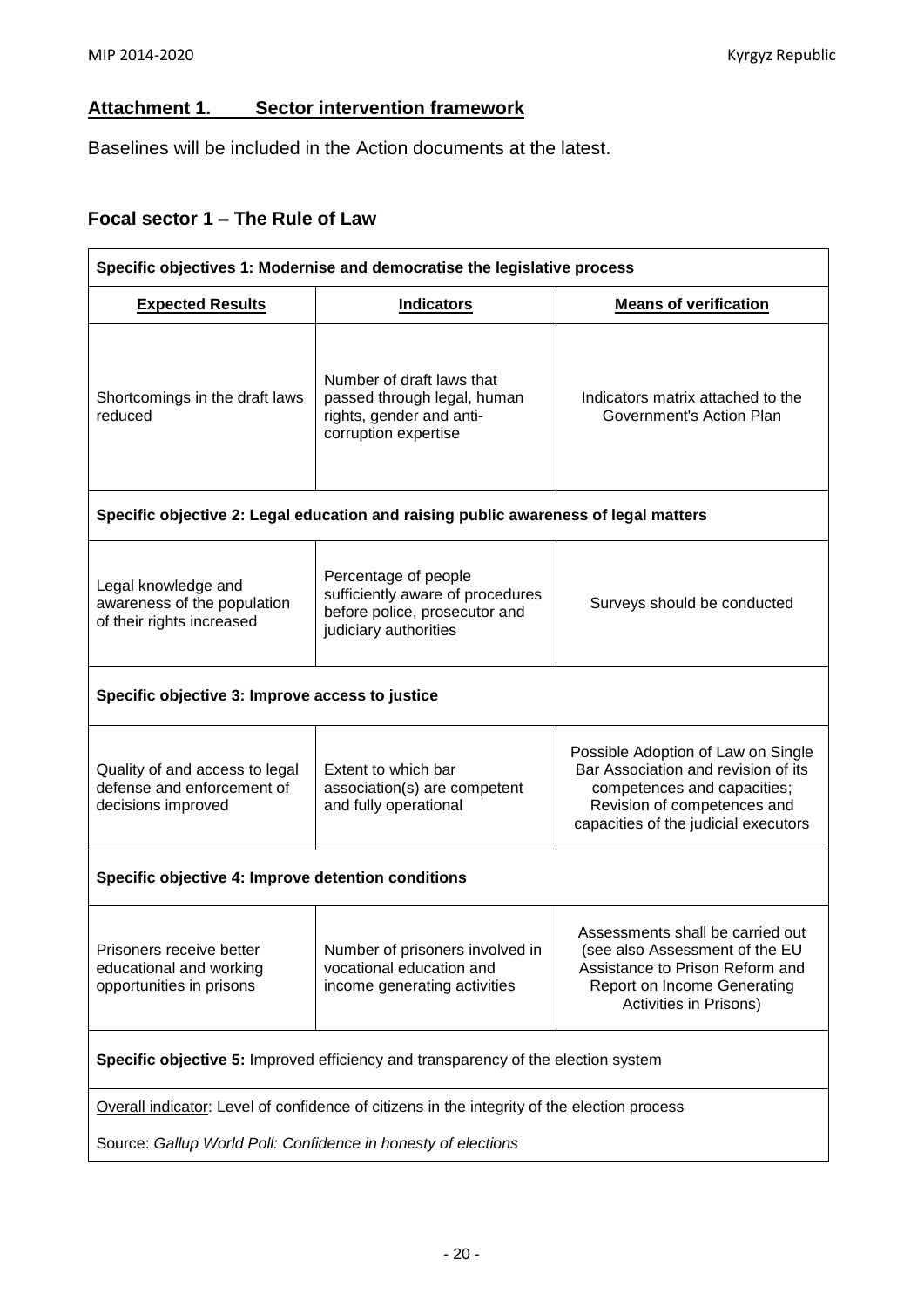| (a) Legislative framework for<br>elections aligned with<br>international standards and<br>reformed to reflect OSCE-<br>ODIHR recommendations; the<br>reform is publicly discussed                                                   | Number and share of OSCE-<br><b>ODIHR</b> recommendations<br>implemented                                                                                                   | <b>OSCE/ODHIR reports</b>                                               |
|-------------------------------------------------------------------------------------------------------------------------------------------------------------------------------------------------------------------------------------|----------------------------------------------------------------------------------------------------------------------------------------------------------------------------|-------------------------------------------------------------------------|
| (b) Principles for credible,<br>inclusive and transparent<br>elections are respected                                                                                                                                                | Irregularities and fraudulent<br>practices as reported by election<br>observers - number and                                                                               | OSCE/ODIHR election observation<br>mission reports                      |
| (c) Safeguards to prevent<br>manipulation of elections are<br>strengthened                                                                                                                                                          | character of cases                                                                                                                                                         | Election observation reports from<br>domestic observation organisations |
| (d) Programme implemented<br>to inform voters about<br>specificities of election system<br>(if change in the election<br>system regarding the<br>Parliament) and about voter<br>registration issues, including<br>electoral address | Number of invalid votes                                                                                                                                                    | Programme reports<br><b>Central Election Commission</b>                 |
| (e) The voter register is<br>inclusive and updated<br>regularly on a modernised<br>basis; its accuracy is improved                                                                                                                  | Extent to which the voter<br>register has been improved                                                                                                                    | <b>CEC</b>                                                              |
| (f) More migrants participated<br>in national elections /<br>exercised their right to vote                                                                                                                                          | Voter turnout in upcoming<br>national elections; special<br>attention to residential areas<br>where a high concentration of<br>internal migrants live and to<br>minorities | <b>CEC</b>                                                              |
| (g) Transparency of counting<br>and tabulation process<br>improved                                                                                                                                                                  | Extent to which preliminary<br>election results management is<br>public at all steps                                                                                       | CEC, media                                                              |
| (h) New technologies for voter<br>authentication / verification<br>and for results management, if<br>successfully tested, gradually<br>introduced                                                                                   | Extent to which new<br>technologies for voter<br>authentication/ verification and<br>results management have been<br>tested and rolled out                                 | Public opinion polls                                                    |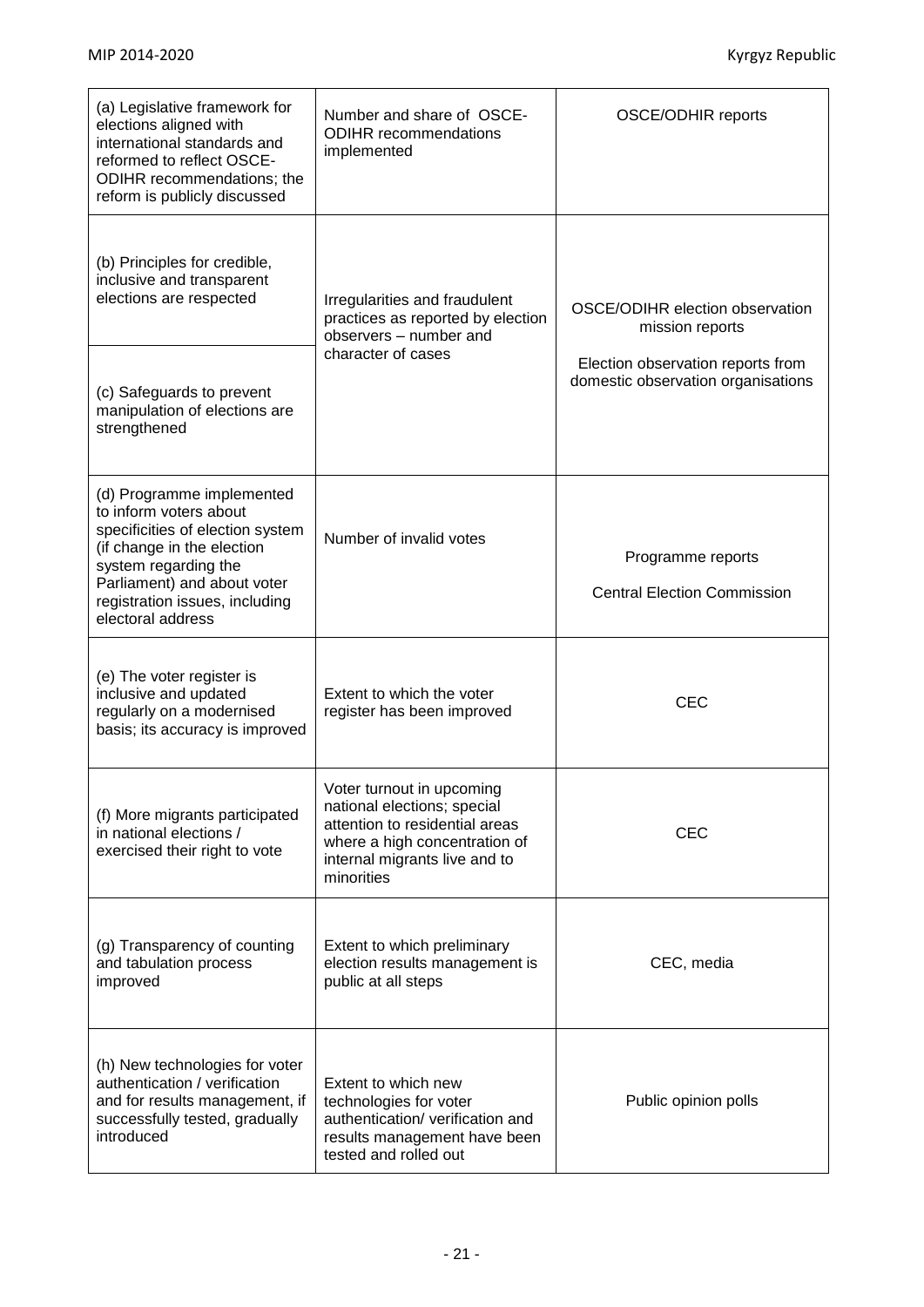$\overline{1}$ 

i.

| <b>Cross-cutting objectives</b>     |                                                                       |                                                                                                                 |  |  |  |  |  |  |  |
|-------------------------------------|-----------------------------------------------------------------------|-----------------------------------------------------------------------------------------------------------------|--|--|--|--|--|--|--|
| Respect of human rights<br>enhanced | Number of UN OHCHR UPR<br>recommendations partly and<br>fully applied | Reports from EU, UN OHCHR,                                                                                      |  |  |  |  |  |  |  |
| Gender-based approach<br>promoted   | Percentage breakdown of<br>professional staffing by sex               | Transparency International, Council<br>of Europe and other organisations,<br>including state, international and |  |  |  |  |  |  |  |
| Anti-corruption measures<br>adopted | Corruption indexes                                                    | non-state ones.                                                                                                 |  |  |  |  |  |  |  |
|                                     | Status of accession to GRECO.                                         |                                                                                                                 |  |  |  |  |  |  |  |

# **Focal sector 2 - Education**

**Specific objective 1: To strengthen the capacities of the national and local authorities to formulate, implement and monitor educational policy, and to ensure sound and effective financial management and resource allocation**

| <b>Expected Results</b>                                                                                                                                                                                                                                                                 | <b>Indicators</b>                                                                                                                                                                                                                                                                                                                            | <b>Means of verification</b>                                                                                               |  |  |  |  |  |
|-----------------------------------------------------------------------------------------------------------------------------------------------------------------------------------------------------------------------------------------------------------------------------------------|----------------------------------------------------------------------------------------------------------------------------------------------------------------------------------------------------------------------------------------------------------------------------------------------------------------------------------------------|----------------------------------------------------------------------------------------------------------------------------|--|--|--|--|--|
| a) A division of labour between<br>national and local<br>authorities has been<br>introduced, which permits a<br>more coherent, uniform and<br>rational allocation of<br>responsibilities with respect<br>to the formulation,<br>implementation and<br>monitoring of education<br>policy | a1) Clarity of the redefined<br>functions of MoES and<br>MoLMY (are responsibilities<br>$clear - yes or no)$<br>a2) Focus of the redefined<br>functions of MoES and<br>MoLMY (are policy<br>formulation, management and<br>monitoring covered, partially<br>covered or not covered at all)                                                   | Development Partners reports<br>MoES and MoLMY Annual<br>Reports<br><b>EMIS</b> reports                                    |  |  |  |  |  |
| b) The MoES and the MoLMY<br>have introduced a results-<br>oriented management<br>approach                                                                                                                                                                                              | b1) Extent to which the MoES and<br>MoLMY adopt performance<br>assessment criteria and apply<br>performance assessment<br>monitoring tools                                                                                                                                                                                                   | Development Partners reports<br>MoES and MoLMY Annual<br>Reports<br><b>EMIS</b> reports                                    |  |  |  |  |  |
| The MoES and MoLMY<br>c)<br>have established and<br>applied financial<br>management and<br>monitoring procedures<br>consistent with international<br>principles and practises of<br>sound public finance<br>management                                                                  | c1) Level of transparency<br>measured by the extent to<br>which the allocation of<br>budgetary funds to<br>educational establishments at<br>all levels and in all areas of<br>the country are managed<br>c2) The extent to which MoES<br>and MoLMY apply<br>programme budgeting,<br>international accounting<br>standards and internal audit | MoES and MoLMY Annual<br>Reports<br><b>IMF</b> reports<br>PEFA reports<br>World Bank reports<br><b>Annual State Budget</b> |  |  |  |  |  |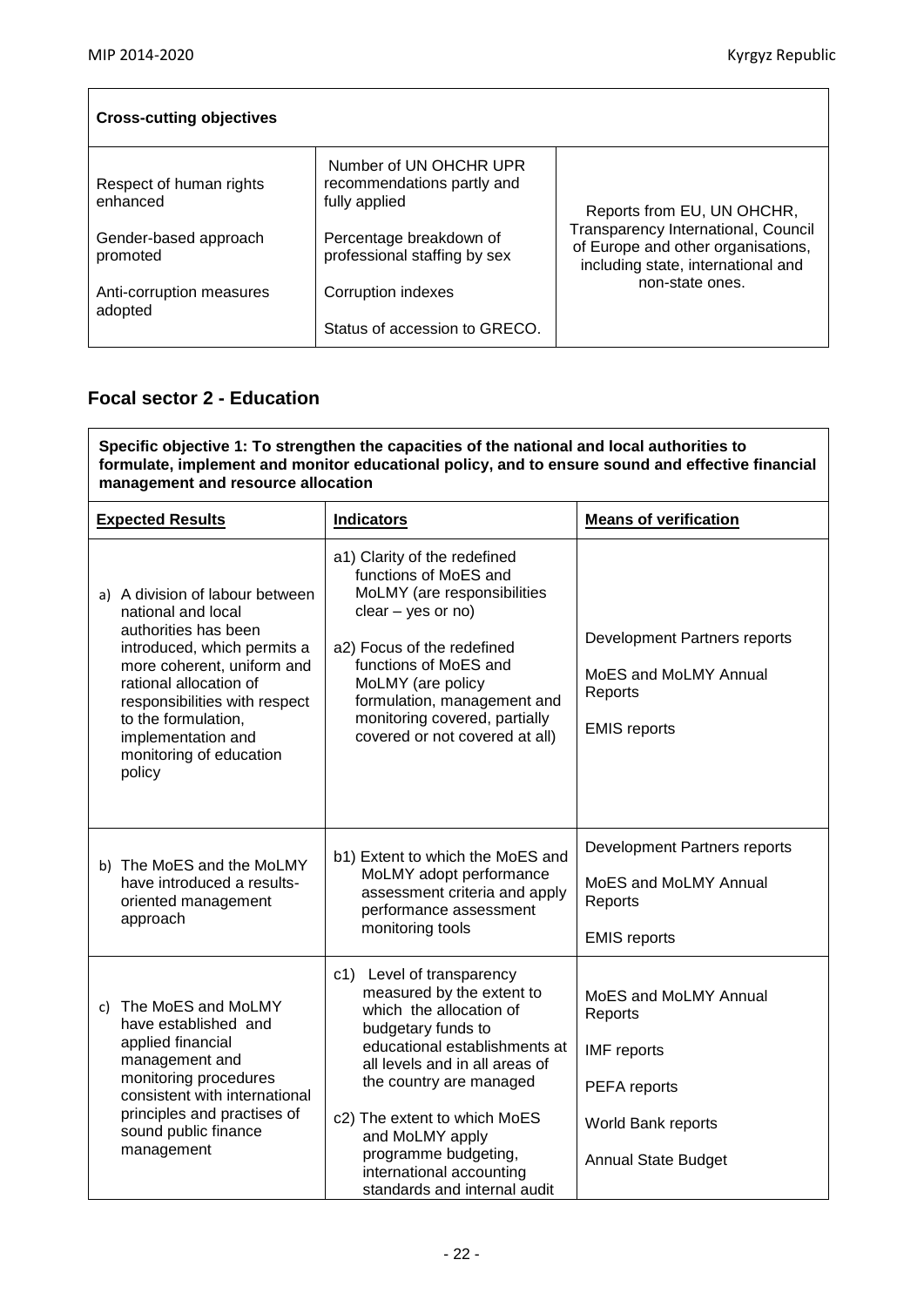|                                                                                                                                                                                                                                                                                                                                                                                                                                                                                                                                                 | standards                                                                                                                                                                                                                                                                                                                                                                                                                                             |                                                                                                                                                                                                                                                                                                      |  |  |  |  |
|-------------------------------------------------------------------------------------------------------------------------------------------------------------------------------------------------------------------------------------------------------------------------------------------------------------------------------------------------------------------------------------------------------------------------------------------------------------------------------------------------------------------------------------------------|-------------------------------------------------------------------------------------------------------------------------------------------------------------------------------------------------------------------------------------------------------------------------------------------------------------------------------------------------------------------------------------------------------------------------------------------------------|------------------------------------------------------------------------------------------------------------------------------------------------------------------------------------------------------------------------------------------------------------------------------------------------------|--|--|--|--|
|                                                                                                                                                                                                                                                                                                                                                                                                                                                                                                                                                 | Specific objective 2: To ensure equitable access to high-quality education and training                                                                                                                                                                                                                                                                                                                                                               |                                                                                                                                                                                                                                                                                                      |  |  |  |  |
| <b>Expected Results</b>                                                                                                                                                                                                                                                                                                                                                                                                                                                                                                                         | <b>Indicators</b>                                                                                                                                                                                                                                                                                                                                                                                                                                     | <b>Means of verification</b>                                                                                                                                                                                                                                                                         |  |  |  |  |
| a) Equitable access to all<br>levels of education, (pre-<br>school, primary, secondary,<br>Vocational Education and<br><b>Training and Higher</b><br>Education) is guaranteed in<br>law and practise,<br>irrespective of gender,<br>social class, region or<br>nationality<br>b) There are marked<br>improvements in the quality<br>of the education and training<br>provided and access to high<br>quality curricula and<br>pedagogic materials, well-<br>qualified and motivated<br>teachers, and educational<br>institutions fit for purpose | a1) Number of children enrolled in<br>pre-school institutions,<br>disaggregated by region and<br>sex<br>a2) Number of pupils completing<br>secondary education,<br>disaggregated by region and<br>sex<br>b1) Pupil/teacher ratio<br>b2) Number of communities where<br>improved terms and conditions<br>of employment, transparent<br>promotions/recruitment<br>system, and training and in-<br>service training for teachers<br>have been introduced | MoES and MoLMY Annual<br>Reports<br>Development Partners reports<br>UIS (UNESCO Institute for<br><b>Statistics</b><br><b>National Statistics Office</b><br>MoES and MoLMY Annual<br>Reports<br><b>Reports from School</b><br>Inspectorate<br><b>PISA</b><br>UIS (UNESCO Institute for<br>Statistics) |  |  |  |  |
|                                                                                                                                                                                                                                                                                                                                                                                                                                                                                                                                                 | Specific objective 3: To ensure greater synergy between the needs of the labour market and the<br>skills and qualifications offered by the general and vocational education and training systems                                                                                                                                                                                                                                                      |                                                                                                                                                                                                                                                                                                      |  |  |  |  |
| <b>Expected Results</b>                                                                                                                                                                                                                                                                                                                                                                                                                                                                                                                         | <b>Indicators</b>                                                                                                                                                                                                                                                                                                                                                                                                                                     | <b>Means of verification</b>                                                                                                                                                                                                                                                                         |  |  |  |  |
| a) The institutional<br>arrangements for the<br>management and financing of<br>VET have been up-graded and<br>the system is able to deliver<br>high quality education and<br>training and is sufficiently<br>flexible to be responsive to the<br>changing needs of the labour<br>market                                                                                                                                                                                                                                                         | b1) Number of students enrolling<br>in and completing Vocational<br><b>Education and Training courses</b><br>b2) Status of social partnership<br>model at national and regional<br>levels and its impact on<br>partnerships between training<br>institutions and businesses                                                                                                                                                                           | MoES and MoLMY Annual<br>Reports<br><b>National Statistics Office</b><br>Minutes of social partnership<br>meetings                                                                                                                                                                                   |  |  |  |  |
|                                                                                                                                                                                                                                                                                                                                                                                                                                                                                                                                                 | Specific objective 4: To ensure greater synergy between the needs of the labour market and the<br>skills and qualifications offered by the general and vocational education and training systems                                                                                                                                                                                                                                                      |                                                                                                                                                                                                                                                                                                      |  |  |  |  |
| <b>Expected Results</b>                                                                                                                                                                                                                                                                                                                                                                                                                                                                                                                         | <b>Indicators</b>                                                                                                                                                                                                                                                                                                                                                                                                                                     | <b>Means of verification</b>                                                                                                                                                                                                                                                                         |  |  |  |  |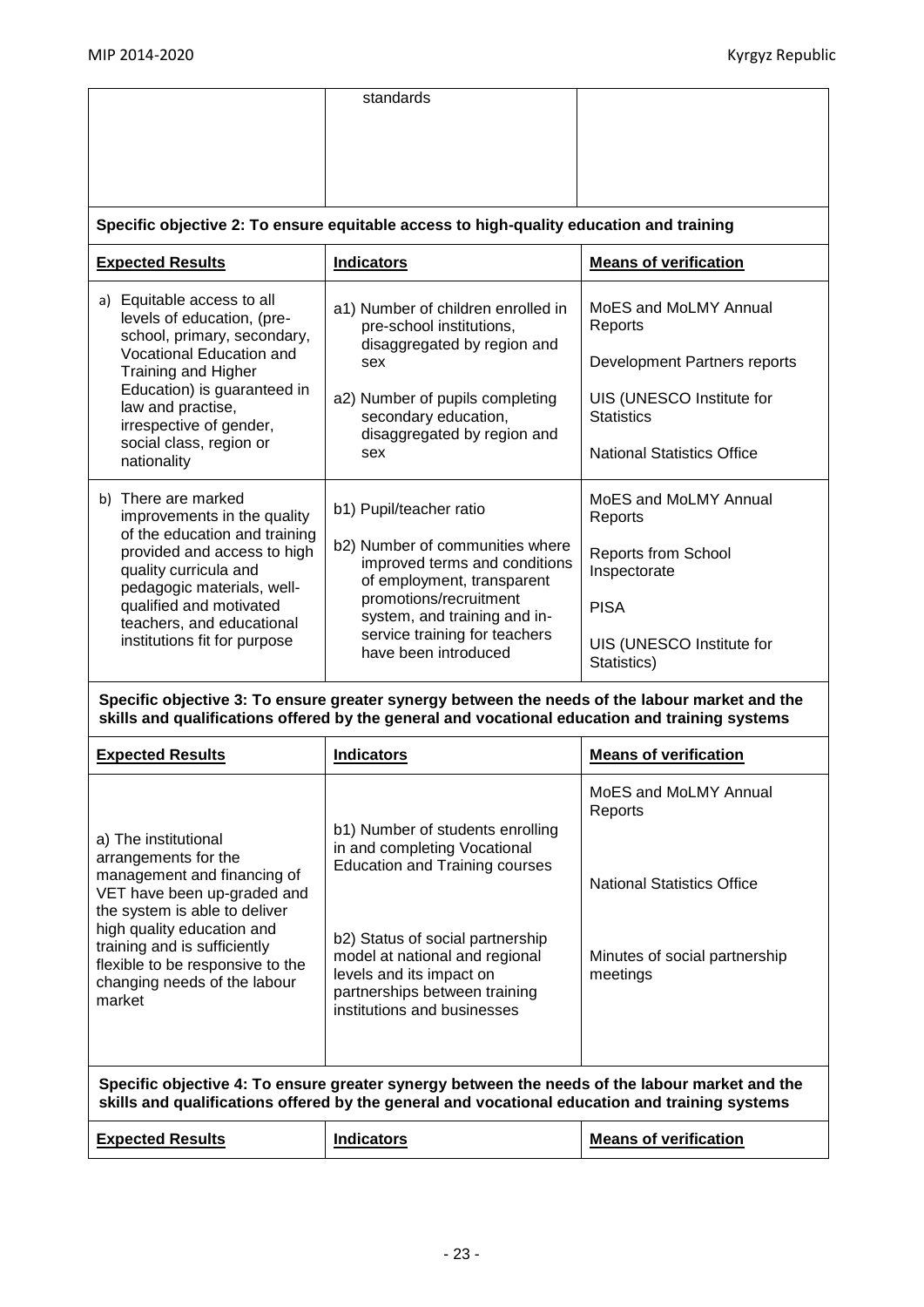$\overline{\phantom{a}}$ 

| a) The institutional<br>arrangements for the<br>management and financing of<br>VET have been up-graded and                                                                | b1) Number of students enrolling<br>in and completing Vocational<br><b>Education and Training courses</b>                                                      | MoES and MoLMY Annual<br>Reports<br><b>National Statistics Office</b> |
|---------------------------------------------------------------------------------------------------------------------------------------------------------------------------|----------------------------------------------------------------------------------------------------------------------------------------------------------------|-----------------------------------------------------------------------|
| the system is able to deliver<br>high quality education and<br>training and is sufficiently<br>flexible to be responsive to the<br>changing needs of the labour<br>market | b2) Status of social partnership<br>model at national and regional<br>levels and its impact on<br>partnerships between training<br>institutions and businesses | Minutes of social partnership<br>meetings                             |

# **Focal Sector 3 – Integrated Rural Development**

|                                                                                                                                                                                                                               | Specific objective 1: Improve the livelihood for people living in rural areas                                                                                                                                              |                                                                                                                 |
|-------------------------------------------------------------------------------------------------------------------------------------------------------------------------------------------------------------------------------|----------------------------------------------------------------------------------------------------------------------------------------------------------------------------------------------------------------------------|-----------------------------------------------------------------------------------------------------------------|
| <b>Expected Results</b>                                                                                                                                                                                                       | <b>Indicators</b>                                                                                                                                                                                                          | <b>Means of verification</b>                                                                                    |
| (a) Improved livelihood for<br>people living in rural<br>communities through<br>increased employment,<br>income generating activities<br>and improved infrastructure<br>(including for irrigation and<br>sustainable energy); | a1) % of population living below<br>the extreme poverty level (by<br>regions as well);<br>a2) unemployment rate;<br>a3) per capita income;<br>a4) Average in households'<br>income                                         | <b>National Statistics,</b><br>Development Partners reports                                                     |
| (b) Strengthened local<br>authorities in their socio-<br>economic development<br>capacities for better<br>decentralised rural<br>development;                                                                                 | b1) Number of targeted local<br>authorities staff having benefited<br>from capacity building actions;<br>b2) Number of local development<br>plans designed by targeted local<br>authorities with participatory<br>approach | <b>National Statistics,</b><br>Development Partners reports                                                     |
| population;                                                                                                                                                                                                                   |                                                                                                                                                                                                                            | Specific objective 2: Improving availability and access to quality <sup>11</sup> social services for vulnerable |
| <b>Expected Results</b>                                                                                                                                                                                                       | <b>Indicators</b>                                                                                                                                                                                                          | <b>Means of verification</b>                                                                                    |

 $11$  Quality is defined as "in compliance with International Human Rights Conventions and practices such as UN Guidelines for the alternative care of children; UN convention on the rights of persons with disabilities and recommendations from the Council of Europe.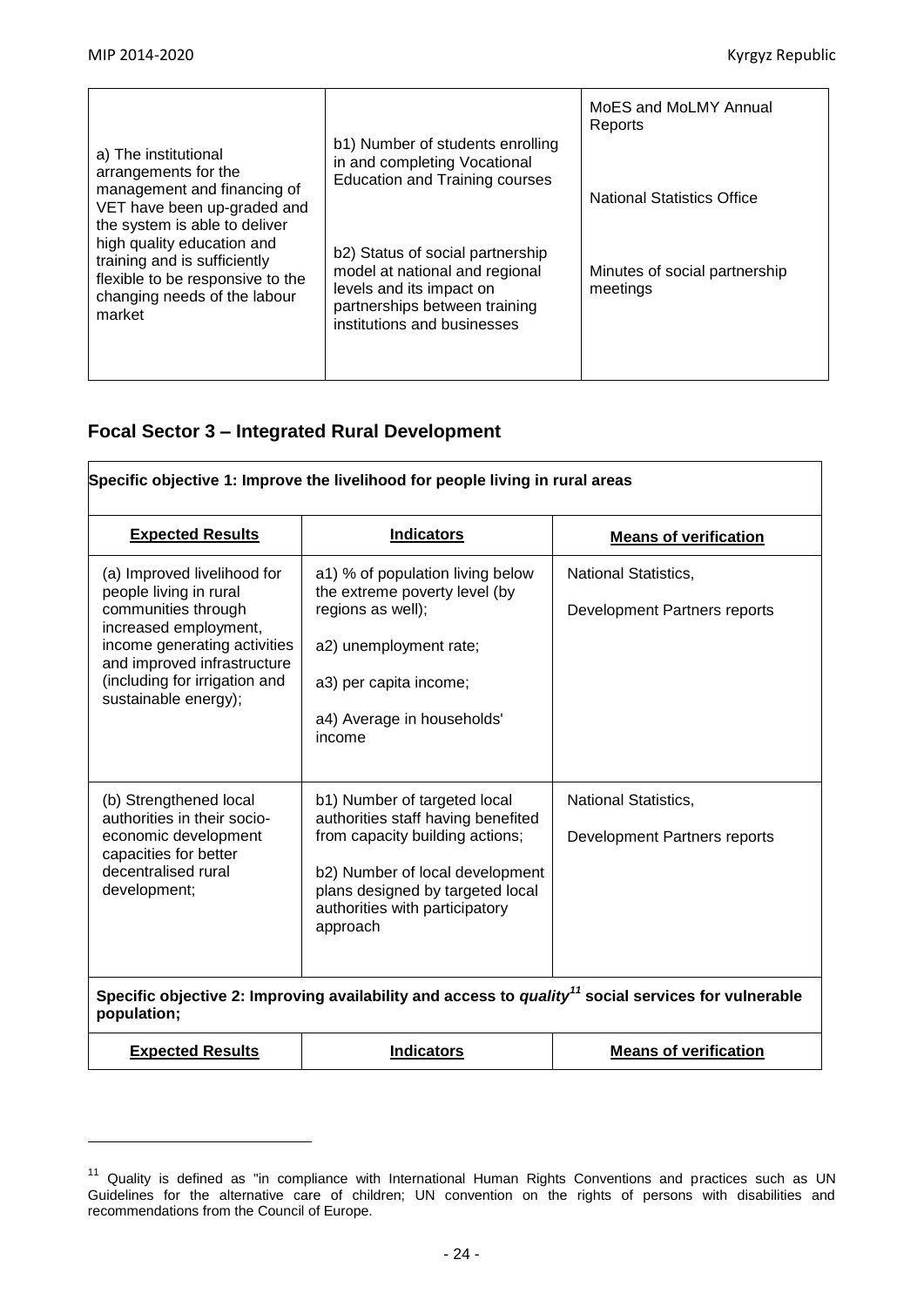|                                                                                                     | a1) number (and % change) of<br>social services available;                                                    |                                                           |
|-----------------------------------------------------------------------------------------------------|---------------------------------------------------------------------------------------------------------------|-----------------------------------------------------------|
|                                                                                                     | a2) proportion (and % change) of<br>vulnerable population receiving<br>social services;                       |                                                           |
| (a) Increased availability<br>and access to quality social<br>services for vulnerable<br>population | a3) proportion (and % change) of<br>extreme poor receiving state<br>benefits;<br>a4) number (and % change) of | WB, UNICEF and UNDP reports<br><b>National Statistics</b> |
|                                                                                                     | vulnerable children receiving<br>social services alternative to<br>institutional care;                        |                                                           |

**Specific objective 3: Strengthening management capacity to implement effective and efficient social and child protection reforms across the system, at national, regional and community level;**

| <b>Expected Results</b>                                                                                                             | <b>Indicators</b>                                                                                                                                                | <b>Means of verification</b> |
|-------------------------------------------------------------------------------------------------------------------------------------|------------------------------------------------------------------------------------------------------------------------------------------------------------------|------------------------------|
| (b1) Procedures and<br>regulations for case<br>management of vulnerable<br>people are adhered to;                                   | b1) Extent to which procedures<br>and regulations for case<br>management and referral<br>mechanisms are being adhered                                            |                              |
| (b2) Child care in                                                                                                                  | to                                                                                                                                                               | Country data and             |
| institutional settings is in<br>compliance with national<br>legislation, the Child Code<br>and respects international<br>standards: | b <sub>2</sub> ) Extend to which social<br>services for vulnerable children<br>adhere to national legislation, the<br>Child Code and international<br>standards: | Development Partners reports |
| (b3) Public finance<br>management in social and<br>child protection is in<br>compliance with<br>international standards.            | b3) Quality and adequacy of<br>internal audit reports in agencies<br>and institutions participating in the<br>programme.                                         | <b>IMF</b> reports           |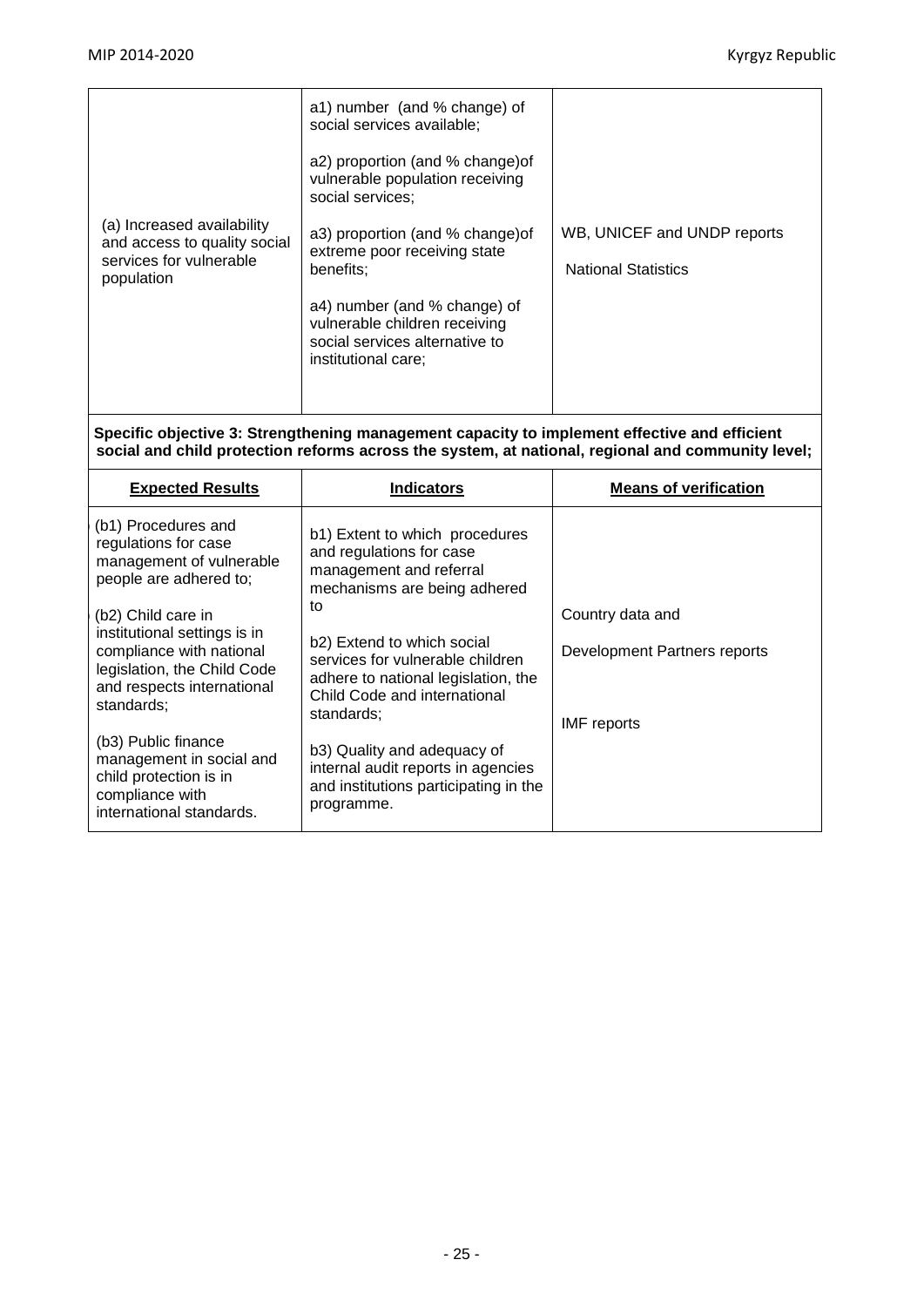# **Attachment 2. Indicative timetable for commitments<sup>12</sup>**

 $\overline{\phantom{a}}$ 

| <b>Million EUR</b>                                            | Indicative<br>allocation | 2014 | 2015 | 2016  | 2017 | 2018  | 2019  | 2020 |
|---------------------------------------------------------------|--------------------------|------|------|-------|------|-------|-------|------|
| $ FOCAL$ SECTOR 1 – RULE OF LAW (20.5%)                       | 37.72                    |      | 10   | 13.72 |      |       | 14    |      |
| <b>FOCAL SECTOR 2 – EDUCATION (39%)</b>                       | 71.76                    |      | 36   |       |      | 35.76 |       |      |
| <b>FOCAL SECTOR 3 - INTEGRATED RURAL</b><br>DEVELOPMENT (39%) | 71.76                    | 30   |      | 20    |      |       | 21.76 |      |
| <b>SUPPORT MEASURES (1.5%)</b>                                | 2.76                     | 1    |      |       | 1.76 |       |       |      |
| <b>Total Commitments</b>                                      | 184                      | 31   | 46   | 33.72 | 1.76 | 35.76 | 35.76 | 0    |

<sup>&</sup>lt;sup>12</sup> This is based on the assumption that EUR 184 million will be available for the Kyrgyz Republic and that the percentages in Chapter 2 will apply.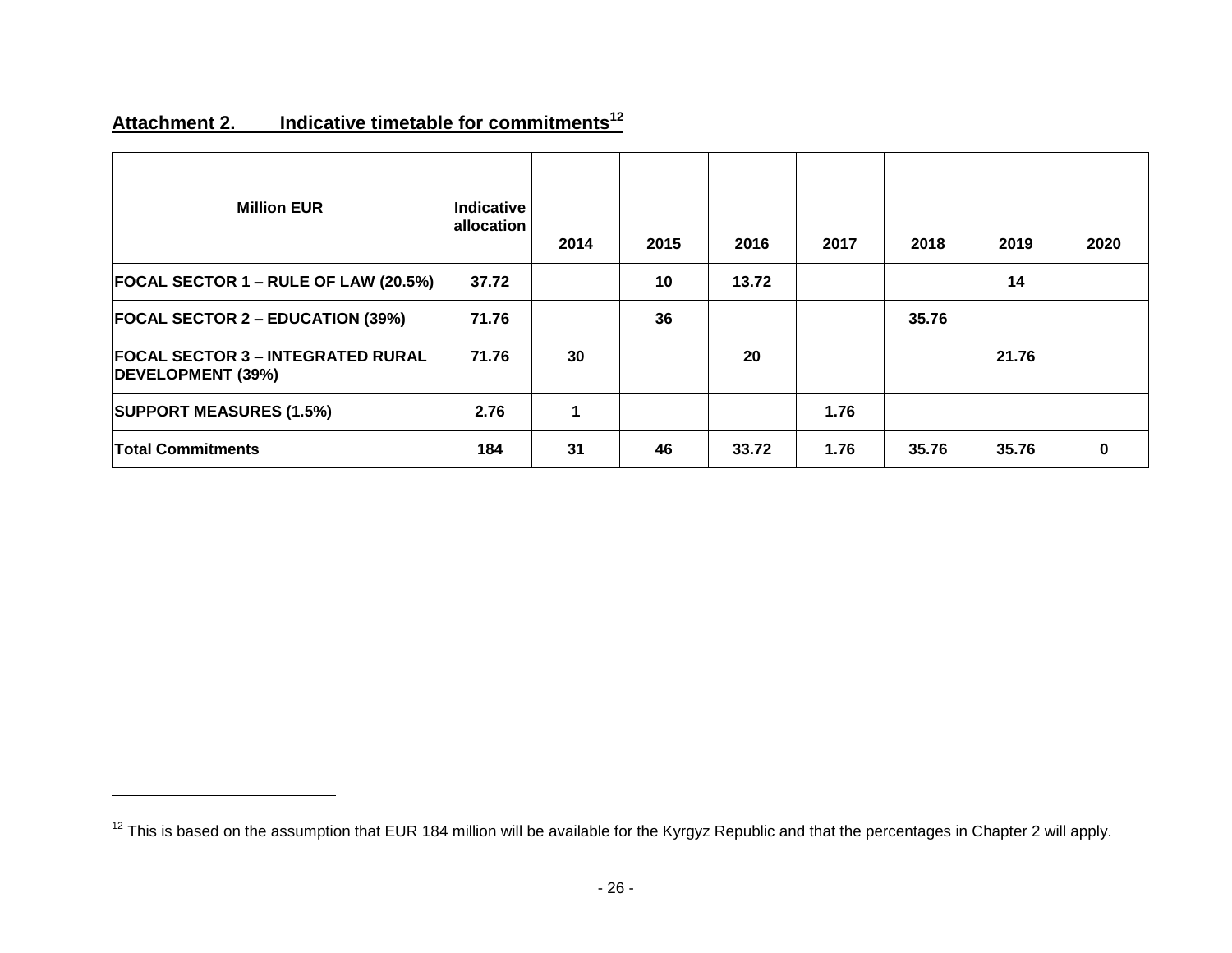# **Attachment 3(a) - Donor Support in Kyrgyzstan 2014-2020 – EU Member States**

| Area of<br>Intervention*                         | EU. | $AT***$ | BE. | <b>BG</b> | <b>CZ</b> | <b>CY</b> | DE. | <b>DK</b> | EE. | EL. | <b>ES</b> | FL. | <b>FR</b> | <b>HR</b> | <b>HU</b> | IE. | $\mathsf{I}$ | LT. | LU | LV | <b>MT</b> | <b>NL</b> | PL | PT | <b>RO</b> | <b>SE</b> | <b>SK</b> | <b>SI</b> | $UK***$ |
|--------------------------------------------------|-----|---------|-----|-----------|-----------|-----------|-----|-----------|-----|-----|-----------|-----|-----------|-----------|-----------|-----|--------------|-----|----|----|-----------|-----------|----|----|-----------|-----------|-----------|-----------|---------|
| <b>Political dialogue and reform</b>             |     |         |     |           |           |           |     |           |     |     |           |     |           |           |           |     |              |     |    |    |           |           |    |    |           |           |           |           |         |
| Governance                                       |     |         |     |           |           |           |     |           |     |     |           |     |           |           |           |     |              |     |    |    |           |           |    |    |           |           |           |           |         |
| and                                              |     |         |     |           |           |           |     |           |     |     |           |     |           |           |           |     |              |     |    |    |           |           |    |    |           |           |           |           |         |
| democracy                                        |     |         |     |           |           |           |     |           |     |     |           |     |           |           |           |     |              |     |    |    |           |           |    |    |           |           |           |           |         |
| Rule of law                                      |     |         |     |           |           |           |     |           |     |     |           |     |           |           |           |     |              |     |    |    |           |           |    |    |           |           |           |           |         |
| (judicial                                        |     |         |     |           |           |           |     |           |     |     |           |     |           |           |           |     |              |     |    |    |           |           |    |    |           |           |           |           |         |
| reform)                                          |     |         |     |           |           |           |     |           |     |     |           |     |           |           |           |     |              |     |    |    |           |           |    |    |           |           |           |           |         |
| Human                                            |     |         |     |           |           |           |     |           |     |     |           |     |           |           |           |     |              |     |    |    |           |           |    |    |           |           |           |           |         |
| Rights                                           |     |         |     |           |           |           |     |           |     |     |           |     |           |           |           |     |              |     |    |    |           |           |    |    |           |           |           |           |         |
| Cooperation                                      |     |         |     |           |           |           |     |           |     |     |           |     |           |           |           |     |              |     |    |    |           |           |    |    |           |           |           |           |         |
| with civil                                       |     |         |     |           |           |           |     |           |     |     |           |     |           |           |           |     |              |     |    |    |           |           |    |    |           |           |           |           |         |
| society                                          |     |         |     |           |           |           |     |           |     |     |           |     |           |           |           |     |              |     |    |    |           |           |    |    |           |           |           |           |         |
| <b>Peace and Security</b>                        |     |         |     |           |           |           |     |           |     |     |           |     |           |           |           |     |              |     |    |    |           |           |    |    |           |           |           |           |         |
| Conflict                                         |     |         |     |           |           |           |     |           |     |     |           |     |           |           |           |     |              |     |    |    |           |           |    |    |           |           |           |           |         |
| Prevention                                       |     |         |     |           |           |           |     |           |     |     |           |     |           |           |           |     |              |     |    |    |           |           |    |    |           |           |           |           |         |
| Crises                                           |     |         |     |           |           |           |     |           |     |     |           |     |           |           |           |     |              |     |    |    |           |           |    |    |           |           |           |           |         |
| management                                       |     |         |     |           |           |           |     |           |     |     |           |     |           |           |           |     |              |     |    |    |           |           |    |    |           |           |           |           |         |
| Justice and                                      |     |         |     |           |           |           |     |           |     |     |           |     |           |           |           |     |              |     |    |    |           |           |    |    |           |           |           |           |         |
| Home Affairs                                     |     |         |     |           |           |           |     |           |     |     |           |     |           |           |           |     |              |     |    |    |           |           |    |    |           |           |           |           |         |
| Border                                           |     |         |     |           |           |           |     |           |     |     |           |     |           |           |           |     |              |     |    |    |           |           |    |    |           |           |           |           |         |
| Management                                       |     |         |     |           |           |           |     |           |     |     |           |     |           |           |           |     |              |     |    |    |           |           |    |    |           |           |           |           |         |
| Migration                                        |     |         |     |           |           |           |     |           |     |     |           |     |           |           |           |     |              |     |    |    |           |           |    |    |           |           |           |           |         |
| and                                              |     |         |     |           |           |           |     |           |     |     |           |     |           |           |           |     |              |     |    |    |           |           |    |    |           |           |           |           |         |
| readmission                                      |     |         |     |           |           |           |     |           |     |     |           |     |           |           |           |     |              |     |    |    |           |           |    |    |           |           |           |           |         |
| Refugees and                                     |     |         |     |           |           |           |     |           |     |     |           |     |           |           |           |     |              |     |    |    |           |           |    |    |           |           |           |           |         |
| <b>IDPs</b>                                      |     |         |     |           |           |           |     |           |     |     |           |     |           |           |           |     |              |     |    |    |           |           |    |    |           |           |           |           |         |
| Organised                                        |     |         |     |           |           |           |     |           |     |     |           |     |           |           |           |     |              |     |    |    |           |           |    |    |           |           |           |           |         |
| Crime                                            |     |         |     |           |           |           |     |           |     |     |           |     |           |           |           |     |              |     |    |    |           |           |    |    |           |           |           |           |         |
| Police and                                       |     |         |     |           |           |           |     |           |     |     |           |     |           |           |           |     |              |     |    |    |           |           |    |    |           |           |           |           |         |
| Judicial                                         |     |         |     |           |           |           |     |           |     |     |           |     |           |           |           |     |              |     |    |    |           |           |    |    |           |           |           |           |         |
| Cooperation<br><b>Economic and social reform</b> |     |         |     |           |           |           |     |           |     |     |           |     |           |           |           |     |              |     |    |    |           |           |    |    |           |           |           |           |         |
|                                                  |     |         |     |           |           |           |     |           |     |     |           |     |           |           |           |     |              |     |    |    |           |           |    |    |           |           |           |           |         |
| Macro-                                           |     |         |     |           |           |           |     |           |     |     |           |     |           |           |           |     |              |     |    |    |           |           |    |    |           |           |           |           |         |
| economic                                         |     |         |     |           |           |           |     |           |     |     |           |     |           |           |           |     |              |     |    |    |           |           |    |    |           |           |           |           |         |
| reform                                           |     |         |     |           |           |           |     |           |     |     |           |     |           |           |           |     |              |     |    |    |           |           |    |    |           |           |           |           |         |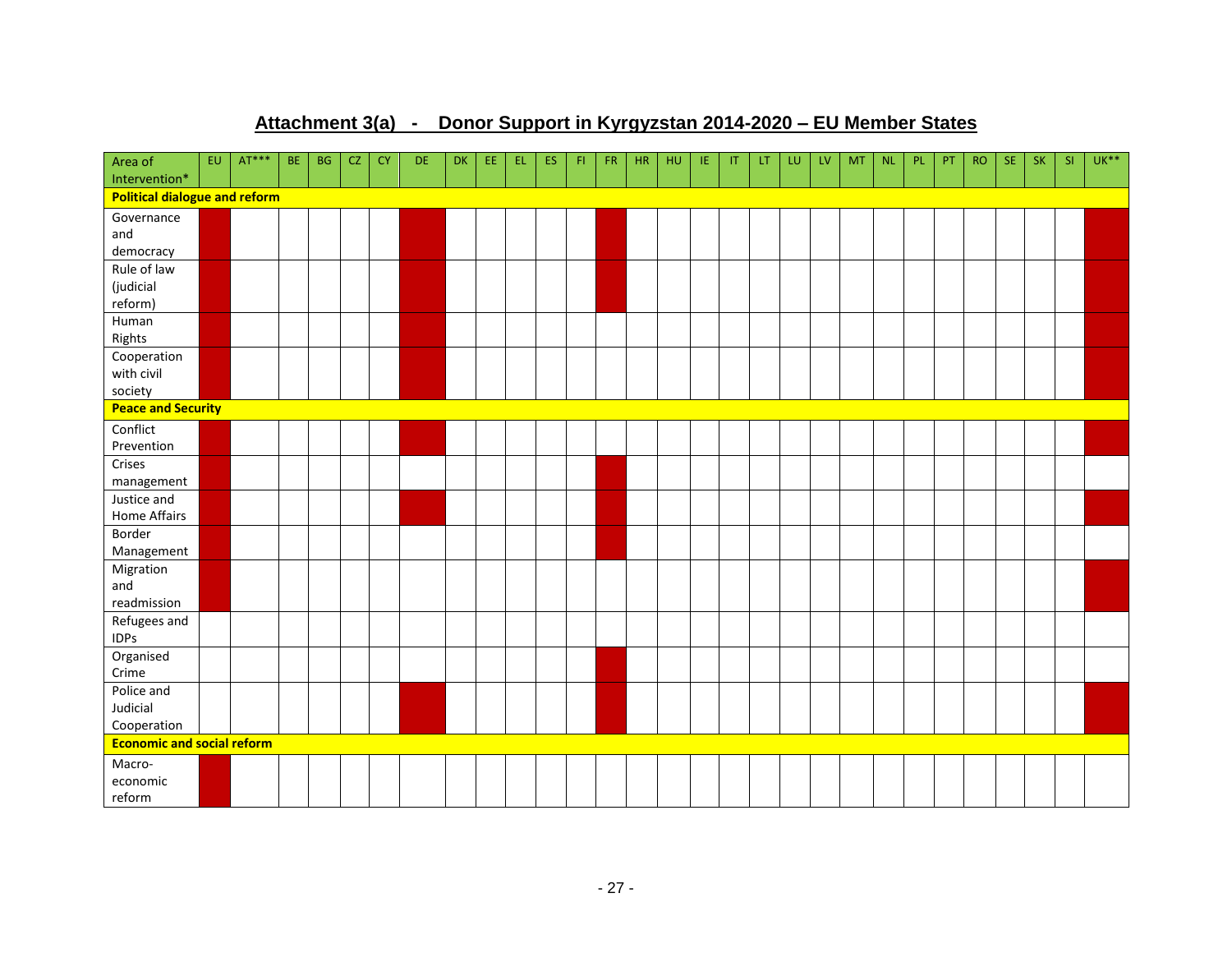| Employment,                                       |  |  |  |            |  |  |  |  |  |  |  |  |  |  |  |
|---------------------------------------------------|--|--|--|------------|--|--|--|--|--|--|--|--|--|--|--|
| poverty                                           |  |  |  |            |  |  |  |  |  |  |  |  |  |  |  |
| reduction &                                       |  |  |  |            |  |  |  |  |  |  |  |  |  |  |  |
| social policy                                     |  |  |  |            |  |  |  |  |  |  |  |  |  |  |  |
| Agriculture,                                      |  |  |  |            |  |  |  |  |  |  |  |  |  |  |  |
| forestry and                                      |  |  |  |            |  |  |  |  |  |  |  |  |  |  |  |
| fisheries                                         |  |  |  |            |  |  |  |  |  |  |  |  |  |  |  |
| Water and                                         |  |  |  |            |  |  |  |  |  |  |  |  |  |  |  |
| sanitation                                        |  |  |  |            |  |  |  |  |  |  |  |  |  |  |  |
| Rural                                             |  |  |  |            |  |  |  |  |  |  |  |  |  |  |  |
| development                                       |  |  |  |            |  |  |  |  |  |  |  |  |  |  |  |
| Regional                                          |  |  |  |            |  |  |  |  |  |  |  |  |  |  |  |
| cooperation                                       |  |  |  |            |  |  |  |  |  |  |  |  |  |  |  |
| <b>Trade Issues, market and regulatory reform</b> |  |  |  |            |  |  |  |  |  |  |  |  |  |  |  |
| Enterprise                                        |  |  |  |            |  |  |  |  |  |  |  |  |  |  |  |
| policy/private                                    |  |  |  |            |  |  |  |  |  |  |  |  |  |  |  |
| sector                                            |  |  |  |            |  |  |  |  |  |  |  |  |  |  |  |
| Public                                            |  |  |  |            |  |  |  |  |  |  |  |  |  |  |  |
| finance                                           |  |  |  |            |  |  |  |  |  |  |  |  |  |  |  |
| management                                        |  |  |  |            |  |  |  |  |  |  |  |  |  |  |  |
| and                                               |  |  |  |            |  |  |  |  |  |  |  |  |  |  |  |
| procurement                                       |  |  |  |            |  |  |  |  |  |  |  |  |  |  |  |
| Technical                                         |  |  |  |            |  |  |  |  |  |  |  |  |  |  |  |
| standards                                         |  |  |  |            |  |  |  |  |  |  |  |  |  |  |  |
| and                                               |  |  |  |            |  |  |  |  |  |  |  |  |  |  |  |
| regulations                                       |  |  |  |            |  |  |  |  |  |  |  |  |  |  |  |
| <b>Sector Support</b>                             |  |  |  |            |  |  |  |  |  |  |  |  |  |  |  |
| Transport                                         |  |  |  |            |  |  |  |  |  |  |  |  |  |  |  |
| Energy                                            |  |  |  | <b>KfW</b> |  |  |  |  |  |  |  |  |  |  |  |
| Environment                                       |  |  |  |            |  |  |  |  |  |  |  |  |  |  |  |
| and climate                                       |  |  |  |            |  |  |  |  |  |  |  |  |  |  |  |
| change                                            |  |  |  |            |  |  |  |  |  |  |  |  |  |  |  |
| Information                                       |  |  |  |            |  |  |  |  |  |  |  |  |  |  |  |
| society                                           |  |  |  |            |  |  |  |  |  |  |  |  |  |  |  |
| Research and                                      |  |  |  |            |  |  |  |  |  |  |  |  |  |  |  |
| innovation                                        |  |  |  |            |  |  |  |  |  |  |  |  |  |  |  |
| People to people contacts                         |  |  |  |            |  |  |  |  |  |  |  |  |  |  |  |
| Education                                         |  |  |  |            |  |  |  |  |  |  |  |  |  |  |  |
| Culture and                                       |  |  |  |            |  |  |  |  |  |  |  |  |  |  |  |
| Recreation                                        |  |  |  |            |  |  |  |  |  |  |  |  |  |  |  |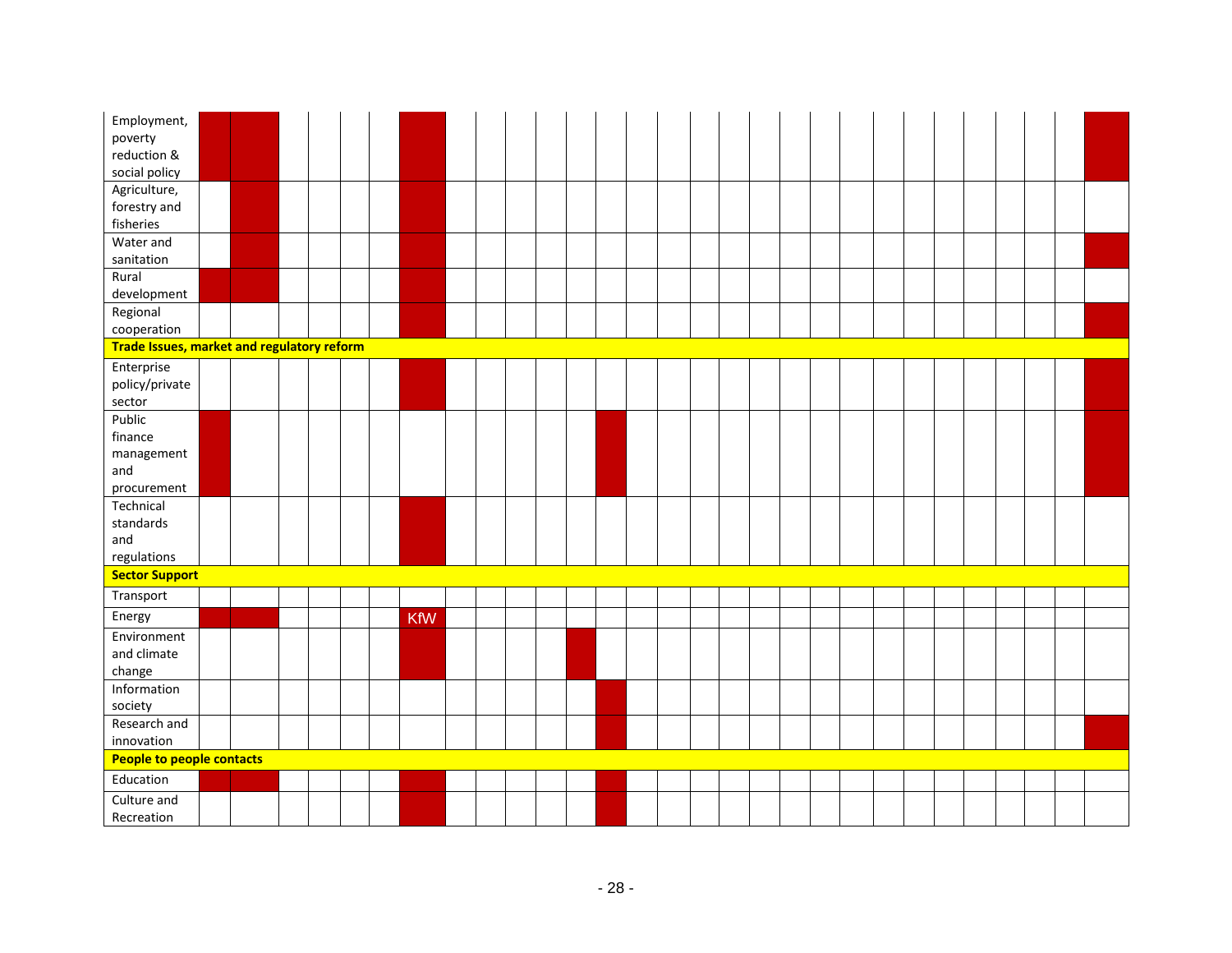| Health               |  |  |  |  |  |  |  |  |  |  |  |  |  |  |  |
|----------------------|--|--|--|--|--|--|--|--|--|--|--|--|--|--|--|
| Social<br>Protection |  |  |  |  |  |  |  |  |  |  |  |  |  |  |  |
|                      |  |  |  |  |  |  |  |  |  |  |  |  |  |  |  |
| Tourism and          |  |  |  |  |  |  |  |  |  |  |  |  |  |  |  |
| antiquities          |  |  |  |  |  |  |  |  |  |  |  |  |  |  |  |
| Other                |  |  |  |  |  |  |  |  |  |  |  |  |  |  |  |

\*Development Agencies, Banks, GIZ, KfW, DfID, etc., should indicate their interventions under the respective country column

\*\* Budgets only until 31 March 2015. No decisions have yet been made on programme funding beyond that point.

\*\*\* Possible but not yet confirmed support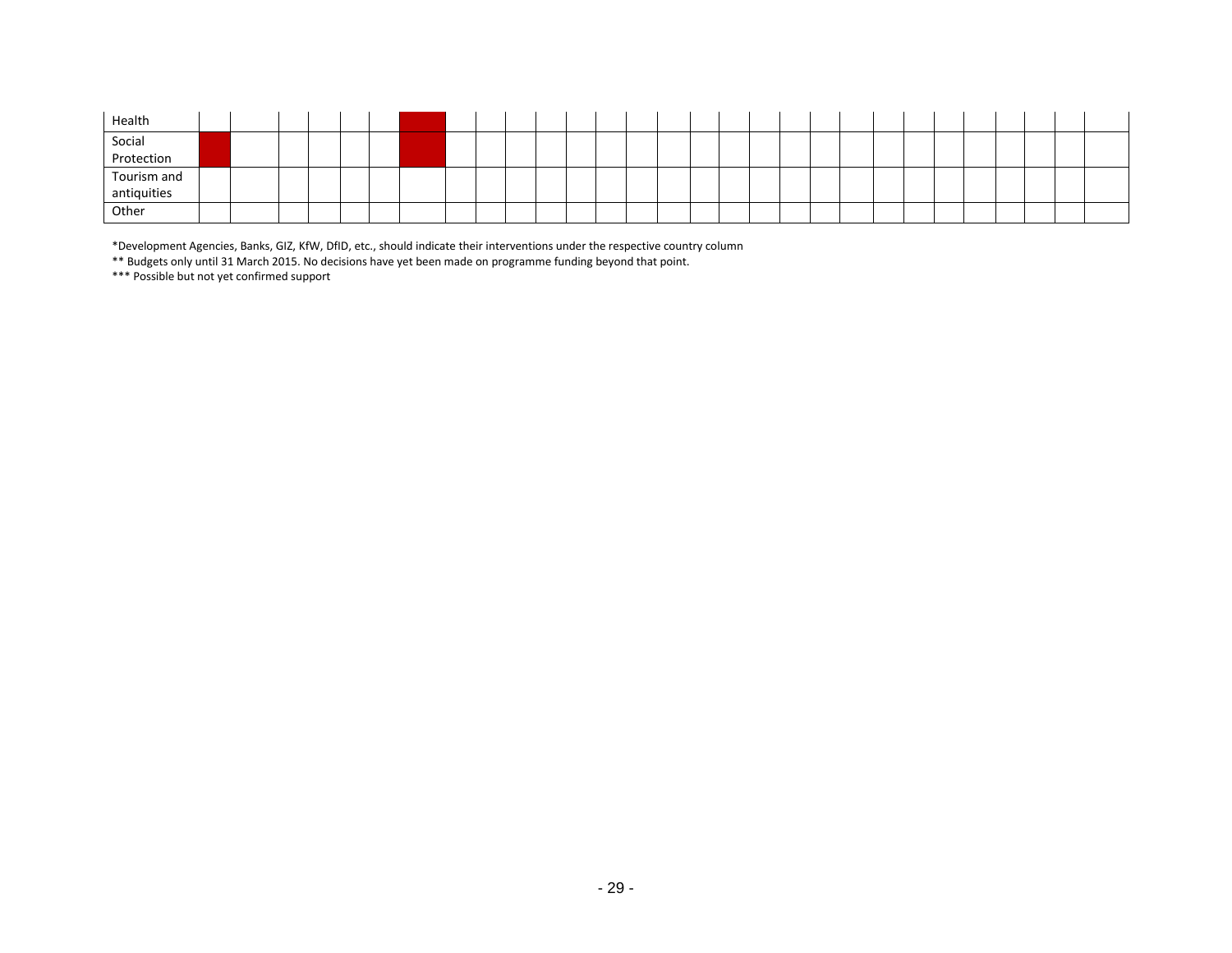# **Attachment 3(b) - Donor Support in Kyrgyzstan 2014-2020 – non-EU (tentatively planned)**

| <b>Tentatively Planned</b><br><b>Area of Intervention</b><br>and Allocations in<br>million USD (unless<br>specified otherwise)<br>after 2013 |                    |       | Other Donors* |                                |               |                                      |            | <b>Development Banks</b> |            |                |            |            | <b>International Organisations</b> |             |             |
|----------------------------------------------------------------------------------------------------------------------------------------------|--------------------|-------|---------------|--------------------------------|---------------|--------------------------------------|------------|--------------------------|------------|----------------|------------|------------|------------------------------------|-------------|-------------|
| Given allocation can cover<br>multi-sector support                                                                                           | <b>Switzerland</b> | Japan | <b>Russia</b> | <b>United</b><br><b>States</b> | <b>Turkey</b> | China                                | <b>ADB</b> | <b>EBRD</b>              | <b>IMF</b> | <b>WB</b>      | <b>EDB</b> | <b>CoE</b> | $UN**$                             | <b>OSCE</b> | <b>AKDN</b> |
|                                                                                                                                              |                    |       |               |                                |               | <b>Political dialogue and reform</b> |            |                          |            |                |            |            |                                    |             |             |
| Governance and                                                                                                                               |                    |       |               |                                |               |                                      |            |                          |            |                |            |            |                                    |             |             |
| democracy                                                                                                                                    | CHF 6.8 million    |       |               |                                |               |                                      |            |                          |            |                |            |            |                                    |             |             |
| Rule of law (judicial                                                                                                                        |                    |       |               |                                |               |                                      |            |                          |            |                |            |            |                                    |             |             |
| reform)                                                                                                                                      |                    |       |               |                                |               |                                      |            |                          |            | 12             |            |            |                                    |             |             |
| Human Rights                                                                                                                                 |                    |       |               |                                |               |                                      |            |                          |            |                |            |            |                                    |             |             |
| Cooperation with civil                                                                                                                       |                    |       |               |                                |               |                                      |            |                          |            |                |            |            |                                    |             |             |
| society                                                                                                                                      |                    |       |               |                                |               |                                      |            |                          |            |                |            |            |                                    |             |             |
|                                                                                                                                              |                    |       |               |                                |               | <b>Peace and Security</b>            |            |                          |            |                |            |            |                                    |             |             |
| <b>Conflict Prevention</b>                                                                                                                   |                    |       |               |                                |               |                                      |            |                          |            |                |            |            |                                    |             |             |
| Crises management                                                                                                                            |                    |       |               |                                |               |                                      |            |                          |            |                |            |            |                                    |             |             |
| Justice and Home<br><b>Affairs</b>                                                                                                           |                    |       |               | 6.6                            |               |                                      |            |                          |            |                |            |            |                                    |             |             |
| <b>Border Management</b>                                                                                                                     |                    |       |               |                                |               |                                      |            |                          |            |                |            |            |                                    |             |             |
| Migration and                                                                                                                                |                    |       |               |                                |               |                                      |            |                          |            |                |            |            |                                    |             |             |
| readmission                                                                                                                                  |                    |       |               |                                |               |                                      |            |                          |            |                |            |            |                                    |             |             |
| Refugees and IDPs                                                                                                                            |                    |       |               |                                |               |                                      |            |                          |            |                |            |            |                                    |             |             |
| Organised Crime                                                                                                                              |                    |       |               |                                |               |                                      |            |                          |            |                |            |            |                                    |             |             |
| Police and Judicial                                                                                                                          |                    |       |               |                                |               |                                      |            |                          |            |                |            |            |                                    |             |             |
| Cooperation                                                                                                                                  |                    |       |               |                                |               |                                      |            |                          |            |                |            |            |                                    |             |             |
|                                                                                                                                              |                    |       |               |                                |               | <b>Economic and social reform</b>    |            |                          |            |                |            |            |                                    |             |             |
| Macro-economic                                                                                                                               |                    |       |               |                                |               |                                      |            |                          |            |                |            |            |                                    |             |             |
| reform                                                                                                                                       |                    |       |               |                                |               |                                      |            |                          | 14         | 122            |            |            |                                    |             |             |
| Employment, poverty                                                                                                                          |                    |       |               |                                |               |                                      |            |                          |            |                |            |            |                                    |             |             |
| reduction & social                                                                                                                           |                    |       |               |                                |               |                                      |            |                          |            |                |            |            |                                    |             |             |
| policy                                                                                                                                       |                    |       |               |                                |               |                                      | 3          |                          |            | $\overline{7}$ |            |            | $\overline{7}$                     |             |             |
| Agriculture, forestry<br>and fisheries                                                                                                       | CHF 8.3 million    |       |               |                                |               |                                      |            |                          |            | 24             | 30         |            |                                    |             |             |
| Water and sanitation                                                                                                                         |                    |       |               |                                |               |                                      |            |                          |            |                |            |            |                                    |             |             |
|                                                                                                                                              | CHF 7 million      |       |               |                                |               |                                      |            | 5                        |            | $\overline{2}$ |            |            |                                    |             |             |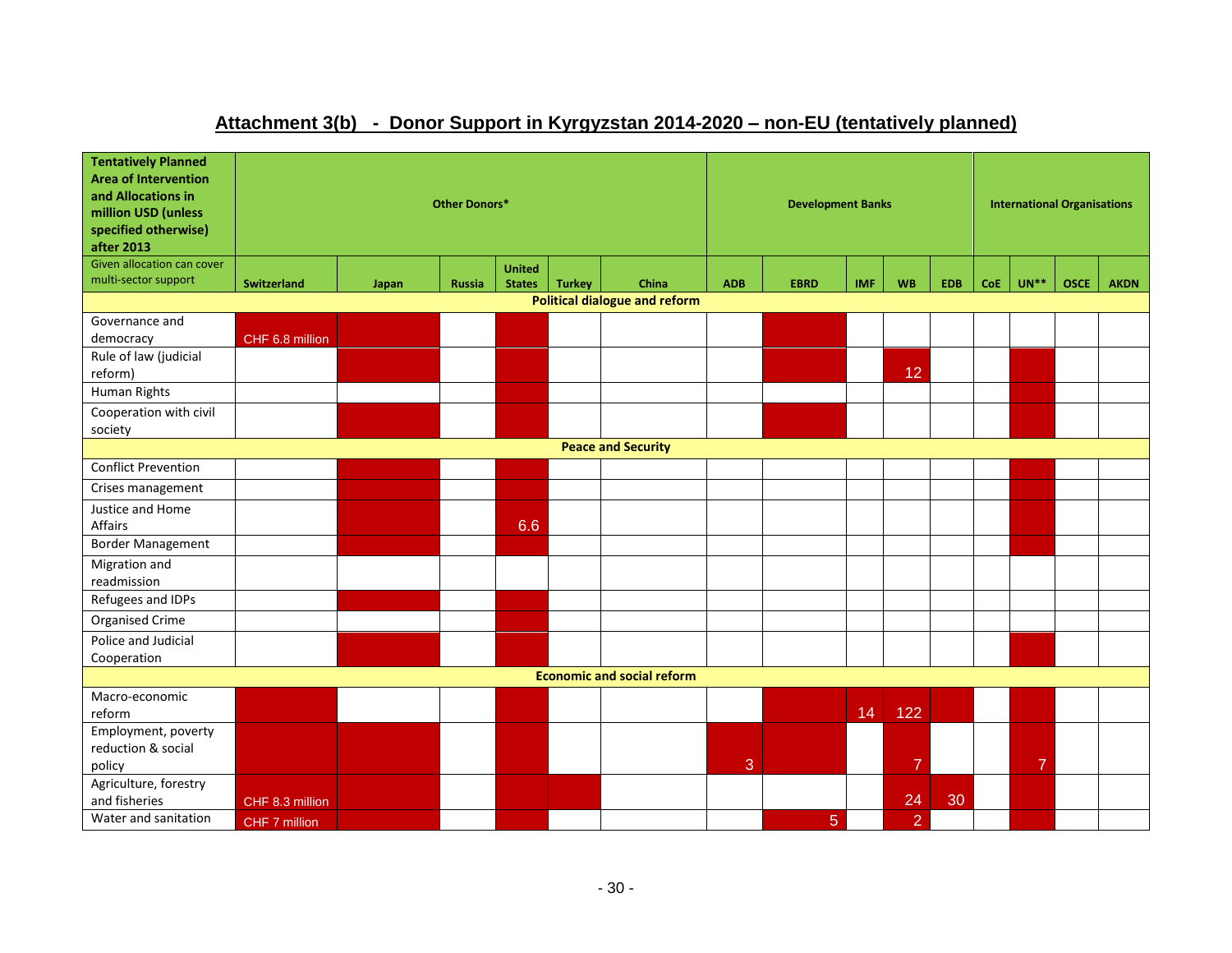| Rural development             |                 |                 |       |                |                |                                            |       |                 | 12   |     |  |  |
|-------------------------------|-----------------|-----------------|-------|----------------|----------------|--------------------------------------------|-------|-----------------|------|-----|--|--|
| Regional cooperation          |                 |                 |       |                |                |                                            |       |                 |      |     |  |  |
|                               |                 |                 |       |                |                | Trade Issues, market and regulatory reform |       |                 |      |     |  |  |
| Enterprise                    |                 |                 |       |                |                |                                            |       |                 |      |     |  |  |
| policy/private sector         | CHF 2.3 million |                 |       |                |                |                                            | 31    |                 | 0.92 |     |  |  |
| Public finance                |                 |                 |       |                |                |                                            |       |                 |      |     |  |  |
| management and                |                 |                 |       |                |                |                                            |       |                 |      |     |  |  |
| procurement                   | 17.3            |                 |       |                |                |                                            | 21.3  |                 | 8.85 | 31  |  |  |
| Technical standards           |                 |                 |       |                |                |                                            |       |                 |      |     |  |  |
| and regulations               |                 |                 |       |                |                |                                            |       |                 |      |     |  |  |
|                               |                 |                 |       |                |                | <b>Sector Support</b>                      |       |                 |      |     |  |  |
| Transport                     |                 | JPY 198 million |       |                |                |                                            | 100   | <b>EUR 0.44</b> | 31   | 118 |  |  |
| Energy                        |                 |                 | 3,812 |                | $\overline{5}$ | 390                                        | 109.8 |                 | 12   | 30  |  |  |
| Environment and               |                 |                 |       |                |                |                                            |       |                 |      |     |  |  |
| climate change                |                 |                 |       |                |                |                                            |       |                 |      |     |  |  |
| Information society           |                 |                 |       |                |                |                                            |       |                 |      |     |  |  |
| Research and                  |                 |                 |       |                |                |                                            |       |                 |      |     |  |  |
| innovation                    |                 |                 |       |                |                |                                            |       |                 |      |     |  |  |
|                               |                 |                 |       |                |                | People to people contacts                  |       |                 |      |     |  |  |
| Education                     |                 |                 |       | $\overline{2}$ |                |                                            | 30    |                 | 29.2 |     |  |  |
| <b>Culture and Recreation</b> |                 |                 |       |                |                |                                            |       |                 |      |     |  |  |
| Health                        |                 |                 |       |                |                | KGS 350 million                            |       |                 | 29   |     |  |  |
| Tourism and antiquities       |                 |                 |       |                |                |                                            |       |                 |      |     |  |  |
|                               |                 |                 |       |                |                |                                            |       |                 |      |     |  |  |

\* Donors Development Agencies (JICA, USAID, SDC, etc., should indicate their interventions under the respective country)

\*\* All organisations under the UN family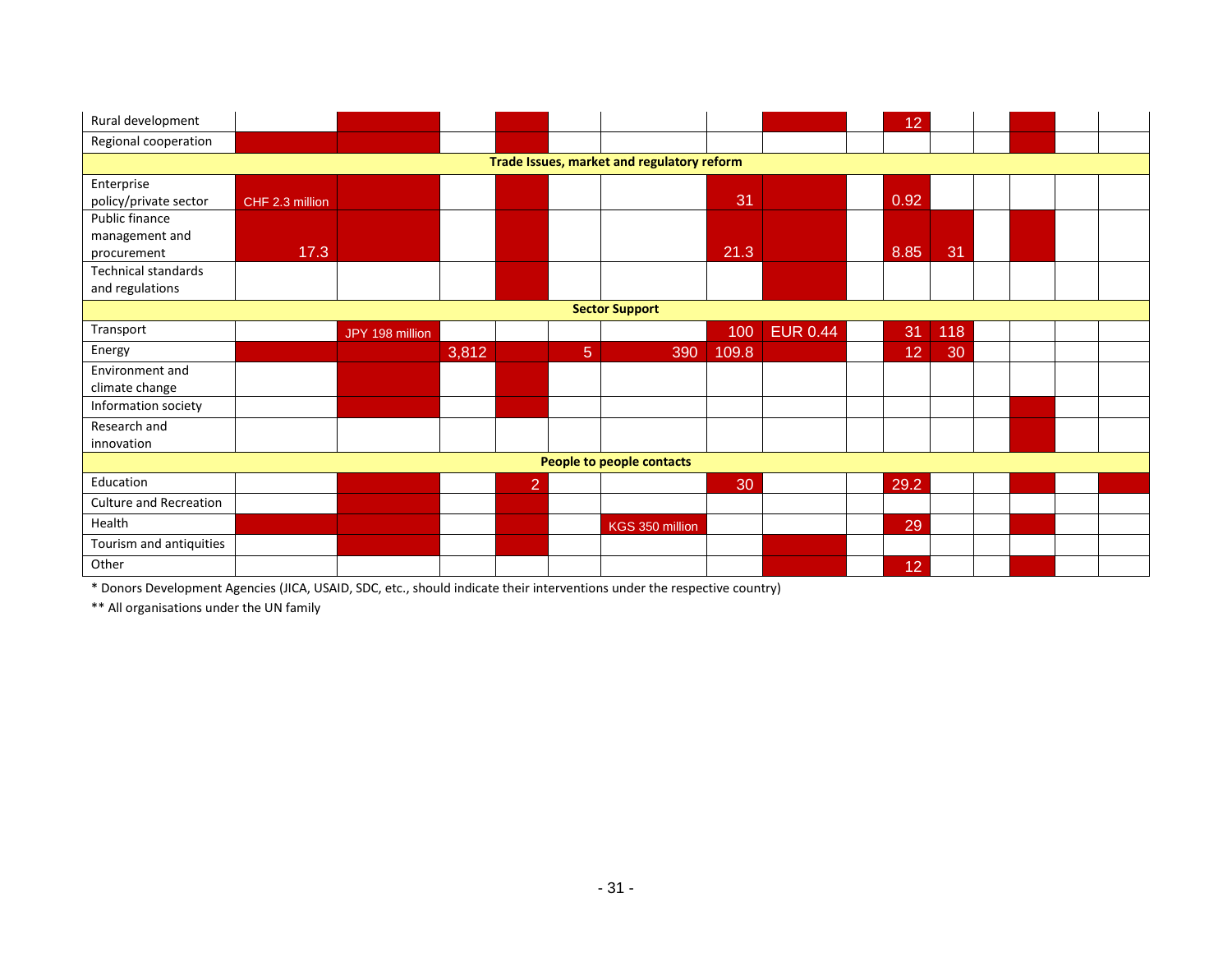# **Selected Macroeconomic indicators, 2010-17** (in percentage of GDP)

|                                            | 2010           | 2011        | 2012                    | 2013         | 2014         | 2015         | 2016         | 2017         |
|--------------------------------------------|----------------|-------------|-------------------------|--------------|--------------|--------------|--------------|--------------|
| Real GDP growth, in %                      | Act.<br>$-0.5$ | Act.<br>6.0 | Act.<br>$-0.9$          | Proj.<br>7.4 | Proj.<br>7.5 | Proj.<br>5.3 | Proj.<br>5.0 | Proj.<br>5.0 |
| <b>Gross Domestic</b>                      | 27.4           | 25.5        | 25.4                    | 25.6         | 25.8         | 26.2         | 26.7         | 26.9         |
| <b>Investments</b>                         |                |             |                         |              |              |              |              |              |
| <b>Inflation</b>                           | 8.0            | 16.6        | 2.8                     | 8.6          | 7.2          | 6.6          | 6.0          | 5.7          |
| <b>Public sector:</b>                      |                |             |                         |              |              |              |              |              |
| <b>Revenues</b>                            | 30.5           | 31.8        | 34.5                    | 32.0         | 32.1         | 31.8         | 32.0         | 32.0         |
| <b>Expenditures</b>                        | 36.8           | 36.4        | 39.9                    | 37.3         | 36.1         | 35.5         | 35.0         | 34.8         |
| <b>Current spending</b>                    | 31.0           | 30.9        | 32.4                    | 30.8         | 29.3         | 28.3         | 27.4         | 27.2         |
| <b>Capital spending</b>                    | 5.8            | 5.5         | 7.5                     | 6.4          | 6.8          | 7.2          | 7.6          | 7.6          |
| <b>Balance</b>                             | $-6.3$         | $-4.6$      | $-5.4$                  | $-5.3$       | $-4.0$       | $-3.6$       | $-3.0$       | $-2.8$       |
| <b>Public debt</b>                         | 59.7           | 50.1        | 51.5                    | 50.6         | 48.5         | 47.6         | 46.5         | 45.0         |
|                                            |                |             | <b>External sector:</b> |              |              |              |              |              |
| <b>Exports of G&amp;S</b>                  | 51.6           | 54.5        | 55.1                    | 54.9         | 53.4         | 52.3         | 51.4         | 50.5         |
| <b>Imports of G&amp;S</b>                  | 81.7           | 81.6        | 102.3                   | 88.6         | 82.5         | 79.7         | 77.5         | 75.3         |
| <b>Current account balance</b>             | $-6.9$         | $-6.6$      | $-15.4$                 | $-8.0$       | $-6.0$       | $-5.6$       | $-4.2$       | $-4.0$       |
| <b>FDI</b>                                 | 9.1            | 11.2        | 5.7                     | 3.8          | 4.8          | 4.6          | 4.3          | 4.2          |
| <b>External debt</b>                       | 85.8           | 88.5        | 75.6                    | 73.4         | 68.0         | 65.1         | 61.4         | 57.9         |
| Source: Ministry of Finance and World Bank |                |             |                         |              |              |              |              |              |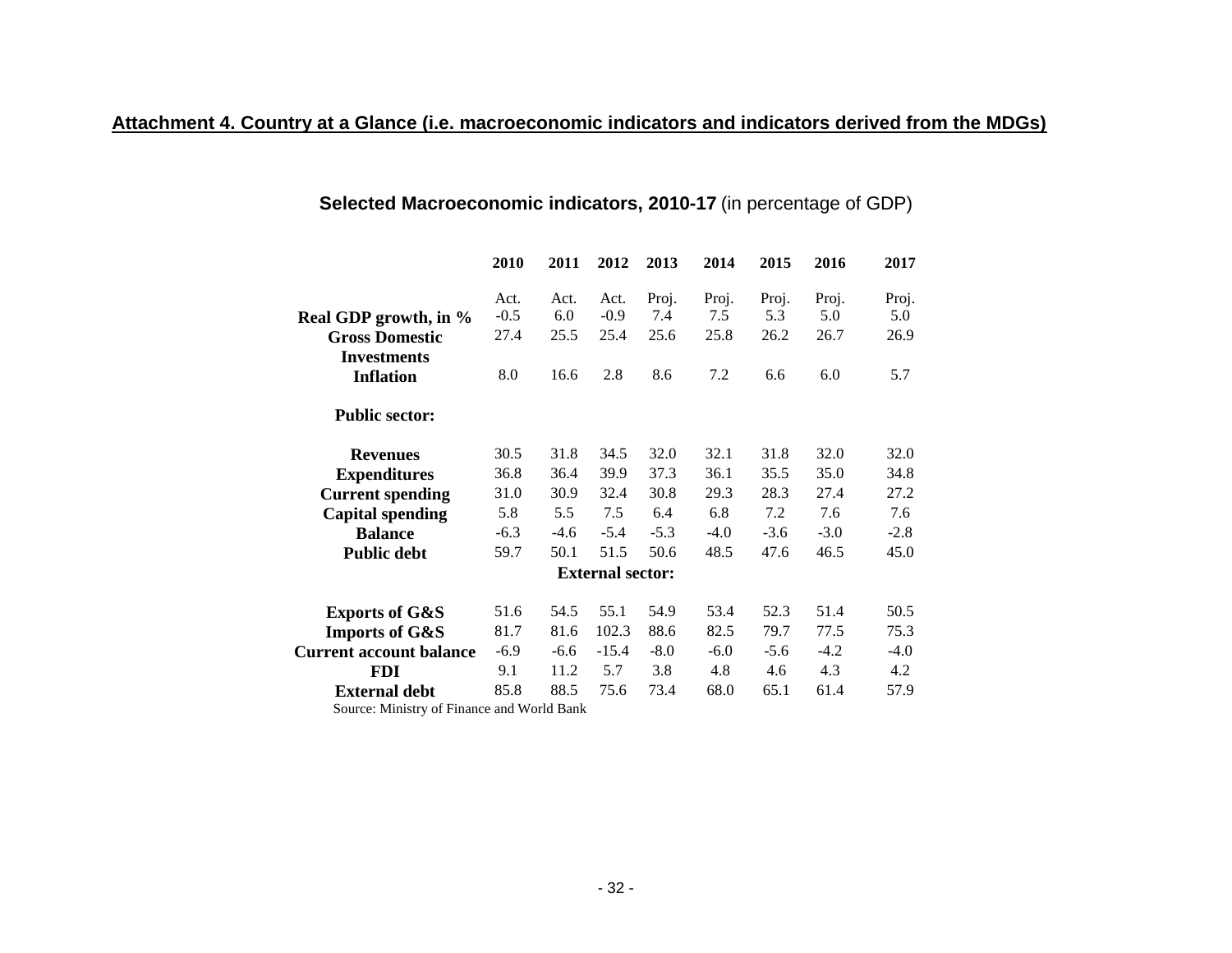# **Millennium Development Goals - Kyrgyzstan**

|                                                                                                  | 1990                 | 1995                 | 2000                 | 2005                 | 2010                 | 2011                 | 2012                 |
|--------------------------------------------------------------------------------------------------|----------------------|----------------------|----------------------|----------------------|----------------------|----------------------|----------------------|
| Goal 1: Eradicate extreme poverty and hunger                                                     |                      |                      |                      |                      |                      |                      |                      |
| Employment to population ratio, 15+, total (%)                                                   | $\ldots$             | 60.2                 | 60.0                 | 59.5                 | 60.6                 | 60.9                 | 61.4                 |
| Employment to population ratio, ages 15-24, total (%)                                            | $\ddot{\phantom{a}}$ | 42.3                 | 41.8                 | 39.3                 | 39.8                 | 40.2                 | 40.6                 |
| GDP per person employed (constant 1990 PPP \$)                                                   | 9031.0               | 4878.0               | 5947.0               | 6096.0               | 6883.0               | 7216.0               | 7175.0               |
| Income share held by lowest 20%                                                                  | $\cdot$ .            | $\ldots$             | $\ddotsc$            | 6.0                  | 6.8                  | 7.7                  | $\ddotsc$            |
| Malnutrition prevalence, weight for age (% of children<br>under 5)                               | $\cdot$ .            | $\ddotsc$            | $\ddot{\phantom{a}}$ | $\ddot{\phantom{a}}$ |                      | $\ddotsc$            | $\ldots$             |
| Poverty gap at \$1.25 a day (PPP) (%)                                                            | $\ddotsc$            | $\ddotsc$            | $\ddotsc$            | 6.5                  | 1.5                  | 1.1                  | $\ldots$             |
| Poverty headcount ratio at \$1.25 a day (PPP) (% of<br>population)                               | $\ldots$             | $\ddotsc$            | $\ddot{\phantom{a}}$ | 22.9                 | 6.7                  | 5.0                  | $\ldots$             |
| Vulnerable employment, total (% of total employment)                                             | Ω.                   | $\ldots$             | $\ddot{\phantom{a}}$ | 48.5                 | $\ddot{\phantom{a}}$ | $\ldots$             | $\ldots$             |
| Goal 2: Achieve universal primary education                                                      |                      |                      |                      |                      |                      |                      |                      |
| Literacy rate, youth female (% of females ages 15-24)                                            | $\ddotsc$            | $\ddot{\phantom{1}}$ | $\ddotsc$            | $\cdot$ .            | $\ddotsc$            | $\ldots$             | $\cdot\cdot$         |
| Literacy rate, youth male (% of males ages 15-24)                                                | $\ldots$             | $\ddot{\phantom{1}}$ | $\ddot{\phantom{a}}$ | $\ddotsc$            | $\ddot{\phantom{a}}$ | $\ddotsc$            | $\ldots$             |
| Persistence to last grade of primary, total (% of cohort)                                        | Ω.                   | 95.1                 | 93.0                 | 98.1                 | 95.3                 | 97.1                 | $\ddotsc$            |
| Primary completion rate, total (% of relevant age group)                                         | $\ddot{\phantom{a}}$ | 103.4                | 93.4                 | 98.4                 | 96.6                 | 95.8                 | 97.7                 |
| School enrollment, primary (% net)                                                               | $\ldots$             | $\ddotsc$            | 85.8                 | 87.6                 | 87.4                 | 88.4                 | 90.5                 |
| Goal 3: Promote gender equality and empower women                                                |                      |                      |                      |                      |                      |                      |                      |
| Proportion of seats held by women in national                                                    |                      |                      |                      |                      |                      |                      |                      |
| parliaments (%)                                                                                  |                      |                      | 2.3                  | 0.0                  | 23.3                 | 23.3                 | 23.3                 |
| Ratio of female to male primary enrollment (%)                                                   | 101.9                | 100.9                | 98.5                 | 98.7                 | 99.1                 | 98.7                 | 98.2                 |
| Ratio of female to male secondary enrollment (%)                                                 | 99.5                 | $\ddot{\phantom{0}}$ | 102.9                | 100.0                | 98.8                 | 99.6                 | $\ldots$             |
| Ratio of female to male tertiary enrollment (%)                                                  | $\ddots$             | 125.0                | 101.4                | 124.2                | 130.0                | 124.1                | $\ldots$             |
| Share of women employed in the nonagricultural sector<br>(% of total nonagricultural employment) | $\cdot$ .            | $\ddot{\phantom{a}}$ | $\ddot{\phantom{a}}$ | 43.3                 | 42.5                 | $\ddot{\phantom{a}}$ | $\ddot{\phantom{0}}$ |
| <b>Goal 4: Reduce child mortality</b>                                                            |                      |                      |                      |                      |                      |                      |                      |
| Immunization, measles (% of children ages 12-23                                                  |                      |                      |                      |                      |                      |                      |                      |
| months)                                                                                          |                      | 97.0                 | 98.0                 | 99.0                 | 99.0                 | 97.0                 | 98.0                 |
| Mortality rate, infant (per 1,000 live births)                                                   | 58.0                 | 54.5                 | 42.4                 | 34.3                 | 26.9                 | 25.1                 | 23.6                 |
| Mortality rate, under-5 (per 1,000)                                                              | 70.5                 | 65.7                 | 49.8                 | 39.5                 | 30.5                 | 28.4                 | 26.6                 |
| Goal 5: Improve maternal health                                                                  |                      |                      |                      |                      |                      |                      |                      |
| Adolescent fertility rate (births per 1,000 women ages<br>$15-19)$                               | 61.0                 | 65.2                 | 45.9                 | 31.6                 | 29.5                 | 29.4                 |                      |
| Births attended by skilled health staff (% of total)                                             | 98.9                 | 98.0                 | 98.6                 | 97.9                 | .,                   | $\ddot{\phantom{1}}$ | $\ldots$             |
| Contraceptive prevalence (% of women ages 15-49)                                                 |                      | $\ddotsc$            | $\ddot{\phantom{0}}$ | $\ddot{\phantom{1}}$ |                      | $\ddotsc$            | $\ddotsc$            |
| Maternal mortality ratio (modeled estimate, per<br>100,000 live births)                          | 73.0                 | 98.0                 | 82.0                 | 77.0                 | 71.0                 | $\ddotsc$            | $\ddotsc$            |
| Pregnant women receiving prenatal care (%)                                                       |                      | $\ddot{\phantom{0}}$ | $\ldots$             | $\ddotsc$            | .,                   | $\ddot{\phantom{1}}$ | $\ddot{\phantom{1}}$ |
| Goal 6: Combat HIV/AIDS, malaria, and other diseases                                             |                      |                      |                      |                      |                      |                      |                      |